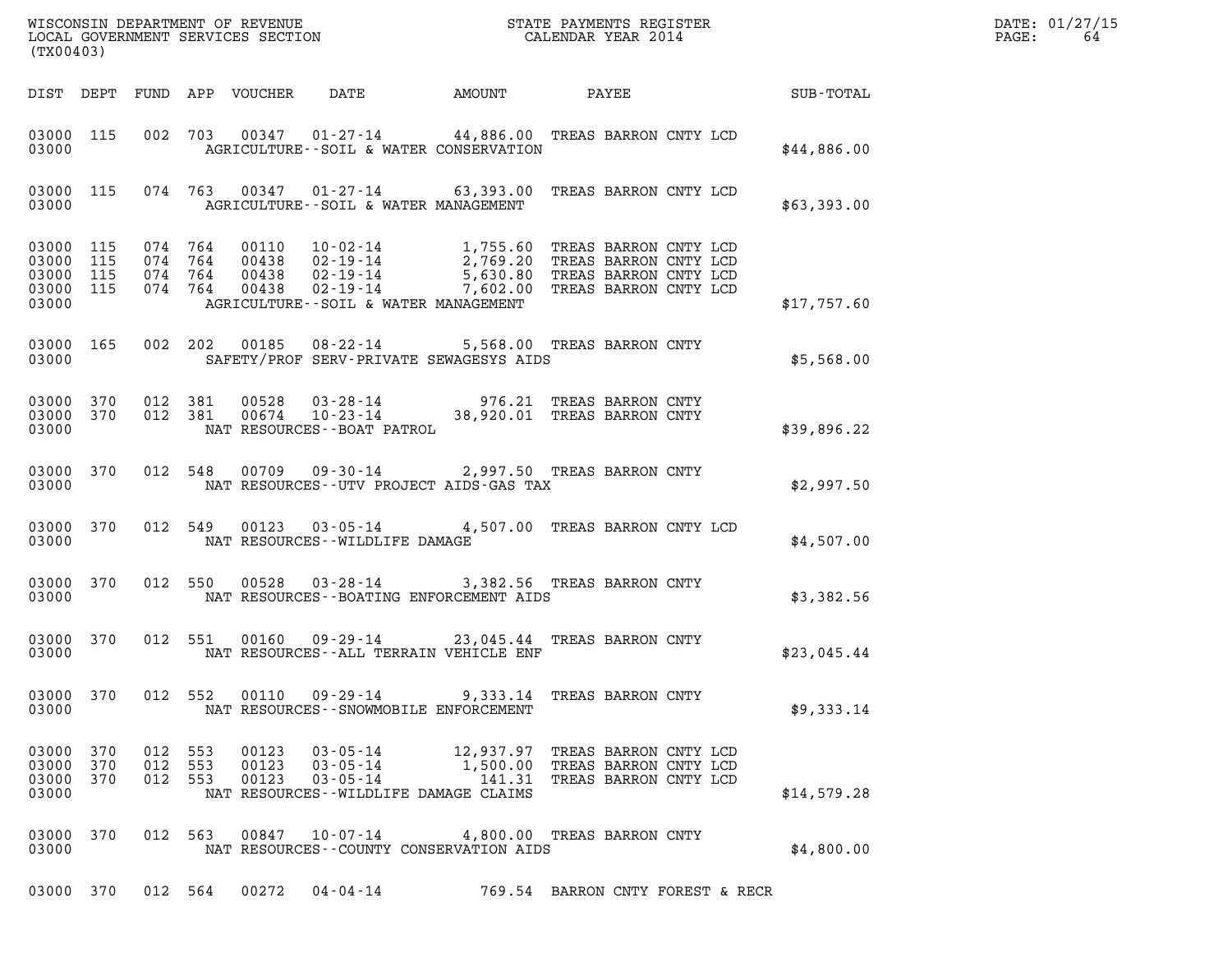|       | DATE: 01/27/15 |
|-------|----------------|
| PAGE: | 65             |

| WISCONSIN DEPARTMENT OF REVENUE<br>LOCAL GOVERNMENT SERVICES SECTION CALENDAR YEAR 2014<br>(TX00403)                                                                                                           |                                                                                                                                                                                                                                                                                     | R            | DATE: 01/27/15<br>$\mathtt{PAGE}$ :<br>65 |
|----------------------------------------------------------------------------------------------------------------------------------------------------------------------------------------------------------------|-------------------------------------------------------------------------------------------------------------------------------------------------------------------------------------------------------------------------------------------------------------------------------------|--------------|-------------------------------------------|
| DIST DEPT FUND APP VOUCHER DATE AMOUNT PAYEE                                                                                                                                                                   |                                                                                                                                                                                                                                                                                     | SUB-TOTAL    |                                           |
| 03000 NAT RESOURCES - - RECREATION AIDS - FISH                                                                                                                                                                 |                                                                                                                                                                                                                                                                                     | \$769.54     |                                           |
| 03000 370<br>03000 370<br>03000                                                                                                                                                                                | 012 572 00005 04-01-14 9,193.80 TREAS BARRON CNTY<br>012 572 00034 02-27-14 2,653.17 TREAS BARRON CNTY<br>NAT RESOURCES--URBAN FORESTRY/CO FORESTS                                                                                                                                  | \$11,846.97  |                                           |
| 03000 370<br>03000                                                                                                                                                                                             | 012 574 02302 04-11-14 38,712.50 TREAS BARRON CNTY<br>NAT RESOURCES - - SNOWMOBILE TRAIL AIDS                                                                                                                                                                                       | \$38,712.50  |                                           |
| 03000 370<br>012 575<br>00492<br>03000 370<br>012 575<br>00698<br>012 575<br>03000 370<br>01588<br>03000                                                                                                       | 09-16-14 39,372.16 TREAS BARRON CNTY<br>09-29-14 38,712.50 TREAS BARRON CNTY<br>02-18-14 3,394.07 TREAS BARRON CNTY<br>NAT RESOURCES--SNOWMOBILE TRAIL AIDS                                                                                                                         | \$81,478.73  |                                           |
| 03000 370<br>012 576<br>00683<br>03000 370<br>012<br>576<br>00684<br>012 576<br>03000 370<br>00685<br>03000 370<br>012 576<br>01933<br>03000 370<br>012 576<br>01934<br>03000 370<br>012 576<br>02304<br>03000 | 09-29-14 3,485.00 TREAS BARRON CNTY<br>09-29-14 21,110.00 TREAS BARRON CNTY<br>09-29-14 2,452.25 TREAS BARRON CNTY<br>03-14-14 145,125.00 TREAS BARRON CNTY<br>03-14-14 194,474.25 TREAS BARRON CNTY<br>04-11-14 18,777.63 TREAS BARRON<br>NAT RESOURCES--ALL-TERRAIN VEHICLE TRAIL | \$385,424.13 |                                           |
| 03000 370<br>03000                                                                                                                                                                                             | 012 577 01424 12-26-14 157,984.50 TREAS BARRON CO<br>NAT RESOURCES - - ALL - TERRAIN VEHICLE TRAIL                                                                                                                                                                                  | \$157,984.50 |                                           |
| 03000 370<br>03000<br>NAT RESOURCES--RU RECYCLING GRANT                                                                                                                                                        | 074 670 41240 05-23-14 79,232.94 TREAS BARRON CNTY                                                                                                                                                                                                                                  | \$79,232.94  |                                           |
| 03000 370<br>03000                                                                                                                                                                                             | 074 673 41240 05-23-14 8,997.15 TREAS BARRON CNTY<br>NAT RESOURCES - - RU CONSOLIDATED GRANT                                                                                                                                                                                        | \$8,997.15   |                                           |
| 03000 395<br>011 168<br>03000                                                                                                                                                                                  | 14003  05-05-14  132,977.00  COUNTY OF BARRON<br>TRANSPORTATION--ELDERLY & DISABLED                                                                                                                                                                                                 | \$132,977.00 |                                           |
| 03000 395<br>03000                                                                                                                                                                                             | 011 185 33739 12-15-14 1,877.90 TREAS BARRON CO<br>TRANSPORTATION - - HIGHWAY SAFETY - FEDERAL                                                                                                                                                                                      | \$1,877.90   |                                           |
| $01 - 06 - 14$<br>03000 395<br>011 190<br>02003<br>03000 395<br>011 190<br>18003<br>07-07-14<br>03000 395<br>011 190<br>28003<br>$10 - 06 - 14$<br>03000                                                       | 249,479.34 COUNTY OF BARRON<br>498,958.68 COUNTY OF BARRON<br>249,479.34 COUNTY OF BARRON<br>TRANSPORTATION - - GENERAL TRANSP AIDS - GTA                                                                                                                                           | \$997,917.36 |                                           |

03000 395 011 278 19233 07-23-14 6,965.90 TREAS BARRON CO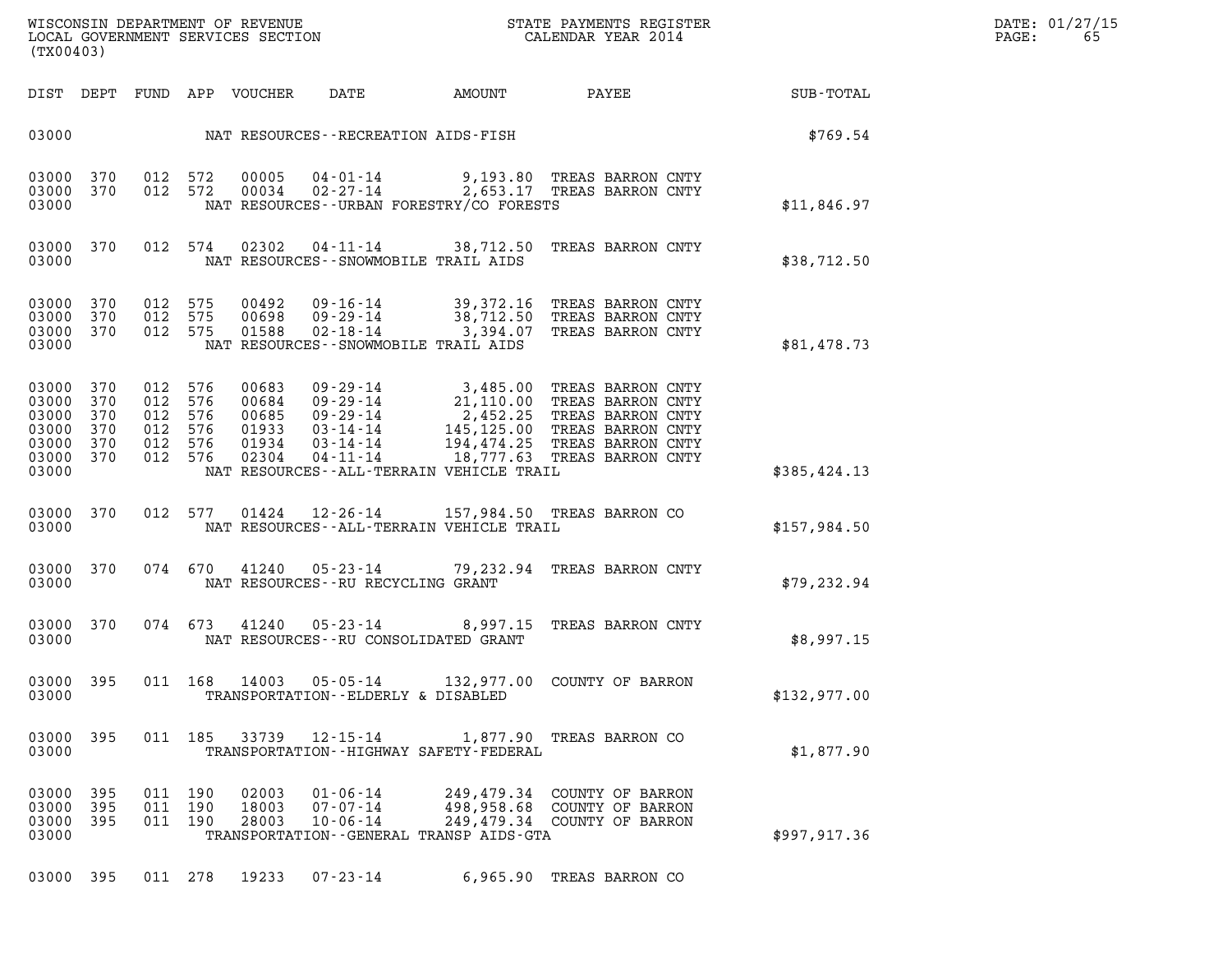| (TX00403)                                                                                                                                                                                          |                                                                                                                                                 |                                                                                                                                                     |                                                                                                                                          | WISCONSIN DEPARTMENT OF REVENUE<br>LOCAL GOVERNMENT SERVICES SECTION                                                                                                                      |                                                                                                                                                                                                                                                                                                                                                                                  |                                                                                                                                                                                                                                                                                                                              | STATE PAYMENTS REGISTER<br>CALENDAR YEAR 2014                                                                                                                                                                                                                                                                                                        |                | DATE: 01/27/15<br>PAGE:<br>66 |
|----------------------------------------------------------------------------------------------------------------------------------------------------------------------------------------------------|-------------------------------------------------------------------------------------------------------------------------------------------------|-----------------------------------------------------------------------------------------------------------------------------------------------------|------------------------------------------------------------------------------------------------------------------------------------------|-------------------------------------------------------------------------------------------------------------------------------------------------------------------------------------------|----------------------------------------------------------------------------------------------------------------------------------------------------------------------------------------------------------------------------------------------------------------------------------------------------------------------------------------------------------------------------------|------------------------------------------------------------------------------------------------------------------------------------------------------------------------------------------------------------------------------------------------------------------------------------------------------------------------------|------------------------------------------------------------------------------------------------------------------------------------------------------------------------------------------------------------------------------------------------------------------------------------------------------------------------------------------------------|----------------|-------------------------------|
| DIST DEPT                                                                                                                                                                                          |                                                                                                                                                 | FUND                                                                                                                                                | APP                                                                                                                                      | VOUCHER                                                                                                                                                                                   | DATE                                                                                                                                                                                                                                                                                                                                                                             | AMOUNT                                                                                                                                                                                                                                                                                                                       | PAYEE                                                                                                                                                                                                                                                                                                                                                | SUB-TOTAL      |                               |
| 03000 395<br>03000                                                                                                                                                                                 |                                                                                                                                                 | 011                                                                                                                                                 | 278                                                                                                                                      | 98944                                                                                                                                                                                     | $01 - 07 - 14$<br>TRANSPORTATION--LRIP/TRIP/MSIP GRANTS                                                                                                                                                                                                                                                                                                                          | 6,839.21                                                                                                                                                                                                                                                                                                                     | TREAS BARRON CO                                                                                                                                                                                                                                                                                                                                      | \$13,805.11    |                               |
| 03000<br>03000                                                                                                                                                                                     | 410                                                                                                                                             | 002                                                                                                                                                 | 116                                                                                                                                      | 11261                                                                                                                                                                                     | $11 - 05 - 14$<br>CORRECTIONS - - LOCAL AID                                                                                                                                                                                                                                                                                                                                      | 80,950.60                                                                                                                                                                                                                                                                                                                    | TREAS BARRON CNTY                                                                                                                                                                                                                                                                                                                                    | \$80,950.60    |                               |
| 03000<br>03000<br>03000<br>03000<br>03000<br>03000<br>03000<br>03000<br>03000<br>03000<br>03000<br>03000<br>03000                                                                                  | 435<br>435<br>435<br>435<br>435<br>435<br>435<br>435<br>435<br>435<br>435<br>435                                                                | 005<br>005<br>005<br>005<br>005<br>005<br>005<br>005<br>005<br>005<br>005<br>005                                                                    | 000<br>000<br>000<br>000<br>000<br>000<br>000<br>000<br>000<br>000<br>000<br>000                                                         | 90412<br>90415<br>90416<br>90417<br>90419<br>90420<br>90500<br>90502<br>90506<br>90508<br>90509<br>90510                                                                                  | $01 - 01 - 14$<br>$02 - 01 - 14$<br>$03 - 01 - 14$<br>$04 - 01 - 14$<br>$05 - 01 - 14$<br>$06 - 01 - 14$<br>$07 - 01 - 14$<br>08-01-14<br>$09 - 01 - 14$<br>$10 - 01 - 14$<br>$11 - 01 - 14$<br>$12 - 01 - 14$<br>HEALTH SERVICES - - STATE/FED AIDS                                                                                                                             | 150,943.00<br>177,189.00<br>116,049.00<br>111, 112.00<br>343,531.00<br>157,615.00<br>1,051,321.00<br>391,486.00<br>151,053.00<br>206,596.00<br>212,819.00<br>112,402.00                                                                                                                                                      | <b>BARRON CO</b><br>BARRON CO<br>BARRON CO<br>BARRON CO<br>BARRON CO<br>BARRON CO<br>BARRON CO<br>BARRON CO<br>BARRON CO<br>BARRON CO<br>BARRON CO<br>BARRON CO                                                                                                                                                                                      | \$3,182,116.00 |                               |
| 03000<br>03000<br>03000<br>03000<br>03000<br>03000<br>03000<br>03000<br>03000<br>03000<br>03000<br>03000<br>03000<br>03000<br>03000<br>03000<br>03000<br>03000<br>03000<br>03000<br>03000<br>03000 | 437<br>437<br>437<br>437<br>437<br>437<br>437<br>437<br>437<br>437<br>437<br>437<br>437<br>437<br>437<br>437<br>437<br>437<br>437<br>437<br>437 | 005<br>005<br>005<br>005<br>005<br>005<br>005<br>005<br>005<br>005<br>005<br>005<br>005<br>005<br>005<br>005<br>005<br>005<br>005<br>005<br>005 000 | 000<br>000<br>000<br>000<br>000<br>000<br>000<br>000<br>000<br>000<br>000<br>000<br>000<br>000<br>000<br>000<br>000<br>000<br>000<br>000 | 00000<br>00000<br>00000<br>00000<br>00000<br>00000<br>00000<br>00000<br>00000<br>00000<br>00000<br>00000<br>00000<br>00000<br>00000<br>00000<br>00000<br>00000<br>00000<br>00000<br>00000 | $01 - 06 - 14$<br>$01 - 30 - 14$<br>$02 - 05 - 14$<br>$03 - 10 - 14$<br>$04 - 07 - 14$<br>$04 - 10 - 14$<br>$04 - 30 - 14$<br>$05 - 05 - 14$<br>$06 - 11 - 14$<br>$07 - 07 - 14$<br>$07 - 08 - 14$<br>$07 - 30 - 14$<br>$08 - 05 - 14$<br>08-29-14<br>$09 - 05 - 14$<br>$10 - 06 - 14$<br>$10 - 30 - 14$<br>$11 - 03 - 14$<br>$11 - 04 - 14$<br>$11 - 14 - 14$<br>$12 - 05 - 14$ | 23,852.33<br>114,313.59<br>15,190.78<br>6,750.00<br>226,448.67<br>15,469.16<br>148,912.05<br>29,391.70<br>34,778.63<br>23,833.54<br>31,543.24<br>163,059.37<br>30,730.18<br>470,558.92<br>32,314.70<br>30,550.83<br>116,175.21<br>1,056.00<br>9,149.12 BARRON<br>282.02 BARRON<br>CHILDREN & FAMILIES - - STATE/FEDERAL AIDS | <b>BARRON</b><br>BARRON CHILD SUPPORT<br>BARRON<br>BARRON CO DEPT. HEALTH &<br><b>BARRON</b><br>BARRON CHILD SUPPORT<br>BARRON CHILD SUPPORT<br>BARRON<br>BARRON<br>BARRON<br><b>BARRON</b><br>BARRON CHILD SUPPORT<br><b>BARRON</b><br>BARRON<br>BARRON<br>BARRON<br>BARRON CHILD SUPPORT<br>BARRON CHILD SUPPORT<br>36,384.76 BARRON CHILD SUPPORT | \$1,560,744.80 |                               |
| 03000<br>03000                                                                                                                                                                                     | 455                                                                                                                                             | 002 221                                                                                                                                             |                                                                                                                                          | 13                                                                                                                                                                                        | $07 - 30 - 14$<br>JUSTICE--LAW ENFORCEMENT SERVICES AID                                                                                                                                                                                                                                                                                                                          | 480.00                                                                                                                                                                                                                                                                                                                       | TREAS BARRON CO                                                                                                                                                                                                                                                                                                                                      | \$480.00       |                               |
| 03000<br>03000                                                                                                                                                                                     | 455                                                                                                                                             | 002 226                                                                                                                                             |                                                                                                                                          | 005                                                                                                                                                                                       | 01-10-14<br>JUSTICE--LAW ENFORCEMENT SERVICES                                                                                                                                                                                                                                                                                                                                    | 16,217.00                                                                                                                                                                                                                                                                                                                    | TREAS BARRON CNTY                                                                                                                                                                                                                                                                                                                                    | \$16, 217.00   |                               |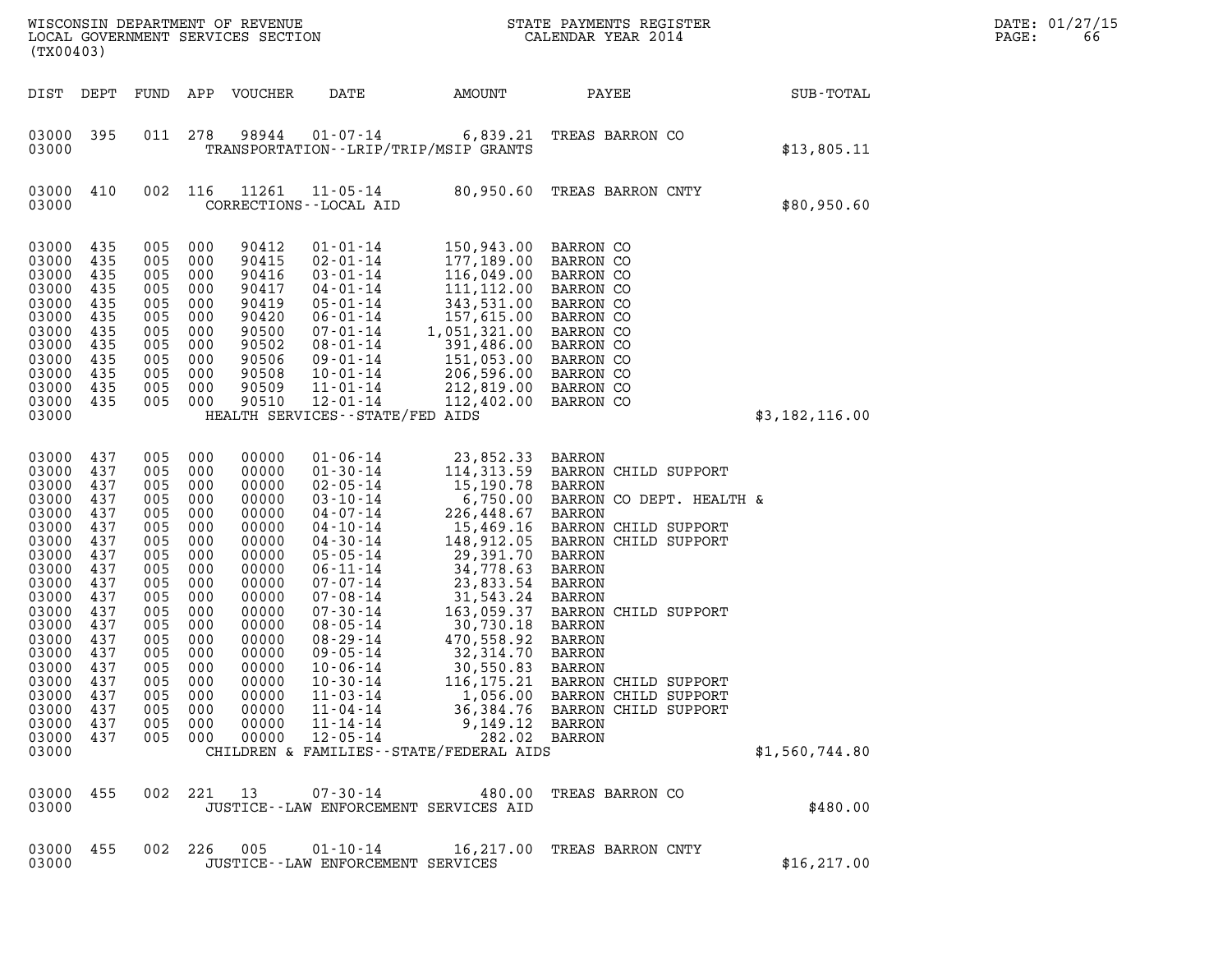| (TX00403)                                             |                          |                                                     |         |                                  |                                                                      |                                                                                                                                                                                                                                                                                       |                          |                            |             | DATE: 01/27/15<br>PAGE:<br>67 |
|-------------------------------------------------------|--------------------------|-----------------------------------------------------|---------|----------------------------------|----------------------------------------------------------------------|---------------------------------------------------------------------------------------------------------------------------------------------------------------------------------------------------------------------------------------------------------------------------------------|--------------------------|----------------------------|-------------|-------------------------------|
|                                                       |                          |                                                     |         | DIST DEPT FUND APP VOUCHER DATE  |                                                                      | AMOUNT                                                                                                                                                                                                                                                                                |                          | <b>PAYEE</b> FOR THE PAYEE | SUB-TOTAL   |                               |
| 03000                                                 | 03000 455                |                                                     |         |                                  | JUSTICE - - LAW ENFORCEMENT TRAINING                                 | 002 231 01098 02-11-14 8,800.00 TREAS BARRON CO                                                                                                                                                                                                                                       |                          |                            | \$8,800.00  |                               |
| 03000                                                 | 03000 455                |                                                     |         |                                  | JUSTICE - - TRIBAL LAW ENFORCEMENT                                   | 002  263  004  01-10-14  13,917.00  TREAS BARRON CNTY                                                                                                                                                                                                                                 |                          |                            | \$13,917.00 |                               |
| 03000                                                 |                          |                                                     |         |                                  |                                                                      | 03000 455 002 532 07-22-14 24,945.30 TREAS BARRON CNTY<br>JUSTICE - - VICTIM/WITNESS ASSISTANCE SERV                                                                                                                                                                                  |                          |                            | \$24,945.30 |                               |
| 03000                                                 | 03000 455                |                                                     |         |                                  | JUSTICE - - VICTIM/WITNESS SERVICES                                  | 002 539 008 03-10-14 25,804.72 TREAS BARRON CNTY                                                                                                                                                                                                                                      |                          |                            | \$25,804.72 |                               |
| 03000                                                 |                          |                                                     |         |                                  |                                                                      | 03000 465 002 308 00071 11-19-14 8,197.00 TREAS BARRON CNTY<br>MILITARY AFFAIRS-EMER MGMT-RESPONSE EOMT                                                                                                                                                                               |                          |                            | \$8,197.00  |                               |
| 03000                                                 | 03000 465                | 03000 465 002 337                                   | 002 337 |                                  |                                                                      | 00862  03-17-14   6,062.00 TREAS BARRON CNTY<br>01530   07-09-14   6,442.00 TREAS BARRON CNTY<br>MILITARY AFFAIRS-EMERGENCY MGMT PLANNING                                                                                                                                             |                          |                            | \$12,504.00 |                               |
| 03000 465<br>03000 465<br>03000<br>03000 465<br>03000 | 465<br>03000 465         | 002 342<br>002 342<br>002 342<br>002 342<br>002 342 |         |                                  |                                                                      | 00363   10-30-14   1,246.05   TREAS BARRON CNTY<br>00966   01-15-14   21,409.02   TREAS BARRON CNTY<br>01404   05-06-14   5,710.77   TREAS BARRON CNTY<br>01409   07-29-14   2,108.56   TREAS BARRON CNTY<br>01595   07-11-14   22,321.61<br>MILITARY AFFAIRS-EMERGENCY MGMT-FED FUND |                          |                            | \$52,796.01 |                               |
| 03000                                                 | 03000 485                |                                                     |         |                                  | VETERANS AFFAIRS GRANTS                                              | 002 127 05333 05-06-14 1,150.00 TREAS BARRON CO                                                                                                                                                                                                                                       |                          |                            | \$1,150.00  |                               |
| 03000                                                 | 03000 485                |                                                     |         |                                  |                                                                      | 082  267  05333  05-06-14  5,175.00  TREAS BARRON CO<br>VETERANS AFFAIRS--GRANTS TO COUNTIES                                                                                                                                                                                          |                          |                            | \$5,175.00  |                               |
| 03000 485<br>03000                                    |                          |                                                     | 082 280 |                                  | VETERANS AFFAIRS - - GRANTS                                          | 03392   01-30-14   2,039.02   TREAS BARRON CNTY                                                                                                                                                                                                                                       |                          |                            | \$2,039.02  |                               |
| 03000 485<br>03000                                    |                          |                                                     | 083 370 | 05333                            | $05 - 06 - 14$                                                       | 5,175.00 TREAS BARRON CO<br>VETERANS AFFAIRS -- GRANTS TO COUNTIES                                                                                                                                                                                                                    |                          |                            | \$5,175.00  |                               |
| 03000<br>03000<br>03000<br>03000                      | 505<br>505<br>505<br>505 | 002 155<br>002 155<br>002 155                       | 002 155 | 60085<br>60166<br>60217<br>60372 | $08 - 26 - 14$<br>$09 - 24 - 14$<br>$11 - 26 - 14$<br>$12 - 24 - 14$ | 5,155.34 TREAS BARRON CNTY<br>4,779.50 TREAS BARRON CNTY<br>31,557.02 TREAS BARRON CNTY                                                                                                                                                                                               | 277.15 TREAS BARRON CNTY |                            |             |                               |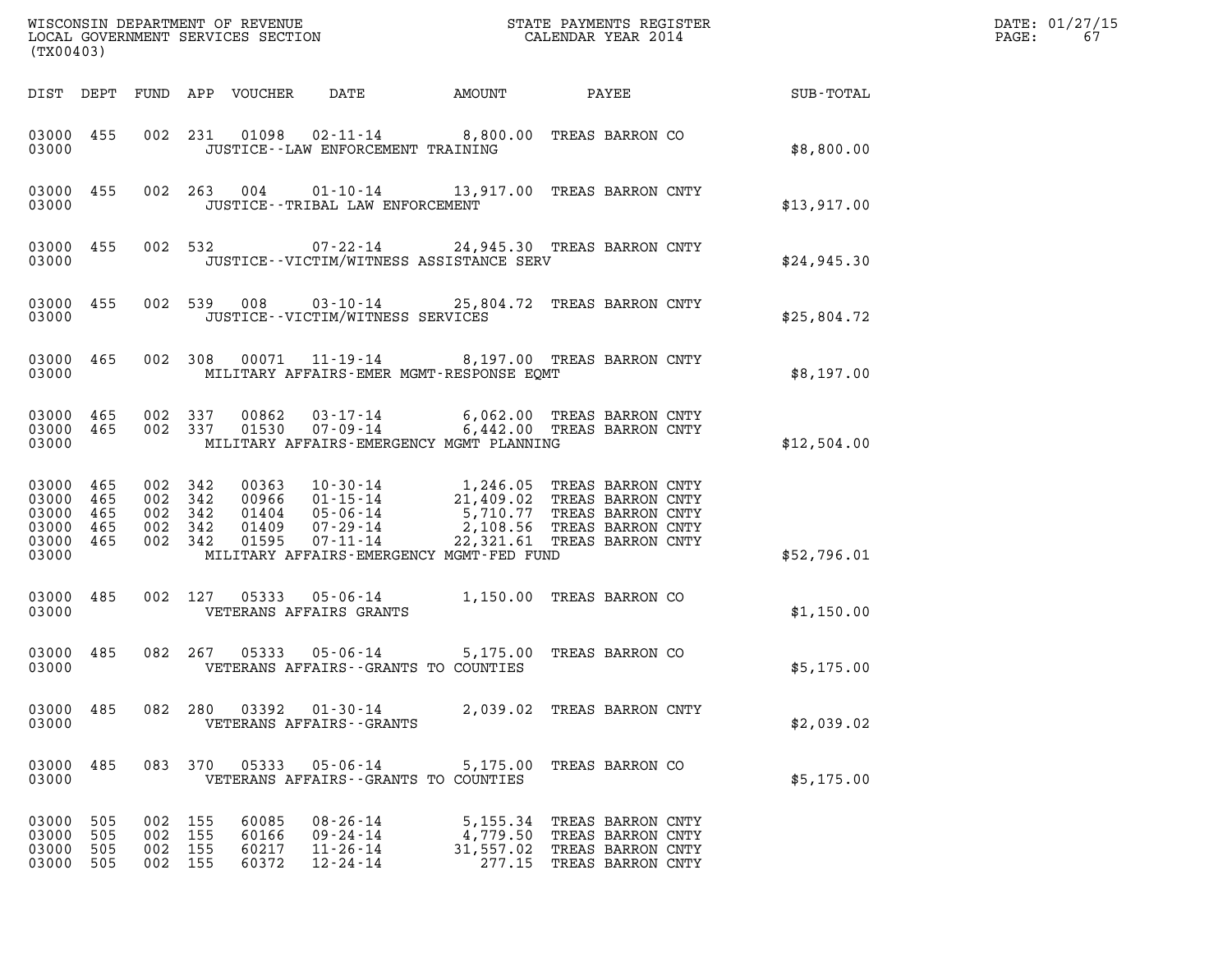| (TX00403)                                                                                                                                                                                 |                                                                                                                                          |                                                                                                                                          |                                                                                                                                          |                                                                                                                                                                                  |                                                                                                                                                                                                                                                                                                                                                                                             |                                                                                                                                                                                                                                                                                      |                                                                                                                                                                                                                                                                                                                                                                                                                                  |                |  |
|-------------------------------------------------------------------------------------------------------------------------------------------------------------------------------------------|------------------------------------------------------------------------------------------------------------------------------------------|------------------------------------------------------------------------------------------------------------------------------------------|------------------------------------------------------------------------------------------------------------------------------------------|----------------------------------------------------------------------------------------------------------------------------------------------------------------------------------|---------------------------------------------------------------------------------------------------------------------------------------------------------------------------------------------------------------------------------------------------------------------------------------------------------------------------------------------------------------------------------------------|--------------------------------------------------------------------------------------------------------------------------------------------------------------------------------------------------------------------------------------------------------------------------------------|----------------------------------------------------------------------------------------------------------------------------------------------------------------------------------------------------------------------------------------------------------------------------------------------------------------------------------------------------------------------------------------------------------------------------------|----------------|--|
| DIST                                                                                                                                                                                      | DEPT                                                                                                                                     | FUND                                                                                                                                     | APP                                                                                                                                      | VOUCHER                                                                                                                                                                          | DATE                                                                                                                                                                                                                                                                                                                                                                                        | <b>AMOUNT</b>                                                                                                                                                                                                                                                                        | PAYEE                                                                                                                                                                                                                                                                                                                                                                                                                            | SUB-TOTAL      |  |
| 03000<br>03000<br>03000<br>03000<br>03000<br>03000<br>03000<br>03000<br>03000<br>03000<br>03000<br>03000<br>03000<br>03000                                                                | 505<br>505<br>505<br>505<br>505<br>505<br>505<br>505<br>505<br>505<br>505<br>505<br>505                                                  | 002<br>002<br>002<br>002<br>002<br>002<br>002<br>002<br>002<br>002<br>002<br>002<br>002                                                  | 155<br>155<br>155<br>155<br>155<br>155<br>155<br>155<br>155<br>155<br>155<br>155<br>155                                                  | 60372<br>60379<br>60379<br>60472<br>60472<br>60542<br>60542<br>60622<br>60622<br>60622<br>60693<br>60763<br>60805                                                                | $12 - 24 - 14$<br>$01 - 08 - 14$<br>$01 - 08 - 14$<br>$02 - 26 - 14$<br>$02 - 26 - 14$<br>$03 - 26 - 14$<br>$03 - 26 - 14$<br>$04 - 24 - 14$<br>$04 - 24 - 14$<br>$04 - 24 - 14$<br>05-27-14<br>$06 - 25 - 14$<br>$07 - 09 - 14$                                                                                                                                                            | 7,848.31<br>2,301.24<br>8,776.63<br>6,089.31<br>$\begin{array}{c}\n\text{max}\n\\ \n\text{max}\n\end{array}$<br>1,406.69<br>2,635.87<br>6, 272.10<br>97.74<br>1,575.48<br>1,368.60<br>1,480.06<br>3,285.75<br>4,350.84<br>DOA-HOUSING ASSISTANCE-FEDERAL FUNDS                       | TREAS BARRON CNTY<br>TREAS BARRON CNTY<br>TREAS BARRON CNTY<br>TREAS BARRON CNTY<br>TREAS BARRON CNTY<br>TREAS BARRON CNTY<br>TREAS BARRON CNTY<br>TREAS BARRON CNTY<br>TREAS BARRON CNTY<br>TREAS BARRON CNTY<br>TREAS BARRON CNTY<br>TREAS BARRON CNTY<br>TREAS BARRON CNTY                                                                                                                                                    | \$89,257.63    |  |
| 03000<br>03000<br>03000<br>03000<br>03000<br>03000<br>03000<br>03000<br>03000<br>03000<br>03000<br>03000<br>03000<br>03000<br>03000<br>03000<br>03000<br>03000<br>03000<br>03000<br>03000 | 505<br>505<br>505<br>505<br>505<br>505<br>505<br>505<br>505<br>505<br>505<br>505<br>505<br>505<br>505<br>505<br>505<br>505<br>505<br>505 | 035<br>035<br>035<br>035<br>035<br>035<br>035<br>035<br>035<br>035<br>035<br>035<br>035<br>035<br>035<br>035<br>035<br>035<br>035<br>035 | 371<br>371<br>371<br>371<br>371<br>371<br>371<br>371<br>371<br>371<br>371<br>371<br>371<br>371<br>371<br>371<br>371<br>371<br>371<br>371 | 60085<br>60166<br>60217<br>60372<br>60372<br>60372<br>60379<br>60379<br>60379<br>60472<br>60472<br>60472<br>60542<br>60542<br>60542<br>60622<br>60622<br>60693<br>60763<br>60805 | $08 - 26 - 14$<br>$09 - 24 - 14$<br>$11 - 26 - 14$<br>$12 - 24 - 14$<br>$12 - 24 - 14$<br>$12 - 24 - 14$<br>$01 - 08 - 14$<br>$01 - 08 - 14$<br>$01 - 08 - 14$<br>$02 - 26 - 14$<br>$02 - 26 - 14$<br>$02 - 26 - 14$<br>$03 - 26 - 14$<br>$03 - 26 - 14$<br>$03 - 26 - 14$<br>04-24-14<br>$04 - 24 - 14$<br>$05 - 27 - 14$<br>$06 - 25 - 14$<br>$07 - 09 - 14$<br>DOA--PUBLIC BENEFITS FUND | 81.34<br>698.58<br>11,812.03<br>9,678.70<br>5,510.51<br>$5,510.51$<br>$3,339.71$<br>$320.49$<br>$4,388.31$<br>$4,388.31$<br>$4,388.31$<br>$4,388.31$<br>$4,044.65$<br>$120.39$<br>$3,044.66$<br>$109.74$<br>$1,093.42$<br>$8,680.34$<br>$658.97$<br>$810.876$<br>$105.78$<br>$26.20$ | TREAS BARRON CNTY<br>TREAS BARRON CNTY<br>TREAS BARRON CNTY<br>TREAS BARRON CNTY<br>TREAS BARRON CNTY<br>TREAS BARRON CNTY<br>TREAS BARRON CNTY<br>TREAS BARRON CNTY<br>TREAS BARRON CNTY<br>TREAS BARRON CNTY<br>TREAS BARRON CNTY<br>TREAS BARRON CNTY<br>TREAS BARRON CNTY<br>TREAS BARRON CNTY<br>TREAS BARRON CNTY<br>TREAS BARRON CNTY<br>TREAS BARRON CNTY<br>TREAS BARRON CNTY<br>TREAS BARRON CNTY<br>TREAS BARRON CNTY | \$58,063.76    |  |
| 03000<br>03000<br>03000                                                                                                                                                                   | 505<br>505                                                                                                                               | 089<br>089                                                                                                                               | 166<br>166                                                                                                                               | 00144<br>05086                                                                                                                                                                   | $08 - 11 - 14$<br>$01 - 28 - 14$<br>DOA--LAND INFORMATION FUND                                                                                                                                                                                                                                                                                                                              | 1,000.00                                                                                                                                                                                                                                                                             | 8,208.00 TREAS BARRON CNTY<br>TREAS BARRON CNTY                                                                                                                                                                                                                                                                                                                                                                                  | \$9,208.00     |  |
| 03000<br>03000<br>03000                                                                                                                                                                   | 835<br>835                                                                                                                               | 002<br>002                                                                                                                               | 105<br>105                                                                                                                               | 42970<br>80073                                                                                                                                                                   | $07 - 28 - 14$<br>$11 - 17 - 14$<br>REVENUE - - STATE SHARED REVENUES                                                                                                                                                                                                                                                                                                                       | 180,781.93<br>1,023,282.20                                                                                                                                                                                                                                                           | TREAS BARRON CNTY<br>TREAS BARRON CNTY                                                                                                                                                                                                                                                                                                                                                                                           | \$1,204,064.13 |  |
| 03000<br>03000                                                                                                                                                                            | 835                                                                                                                                      | 002                                                                                                                                      | 109                                                                                                                                      | 01003                                                                                                                                                                            | 07-28-14<br>REVENUE--EXEMPT COMPUTER AID                                                                                                                                                                                                                                                                                                                                                    |                                                                                                                                                                                                                                                                                      | 32,979.00 TREAS BARRON CNTY                                                                                                                                                                                                                                                                                                                                                                                                      | \$32,979.00    |  |

03000 835 002 302 10004 07-28-14 4,881,616.45 TREAS BARRON CNTY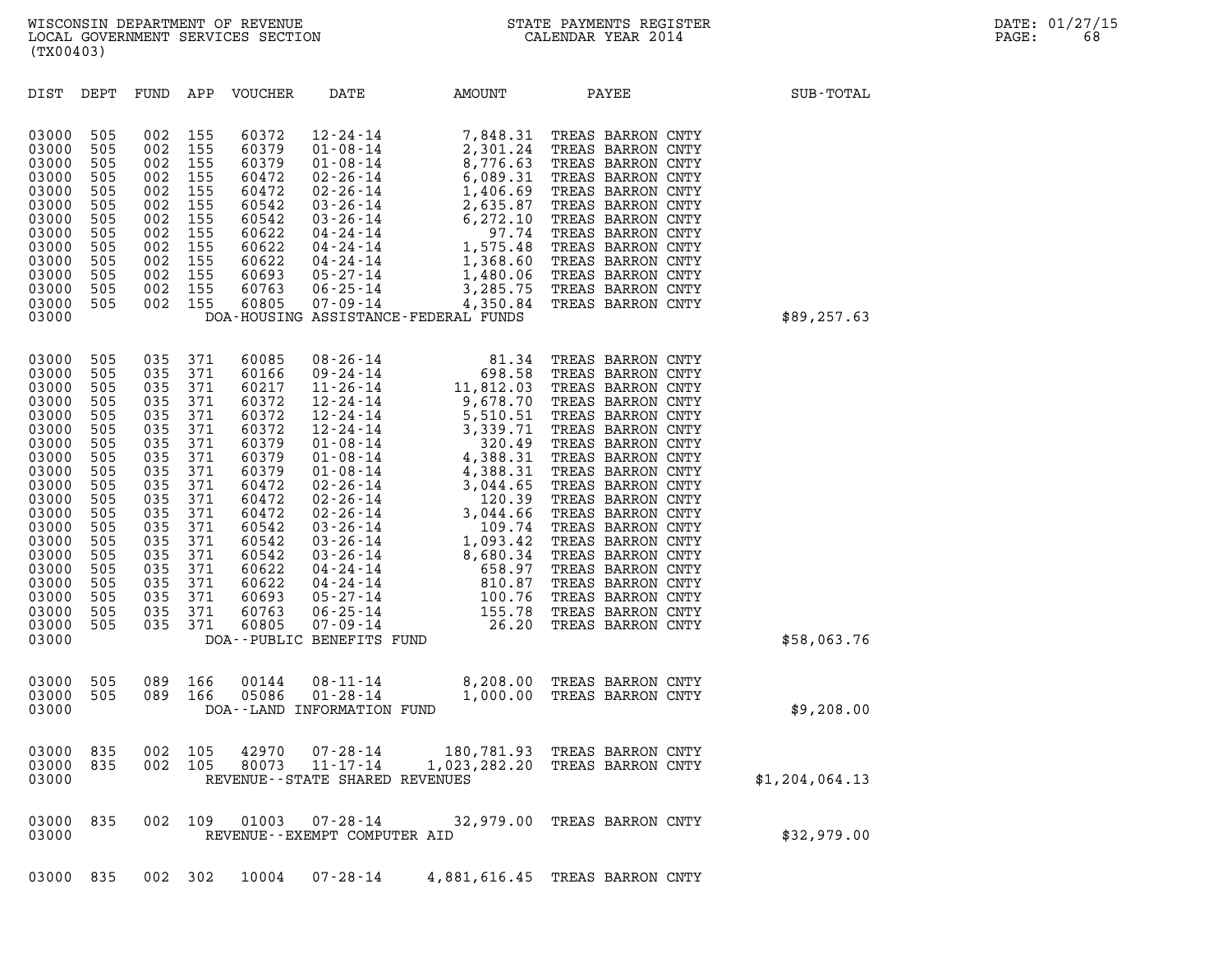| WISCONSIN DEPARTMENT OF REVENUE<br>LOCAL GOVERNMENT SERVICES SECTION<br>(TX00403) |      |     |                |                                        |                                          | STATE PAYMENTS REGISTER<br>CALENDAR YEAR 2014 |                 | DATE: 01/27/15<br>PAGE: | 69 |
|-----------------------------------------------------------------------------------|------|-----|----------------|----------------------------------------|------------------------------------------|-----------------------------------------------|-----------------|-------------------------|----|
| DIST<br>DEPT                                                                      | FUND | APP | <b>VOUCHER</b> | DATE                                   | AMOUNT                                   | PAYEE                                         | SUB-TOTAL       |                         |    |
| 835<br>03000<br>03000                                                             | 002  | 302 | 11004          |                                        | REVENUE-FIRST DOLLAR/SCHOOL LEVY CREDITS | 07-28-14 1,308,909.06 TREAS BARRON CNTY       | \$6,190,525.51  |                         |    |
| 835<br>03000<br>03000                                                             | 021  | 363 | 37285          | 03-24-14<br>REVENUE - - LOTTERY CREDIT | 1,291,264.63                             | TREAS BARRON CNTY                             | \$1,291,264.63  |                         |    |
| 03000                                                                             |      |     |                | DISTRICT TOTAL APPROPRIATIONS          |                                          |                                               | \$16,021,543.68 |                         |    |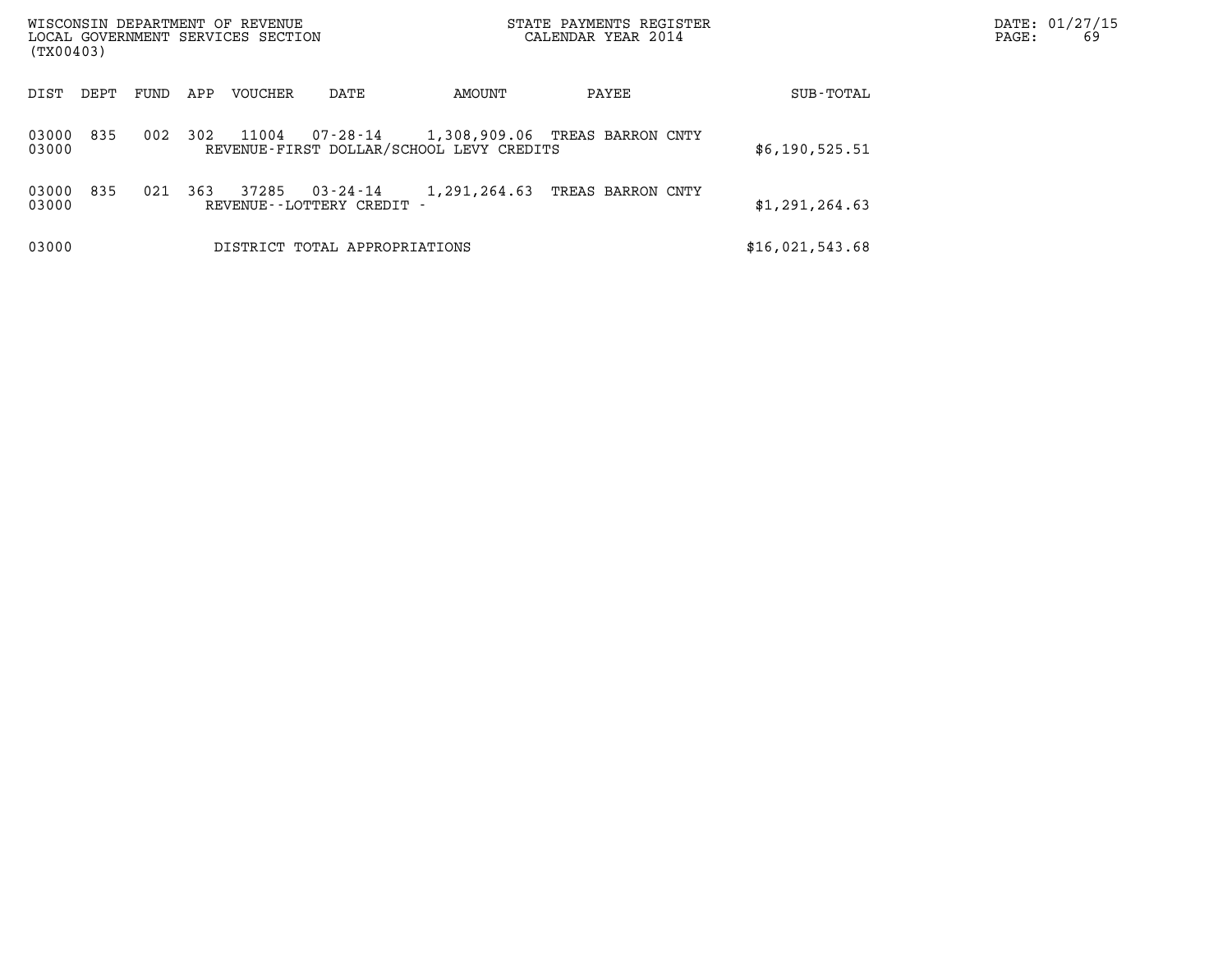| (TX00403)                                                                       |                                                 | WISCONSIN DEPARTMENT OF REVENUE<br>LOCAL GOVERNMENT SERVICES SECTION                                                                                                                                                                                 | STATE PAYMENTS REGISTER<br>CALENDAR YEAR 2014 |              | DATE: 01/27/15<br>PAGE:<br>70 |
|---------------------------------------------------------------------------------|-------------------------------------------------|------------------------------------------------------------------------------------------------------------------------------------------------------------------------------------------------------------------------------------------------------|-----------------------------------------------|--------------|-------------------------------|
|                                                                                 |                                                 | DIST DEPT FUND APP VOUCHER<br>DATE                                                                                                                                                                                                                   | AMOUNT PAYEE SUB-TOTAL                        |              |                               |
| 03002 165<br>03002                                                              | 002 225                                         | 06-30-14 5,301.02 TREAS TN ALMENA<br>00036<br>SAFETY/PROF SERV--FIRE INSURANCE DUES                                                                                                                                                                  |                                               | \$5,301.02   |                               |
| 03002 370<br>03002                                                              | 000 001                                         | 09-11-14 1,827.88 TREAS TOWN ALMENA<br>02DNR<br>NAT RESOURCES-SEVERANCE/YIELD/WITHDRAWAL                                                                                                                                                             |                                               | \$1,827.88   |                               |
| 03002 370<br>03002                                                              |                                                 | 37154  06-16-14  159.60  TREAS TN ALMENA<br>012 571<br>NAT RESOURCES - - FOREST CROP/MFL/CO FOREST                                                                                                                                                   |                                               | \$159.60     |                               |
| 03002 370<br>03002<br>370<br>03002<br>370<br>03002<br>370<br>03002 370<br>03002 | 012 579<br>012<br>012 579<br>012 579<br>012 579 | 04-16-14<br>04-16-14<br>04-16-14<br>04-16-14<br>04-16-14<br>04-16-14<br>04-16-14<br>04-16-14<br>04-16-14<br>04-16-14<br>04-16-14<br>04-16-14<br>04-16-14<br>19065<br>579<br>19065<br>19065<br>19065<br>19065<br>NAT RESOURCES--AIDS IN LIEU OF TAXES |                                               | \$677.77     |                               |
| 03002 395<br>03002<br>395<br>03002<br>395<br>03002 395<br>03002                 | 011 191<br>011 191<br>011 191<br>011 191        | 04036 01-06-14 33,289.82 TOWN OF ALMENA<br>10036 04-07-14 33,289.82 TOWN OF ALMENA<br>20036 07-07-14 33,289.82 TOWN OF ALMENA<br>30036<br>10-06-14<br>TRANSPORTATION--GENERAL TRANSP AIDS-GTA                                                        | 33,289.84 TOWN OF ALMENA                      | \$133,159.30 |                               |
| 03002 835<br>03002 835<br>03002                                                 | 002 105<br>002 105                              | $\begin{array}{cccc} 42935 & 07\cdot 28\cdot 14 & 1,594\cdot 83 & \text{TREAS TN ALMENA} \\ 80038 & 11\cdot 17\cdot 14 & 9,091\cdot 33 & \text{TREAS TN ALMENA} \end{array}$<br>REVENUE - - STATE SHARED REVENUES                                    |                                               | \$10,686.16  |                               |
| 03002 835<br>03002                                                              | 002 109                                         | 02033  07-28-14  4.00  TREAS TN ALMENA<br>REVENUE--EXEMPT COMPUTER AID                                                                                                                                                                               |                                               | \$4.00       |                               |
| 03002                                                                           |                                                 | DISTRICT TOTAL APPROPRIATIONS                                                                                                                                                                                                                        |                                               | \$151,815.73 |                               |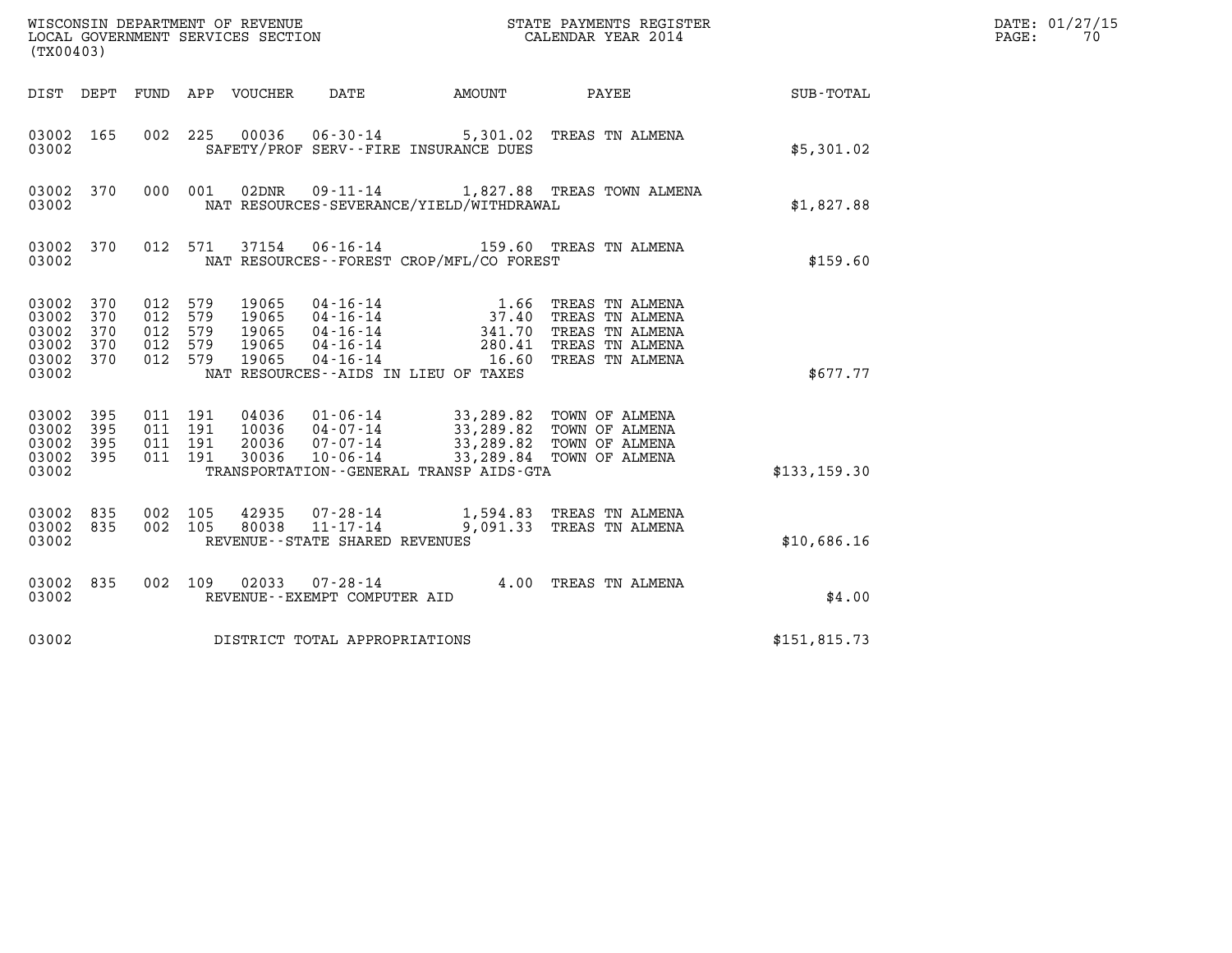| WISCONSIN DEPARTMENT OF REVENUE   | STATE PAYMENTS REGISTER | DATE: 01/27/15 |
|-----------------------------------|-------------------------|----------------|
| LOCAL GOVERNMENT SERVICES SECTION | CALENDAR YEAR 2014      | PAGE:          |

| WISCONSIN DEPARTMENT OF REVENUE<br>LOCAL GOVERNMENT SERVICES SECTION<br>(TX00403) |                          |  |         |                                |                                            |                                                                     | STATE PAYMENTS REGISTER<br>CALENDAR YEAR 2014                                                                                                                                                                                                                                                 |               | DATE: 01/27/15<br>$\mathtt{PAGE:}$<br>71 |
|-----------------------------------------------------------------------------------|--------------------------|--|---------|--------------------------------|--------------------------------------------|---------------------------------------------------------------------|-----------------------------------------------------------------------------------------------------------------------------------------------------------------------------------------------------------------------------------------------------------------------------------------------|---------------|------------------------------------------|
|                                                                                   |                          |  |         |                                |                                            | DIST DEPT FUND APP VOUCHER DATE AMOUNT                              | <b>PAYEE Example 2</b>                                                                                                                                                                                                                                                                        | SUB-TOTAL     |                                          |
| 03004 165<br>03004                                                                |                          |  |         |                                |                                            | SAFETY/PROF SERV--FIRE INSURANCE DUES                               | 002 225 00037 06-30-14 1,671.17 TREAS TN ARLAND                                                                                                                                                                                                                                               | \$1,671.17    |                                          |
| 03004 370<br>03004<br>03004                                                       | 370                      |  |         | 000 001 01DNR<br>000 001 03DNR | $06 - 19 - 14$<br>$11 - 04 - 14$           | NAT RESOURCES-SEVERANCE/YIELD/WITHDRAWAL                            | 1,816.41 TREAS TOWN ARLAND<br>2,289.54 TREAS TOWN ARLAND                                                                                                                                                                                                                                      | \$4,105.95    |                                          |
| 03004<br>03004<br>03004                                                           | 370<br>370               |  |         | 012 571 37155<br>012 571 37155 |                                            | NAT RESOURCES - - FOREST CROP/MFL/CO FOREST                         | 06-16-14 417.81 TREAS TN ARLAND<br>06-16-14 73.67 TREAS TN ARLAND                                                                                                                                                                                                                             | \$491.48      |                                          |
| 03004 370<br>03004                                                                |                          |  |         |                                |                                            | NAT RESOURCES -- AIDS IN LIEU OF TAXES                              | 012 579 19066 04-16-14 3.60 TREAS TN ARLAND                                                                                                                                                                                                                                                   | \$3.60        |                                          |
| 03004<br>03004<br>03004<br>03004<br>03004                                         | 395<br>395<br>395<br>395 |  | 011 191 |                                | 30037 10-06-14                             | 26,483.67 TOWN OF ARLAND<br>TRANSPORTATION--GENERAL TRANSP AIDS-GTA | $\begin{array}{cccc} 011 & 191 & 04037 & 01\cdot 06\cdot 14 & 26\, , 483\, .67 & \text{TOWN OF ARLAND} \\ 011 & 191 & 10037 & 04\cdot 07\cdot 14 & 26\, , 483\, .67 & \text{TOWN OF ARLAND} \\ 011 & 191 & 20037 & 07\cdot 07\cdot 14 & 26\, , 483\, .67 & \text{TOWN OF ARLAND} \end{array}$ | \$105,934.68  |                                          |
| 03004<br>03004<br>03004                                                           | 835<br>835               |  | 002 105 | 002 105 42936<br>80039         | 11-17-14<br>REVENUE--STATE SHARED REVENUES | 53,581.13                                                           | 07-28-14 9,455.49 TREAS TN ARLAND<br>TREAS TN ARLAND                                                                                                                                                                                                                                          | \$63,036.62   |                                          |
| 03004                                                                             |                          |  |         |                                | DISTRICT TOTAL APPROPRIATIONS              |                                                                     |                                                                                                                                                                                                                                                                                               | \$175, 243.50 |                                          |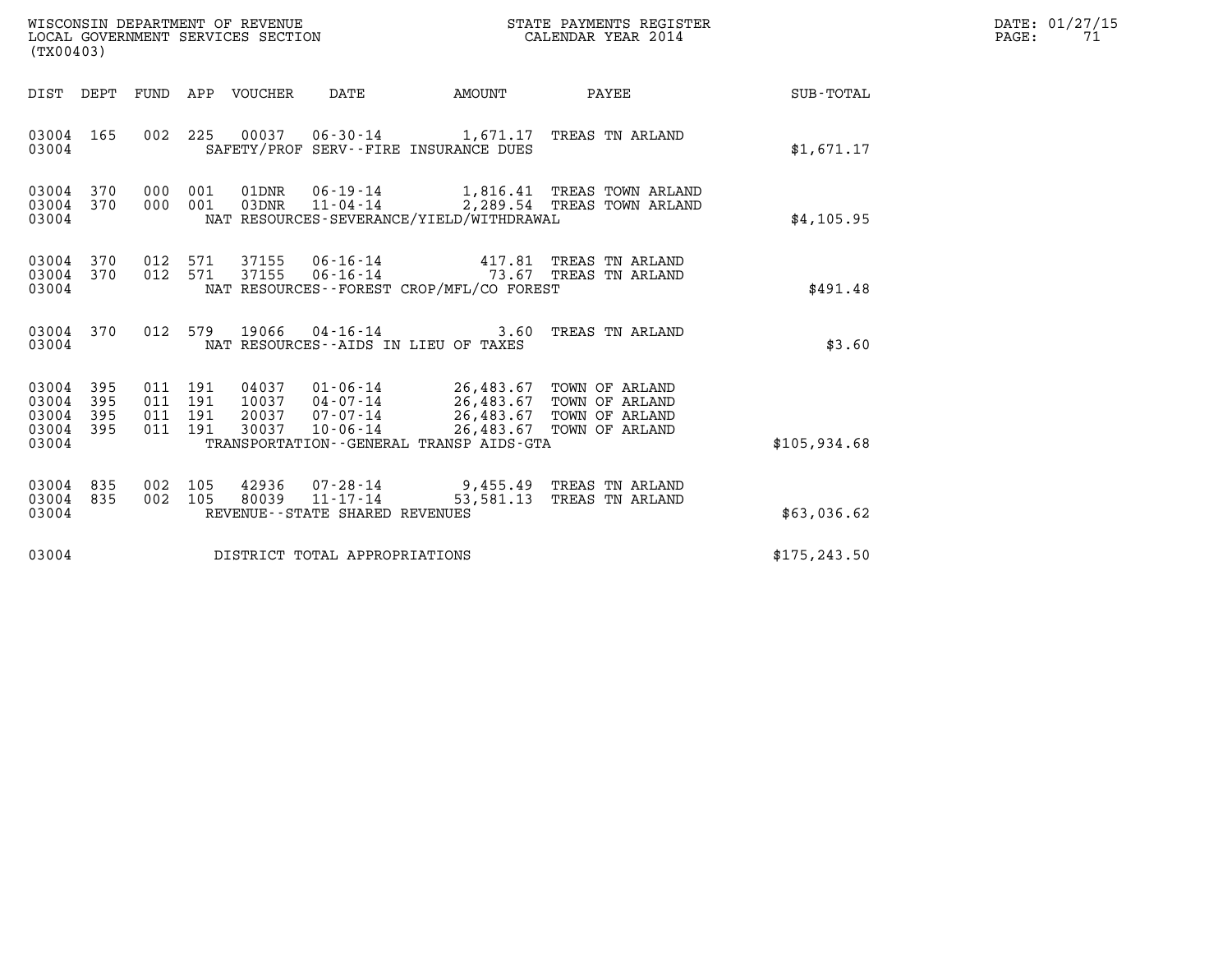| WISCONSIN DEPARTMENT OF REVENUE   | STATE PAYMENTS REGISTER | DATE: 01/27/15 |
|-----------------------------------|-------------------------|----------------|
| LOCAL GOVERNMENT SERVICES SECTION | CALENDAR YEAR 2014      | PAGE:          |

|                                           | WISCONSIN DEPARTMENT OF REVENUE<br>STATE PAYMENTS REGISTER<br>CALENDAR YEAR 2014<br>LOCAL GOVERNMENT SERVICES SECTION<br>(TX00403) |                          |                          |                                  |                                                                    |                                                                                             |                                                                      |                  |  |  |
|-------------------------------------------|------------------------------------------------------------------------------------------------------------------------------------|--------------------------|--------------------------|----------------------------------|--------------------------------------------------------------------|---------------------------------------------------------------------------------------------|----------------------------------------------------------------------|------------------|--|--|
| DIST                                      | DEPT                                                                                                                               | FUND                     | APP                      | VOUCHER                          | DATE                                                               | AMOUNT                                                                                      | PAYEE                                                                | <b>SUB-TOTAL</b> |  |  |
| 03006<br>03006                            | 165                                                                                                                                | 002                      | 225                      | 00038                            | $06 - 30 - 14$                                                     | 1,868.83<br>SAFETY/PROF SERV--FIRE INSURANCE DUES                                           | TREAS TN BARRON                                                      | \$1,868.83       |  |  |
| 03006                                     | 370                                                                                                                                | 002                      | 503                      | 16355                            | $01 - 30 - 14$                                                     | 662.91                                                                                      | TREAS TN BARRON<br>TOWN SHARE 139.49                                 |                  |  |  |
| 03006                                     |                                                                                                                                    |                          |                          |                                  |                                                                    | NAT RESOURCES -- AIDS IN LIEU OF TAXES                                                      |                                                                      | \$662.91         |  |  |
| 03006<br>03006                            | 370                                                                                                                                | 012                      | 571                      | 37156                            | $06 - 16 - 14$                                                     | NAT RESOURCES -- FOREST CROP/MFL/CO FOREST                                                  | 58.01 TREAS TN BARRON                                                | \$58.01          |  |  |
| 03006<br>03006<br>03006                   | 370<br>370                                                                                                                         | 012<br>012               | 579<br>579               | 19067<br>19067                   | $04 - 16 - 14$<br>$04 - 16 - 14$                                   | 3.20<br>74.42<br>NAT RESOURCES -- AIDS IN LIEU OF TAXES                                     | TREAS TN BARRON<br>TREAS TN BARRON                                   | \$77.62          |  |  |
| 03006<br>03006<br>03006<br>03006<br>03006 | 395<br>395<br>395<br>395                                                                                                           | 011<br>011<br>011<br>011 | 191<br>191<br>191<br>191 | 04038<br>10038<br>20038<br>30038 | $01 - 06 - 14$<br>04-07-14<br>07-07-14<br>$10 - 06 - 14$           | 26,658.32<br>26,658.32<br>26,658.32<br>26,658.33<br>TRANSPORTATION--GENERAL TRANSP AIDS-GTA | TOWN OF BARRON<br>TOWN OF BARRON<br>TOWN OF BARRON<br>TOWN OF BARRON | \$106,633.29     |  |  |
| 03006<br>03006<br>03006                   | 835<br>835                                                                                                                         | 002<br>002               | 105<br>105               | 42937<br>80040                   | $07 - 28 - 14$<br>$11 - 17 - 14$<br>REVENUE--STATE SHARED REVENUES | 9,611.74<br>54,875.69                                                                       | TREAS TN BARRON<br>TREAS TN BARRON                                   | \$64,487.43      |  |  |
| 03006<br>03006                            | 835                                                                                                                                | 002                      | 109                      | 02034                            | $07 - 28 - 14$<br>REVENUE--EXEMPT COMPUTER AID                     | 125.00                                                                                      | TREAS TN BARRON                                                      | \$125.00         |  |  |
| 03006                                     |                                                                                                                                    |                          |                          |                                  | DISTRICT TOTAL APPROPRIATIONS                                      |                                                                                             |                                                                      | \$173,913.09     |  |  |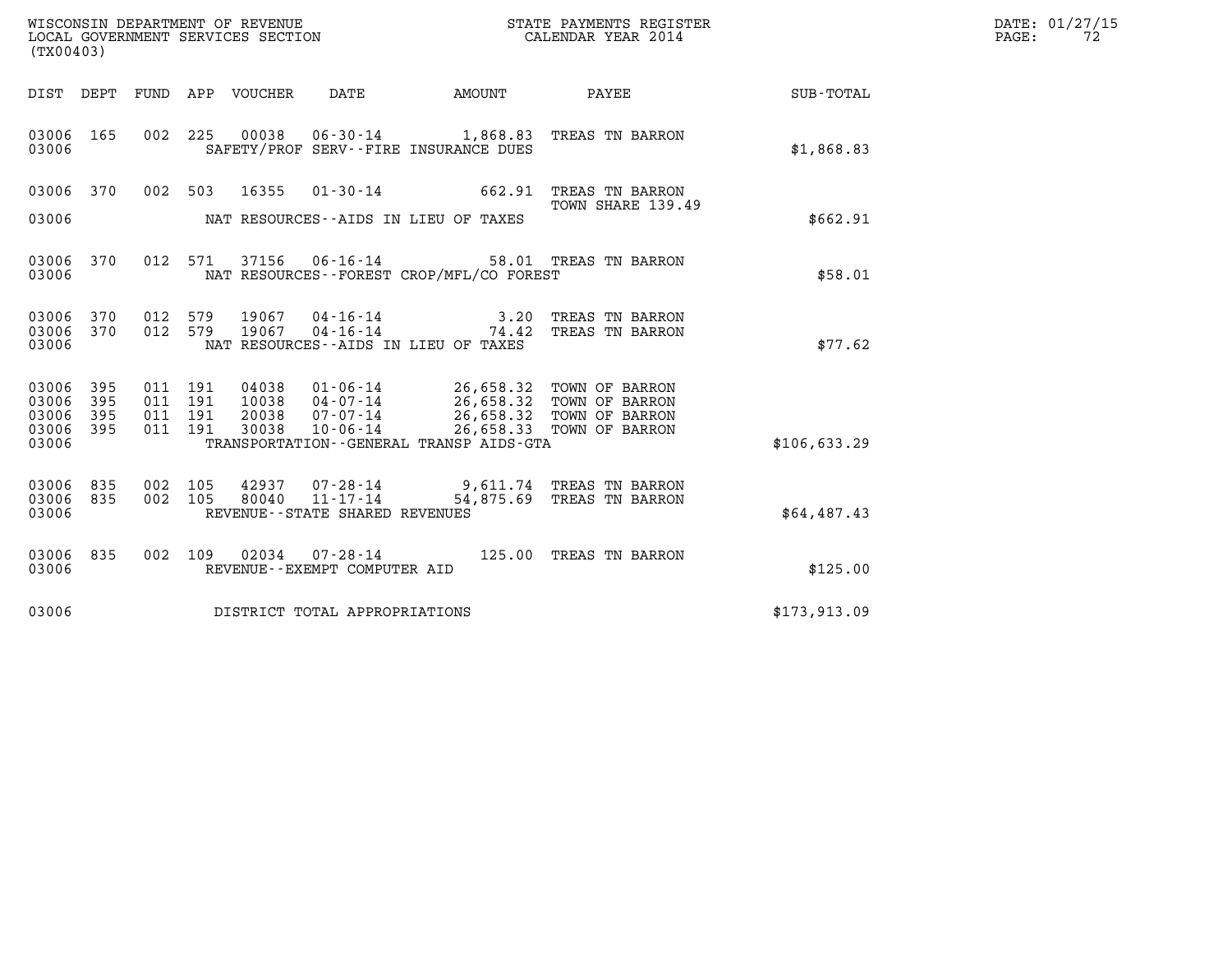| (TX00403)                                 |                          |            |                                          | WISCONSIN DEPARTMENT OF REVENUE<br>LOCAL GOVERNMENT SERVICES SECTION |                                            |                                                                        | STATE PAYMENTS REGISTER<br>CALENDAR YEAR 2014                                                                 |              | DATE: 01/27/15<br>PAGE:<br>73 |
|-------------------------------------------|--------------------------|------------|------------------------------------------|----------------------------------------------------------------------|--------------------------------------------|------------------------------------------------------------------------|---------------------------------------------------------------------------------------------------------------|--------------|-------------------------------|
| DIST DEPT                                 |                          |            |                                          | FUND APP VOUCHER                                                     | DATE                                       | AMOUNT                                                                 | PAYEE                                                                                                         | SUB-TOTAL    |                               |
| 03008 165<br>03008                        |                          |            |                                          |                                                                      |                                            | SAFETY/PROF SERV--FIRE INSURANCE DUES                                  | 002 225 00039 06-30-14 2,210.26 TREAS TN BEAR LAKE                                                            | \$2,210.26   |                               |
| 03008<br>03008                            | 370                      | 000        | 001                                      |                                                                      |                                            | NAT RESOURCES-SEVERANCE/YIELD/WITHDRAWAL                               | 03DNR 11-04-14 468.63 TREAS TOWN BEAR LAKE                                                                    | \$468.63     |                               |
| 03008<br>03008 370<br>03008               | 370                      | 012<br>012 | 571                                      | 571 37157<br>37157                                                   |                                            | NAT RESOURCES--FOREST CROP/MFL/CO FOREST                               | 06-16-14 297.41 TREAS TN BEAR LAKE<br>06-16-14 1,247.16 TREAS TN BEAR LAKE                                    | \$1,544.57   |                               |
| 03008<br>03008<br>03008<br>03008<br>03008 | 395<br>395<br>395<br>395 |            | 011 191<br>011 191<br>011 191<br>011 191 | 04039<br>10039<br>20039<br>30039                                     | 04-07-14<br>07-07-14<br>$10 - 06 - 14$     | 22,191.45<br>22,191.45<br>TRANSPORTATION - - GENERAL TRANSP AIDS - GTA | 01-06-14 22,191.45 TOWN OF BEAR LAKE<br>TOWN OF BEAR LAKE<br>TOWN OF BEAR LAKE<br>22,191.46 TOWN OF BEAR LAKE | \$88,765.81  |                               |
| 03008<br>03008<br>03008                   | 835<br>835               | 002<br>002 | 105<br>105                               | 42938<br>80041                                                       | 11-17-14<br>REVENUE--STATE SHARED REVENUES | 7,499.51                                                               | 07-28-14 1,325.54 TREAS TN BEAR LAKE<br>TREAS TN BEAR LAKE                                                    | \$8,825.05   |                               |
| 03008                                     |                          |            |                                          |                                                                      | DISTRICT TOTAL APPROPRIATIONS              |                                                                        |                                                                                                               | \$101,814.32 |                               |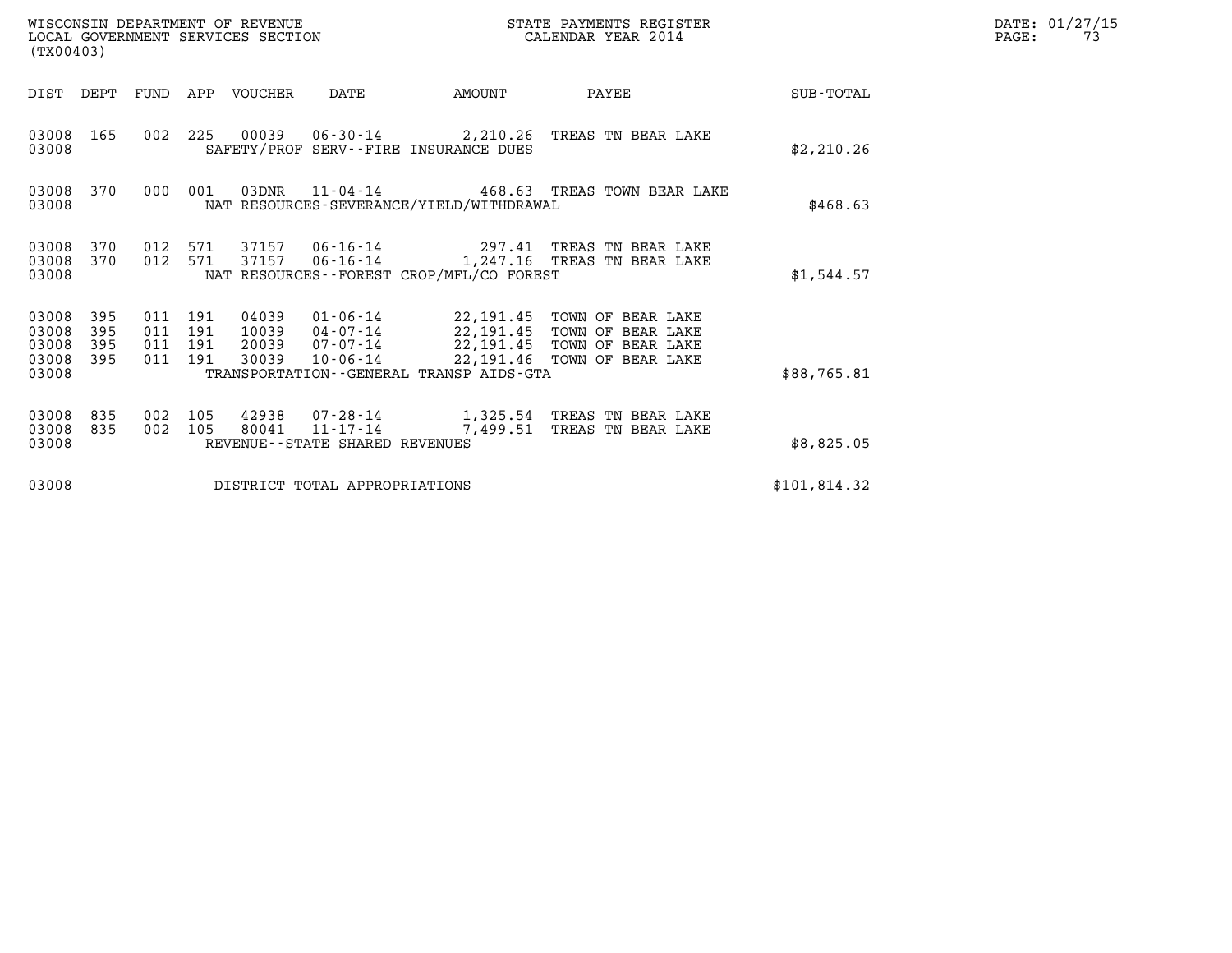| WISCONSIN DEPARTMENT OF REVENUE   | STATE PAYMENTS REGISTER | DATE: 01/27/15 |
|-----------------------------------|-------------------------|----------------|
| LOCAL GOVERNMENT SERVICES SECTION | CALENDAR YEAR 2014      | PAGE:          |

| (TX00403)                                             |     |         |                               |                                          |                                     |                                          | WISCONSIN DEPARTMENT OF REVENUE<br>LOCAL GOVERNMENT SERVICES SECTION<br>(TYOLOGIC)                                                                                             | $\mathbb{E} \mathbb{R}$ | DATE: 01/27/15<br>$\mathtt{PAGE:}$<br>74 |
|-------------------------------------------------------|-----|---------|-------------------------------|------------------------------------------|-------------------------------------|------------------------------------------|--------------------------------------------------------------------------------------------------------------------------------------------------------------------------------|-------------------------|------------------------------------------|
|                                                       |     |         |                               |                                          |                                     |                                          | DIST DEPT FUND APP VOUCHER DATE AMOUNT PAYEE                                                                                                                                   | SUB-TOTAL               |                                          |
| 03010 165<br>03010                                    |     |         |                               |                                          |                                     | SAFETY/PROF SERV--FIRE INSURANCE DUES    | 002 225 00040 06-30-14 6,469.04 TREAS TN CEDAR LAKE                                                                                                                            | \$6,469.04              |                                          |
| 03010 370                                             |     |         |                               | 002 503 16356                            |                                     |                                          | $01 - 30 - 14$ 54.17 TREAS TN CEDAR LAKE<br>TOWN SHARE 7.43                                                                                                                    |                         |                                          |
| 03010                                                 |     |         |                               |                                          |                                     | NAT RESOURCES--AIDS IN LIEU OF TAXES     |                                                                                                                                                                                | \$54.17                 |                                          |
| 03010 370<br>03010 370<br>03010                       |     |         |                               |                                          |                                     | NAT RESOURCES--FOREST CROP/MFL/CO FOREST | 012 571 37158 06-16-14 1,514.59 TREAS TN CEDAR LAKE<br>012 571 37158 06-16-14 36.80 TREAS TN CEDAR LAKE                                                                        | \$1,611.39              |                                          |
| 03010 370<br>03010 370<br>03010 370<br>03010          |     | 012 579 |                               | 012 579 19068<br>19068<br>012 579 19068  |                                     | NAT RESOURCES--AIDS IN LIEU OF TAXES     | 04-16-14 3.19 TREAS TN CEDAR LAKE<br>04-16-14 3.63 TREAS TN CEDAR LAKE<br>04-16-14 36.30 TREAS TN CEDAR LAKE                                                                   | \$43.12                 |                                          |
| 03010 395<br>03010<br>03010 395<br>03010 395<br>03010 | 395 |         | 011 191<br>011 191<br>011 191 | 011 191 04040<br>10040<br>20040<br>30040 |                                     | TRANSPORTATION--GENERAL TRANSP AIDS-GTA  | 01-06-14 33,707.93 TOWN OF CEDAR LAKE<br>04-07-14 33,707.93 TOWN OF CEDAR LAKE<br>07-07-14 33,707.93 TOWN OF CEDAR LAKE<br>10-06-14 33,707.94 TOWN OF CEDAR LAKE               | \$134,831.73            |                                          |
| 03010                                                 |     |         |                               |                                          |                                     | JUSTICE - - LAW ENFORCEMENT TRAINING     | 03010 455 002 231 01876 02-26-14 160.00 TREAS TN CEDAR LAKE                                                                                                                    | \$160.00                |                                          |
| 03010 835<br>03010 835<br>03010                       |     |         | 002 105                       | 42939<br>002 105 80042                   | REVENUE--STATE SHARED REVENUES      |                                          | $\begin{array}{llll} \texttt{07-28-14} & \texttt{1,633.15} & \texttt{TREAS TN CEDAR LAKE} \\ \texttt{11-17-14} & \texttt{9,242.37} & \texttt{TREAS TN CEDAR LAKE} \end{array}$ | \$10,875.52             |                                          |
| 03010 835<br>03010                                    |     |         |                               |                                          |                                     |                                          | 002   109   02035   07-28-14   4.00   TREAS TN CEDAR LAKE   REVENUE--EXEMPT COMPUTER AID                                                                                       | \$4.00                  |                                          |
|                                                       |     |         |                               |                                          | 03010 DISTRICT TOTAL APPROPRIATIONS |                                          |                                                                                                                                                                                | \$154,048.97            |                                          |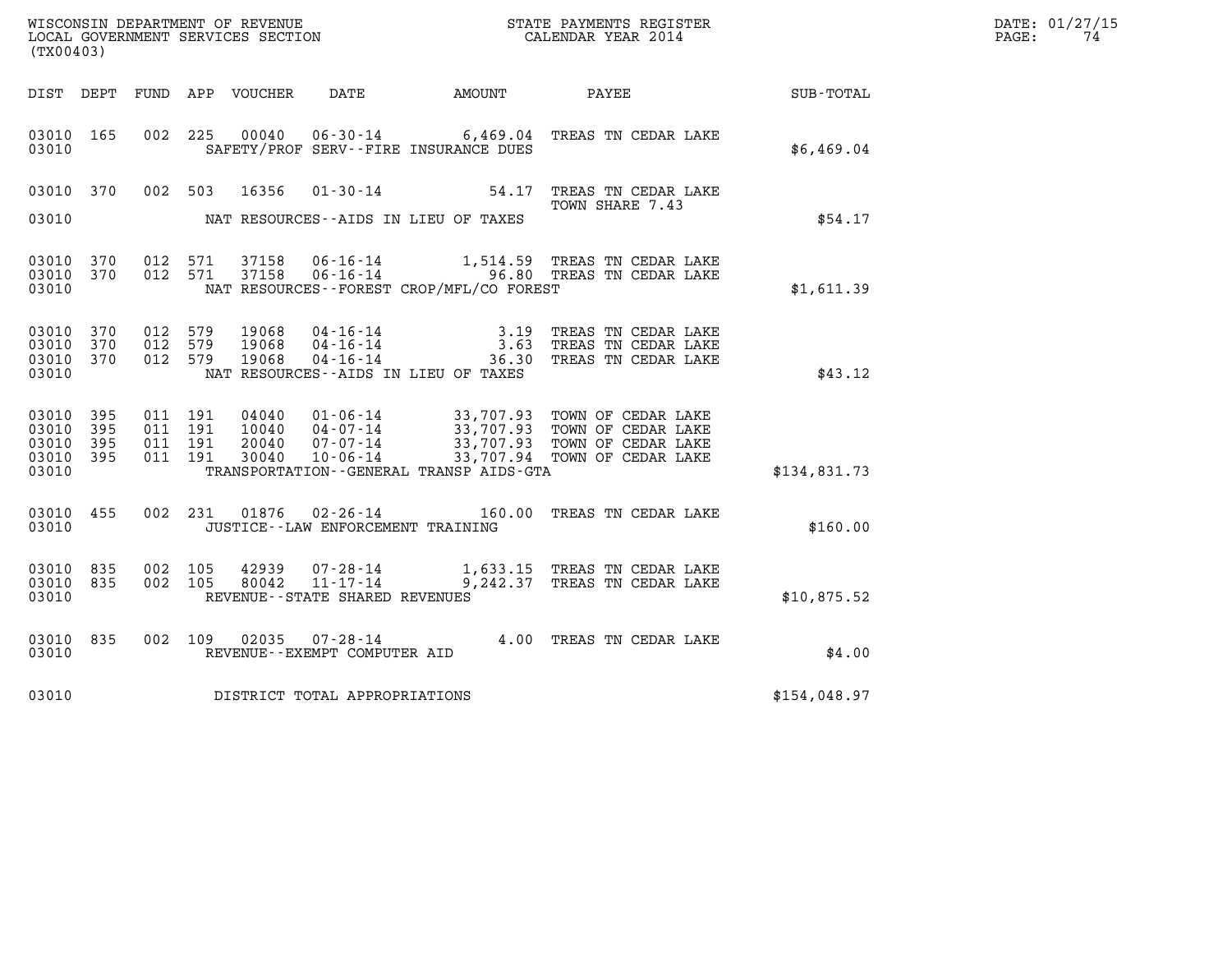| WISCONSIN DEPARTMENT OF REVENUE<br>LOCAL GOVERNMENT SERVICES SECTION<br>(TX00403) |                                               |                   |                               |         |                                 |                                |                                             | STATE PAYMENTS REGISTER<br>CALENDAR YEAR 2014                                                                                                                     |                        | DATE: 01/27/15<br>$\mathtt{PAGE:}$<br>75 |
|-----------------------------------------------------------------------------------|-----------------------------------------------|-------------------|-------------------------------|---------|---------------------------------|--------------------------------|---------------------------------------------|-------------------------------------------------------------------------------------------------------------------------------------------------------------------|------------------------|------------------------------------------|
|                                                                                   |                                               |                   |                               |         | DIST DEPT FUND APP VOUCHER DATE |                                |                                             |                                                                                                                                                                   | AMOUNT PAYEE SUB-TOTAL |                                          |
|                                                                                   | 03012 165<br>03012                            |                   |                               |         |                                 |                                | SAFETY/PROF SERV--FIRE INSURANCE DUES       | 002 225 00041 06-30-14 8,337.88 TREAS TN CHETEK                                                                                                                   | \$8,337.88             |                                          |
|                                                                                   | 03012 370<br>03012 370<br>03012               |                   |                               |         |                                 |                                | NAT RESOURCES - - FOREST CROP/MFL/CO FOREST | 012 571 37159 06-16-14 36.00 TREAS TN CHETEK<br>012 571 37159 06-16-14 340.04 TREAS TN CHETEK                                                                     | \$376.04               |                                          |
|                                                                                   | 03012 370<br>03012                            |                   |                               |         |                                 |                                | NAT RESOURCES--AIDS IN LIEU OF TAXES        | 012 579 19069 04-16-14 131.44 TREAS TN CHETEK                                                                                                                     | \$131.44               |                                          |
|                                                                                   | 03012 395<br>03012<br>03012<br>03012<br>03012 | 395<br>395<br>395 | 011 191<br>011 191<br>011 191 | 011 191 | 20041<br>30041                  |                                | TRANSPORTATION--GENERAL TRANSP AIDS-GTA     | 04041  01-06-14  37,963.10  TOWN OF CHETEK<br>10041  04-07-14  37,963.10 TOWN OF CHETEK<br>07-07-14 37,963.10 TOWN OF CHETEK<br>10-06-14 37,963.11 TOWN OF CHETEK | \$151,852.41           |                                          |
|                                                                                   | 03012<br>03012 835<br>03012                   | 835               | 002 105<br>002 105            |         |                                 | REVENUE--STATE SHARED REVENUES |                                             | 42940 07-28-14 3,117.18 TREAS TN CHETEK<br>80043  11-17-14  17,656.13  TREAS TN CHETEK                                                                            | \$20,773.31            |                                          |
|                                                                                   | 03012<br>03012                                | 835               |                               |         |                                 | REVENUE--EXEMPT COMPUTER AID   |                                             | 002 109 02036 07-28-14 57.00 TREAS TN CHETEK                                                                                                                      | \$57.00                |                                          |
|                                                                                   | 03012                                         |                   |                               |         |                                 | DISTRICT TOTAL APPROPRIATIONS  |                                             |                                                                                                                                                                   | \$181,528.08           |                                          |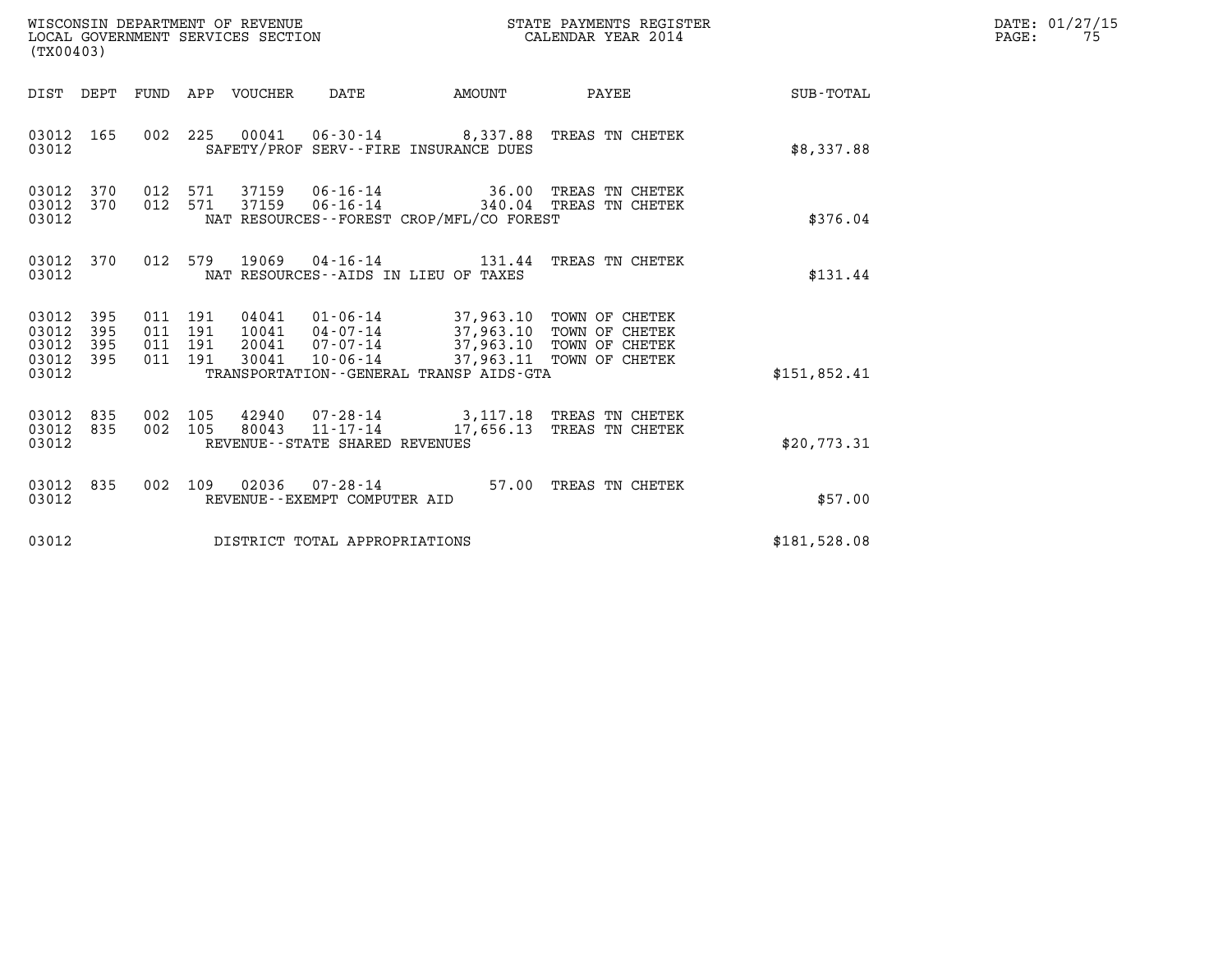| WISCONSIN DEPARTMENT OF REVENUE   | STATE PAYMENTS REGISTER | DATE: 01/27/15 |
|-----------------------------------|-------------------------|----------------|
| LOCAL GOVERNMENT SERVICES SECTION | CALENDAR YEAR 2014      | PAGE:          |

| (TX00403)                                    |                        |                                          |         |                |                                                        |                                              |                                                                                                                                                                              |              | DATE: 01/27/15<br>76<br>$\mathtt{PAGE}$ : |
|----------------------------------------------|------------------------|------------------------------------------|---------|----------------|--------------------------------------------------------|----------------------------------------------|------------------------------------------------------------------------------------------------------------------------------------------------------------------------------|--------------|-------------------------------------------|
|                                              |                        |                                          |         |                |                                                        | DIST DEPT FUND APP VOUCHER DATE AMOUNT PAYEE |                                                                                                                                                                              | SUB-TOTAL    |                                           |
| 03014 165<br>03014                           |                        | 002 225                                  |         | 00042          |                                                        | SAFETY/PROF SERV--FIRE INSURANCE DUES        | 06-30-14 2,821.22 TREAS TN CLINTON                                                                                                                                           | \$2,821.22   |                                           |
| 03014 370<br>03014 370<br>03014 370<br>03014 |                        | 000 001<br>000 001                       | 000 001 |                |                                                        | NAT RESOURCES-SEVERANCE/YIELD/WITHDRAWAL     | 01DNR  06-19-14   1,806.91 TREAS TOWN CLINTON<br>02DNR  09-11-14   3,449.93 TREAS TOWN CLINTON<br>02DNR  09-25-14   206.35 TREAS TOWN CLINTON                                | \$5,463.19   |                                           |
| 03014                                        |                        | 03014 370 002 503                        |         | 16357          |                                                        | NAT RESOURCES--AIDS IN LIEU OF TAXES         | 01-30-14 665.29 TREAS TN CLINTON<br>TOWN SHARE 87.19                                                                                                                         | \$665.29     |                                           |
| 03014                                        | 03014 370              | 03014 370 012 571                        |         |                |                                                        | NAT RESOURCES -- FOREST CROP/MFL/CO FOREST   | 012 571 37160 06-16-14 156.65 TREAS TN CLINTON<br>012 571 37160 06-16-14 41.18 TREAS TN CLINTON                                                                              | \$197.83     |                                           |
| 03014                                        | 03014 370              | 03014 370 012 579<br>012 579             |         | 19070<br>19070 |                                                        | NAT RESOURCES--AIDS IN LIEU OF TAXES         | 04-16-14 12.72 TREAS TN CLINTON<br>04-16-14 25.29 TREAS TN CLINTON                                                                                                           | \$38.01      |                                           |
| 03014 395<br>03014 395<br>03014              | 03014 395<br>03014 395 | 011 191<br>011 191<br>011 191<br>011 191 |         |                |                                                        | TRANSPORTATION - - GENERAL TRANSP AIDS - GTA | 04042 01-06-14 32,009.04 TOWN OF CLINTON<br>10042 04-07-14 32,009.04 TOWN OF CLINTON<br>20042 07-07-14 32,009.04 TOWN OF CLINTON<br>30042 10-06-14 32,009.04 TOWN OF CLINTON | \$128,036.16 |                                           |
| 03014                                        | 03014 835              | 03014 835 002 105<br>002 105             |         | 42941<br>80044 | REVENUE - - STATE SHARED REVENUES                      |                                              | 07-28-14 10,837.80 TREAS TN CLINTON<br>11-17-14 61,414.22 TREAS TN CLINTON                                                                                                   | \$72, 252.02 |                                           |
| 03014 835<br>03014                           |                        |                                          | 002 109 |                | $02037$ $07 - 28 - 14$<br>REVENUE--EXEMPT COMPUTER AID |                                              | 22.00 TREAS TN CLINTON                                                                                                                                                       | \$22.00      |                                           |
| 03014 835<br>03014                           |                        |                                          |         | 021 363 35954  | REVENUE - - LOTTERY CREDIT -                           |                                              | 03-24-14 491.66 TREAS TN CLINTON                                                                                                                                             | \$491.66     |                                           |
| 03014                                        |                        |                                          |         |                | DISTRICT TOTAL APPROPRIATIONS                          |                                              |                                                                                                                                                                              | \$209,987.38 |                                           |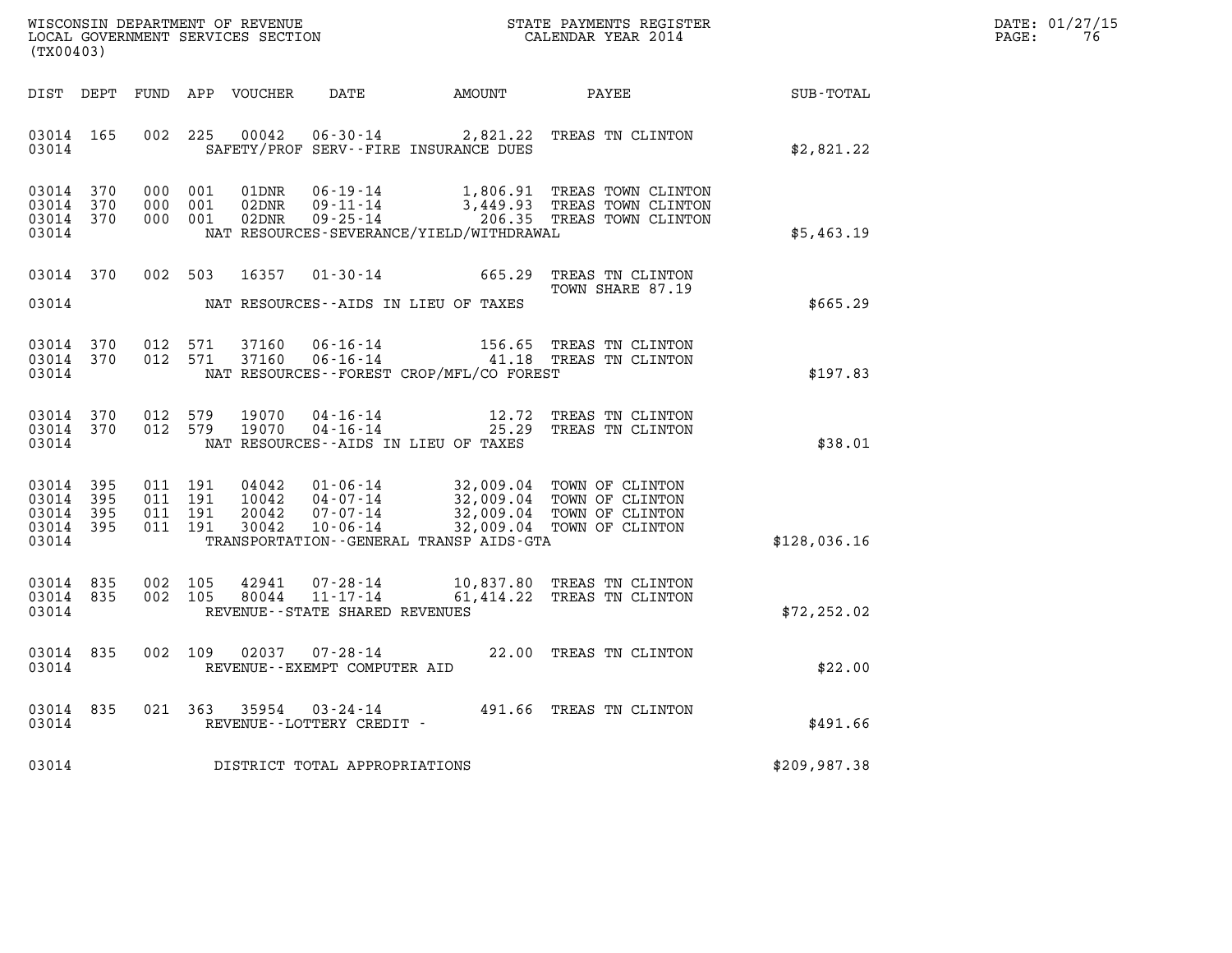| (TX00403)                                         |              |  |                                 |                                              |                                                                                                                                                                  |              | DATE: 01/27/15<br>PAGE: 77 |
|---------------------------------------------------|--------------|--|---------------------------------|----------------------------------------------|------------------------------------------------------------------------------------------------------------------------------------------------------------------|--------------|----------------------------|
|                                                   |              |  |                                 |                                              |                                                                                                                                                                  | SUB-TOTAL    |                            |
| 03016 165<br>03016                                |              |  |                                 | SAFETY/PROF SERV--FIRE INSURANCE DUES        | 002 225 00043 06-30-14 2,407.92 TREAS TN CRYSTAL LAKE                                                                                                            | \$2,407.92   |                            |
|                                                   |              |  |                                 |                                              | 03016 370 002 503 16358 01-30-14 18,844.87 TREAS TN CRYSTAL LAKE<br>TOWN SHARE 3897.76                                                                           |              |                            |
| 03016                                             |              |  |                                 | NAT RESOURCES--AIDS IN LIEU OF TAXES         |                                                                                                                                                                  | \$18,844.87  |                            |
| 03016                                             |              |  |                                 | NAT RESOURCES--FOREST CROP/MFL/CO FOREST     | 03016 370 012 571 37161 06-16-14 281.96 TREAS TN CRYSTAL LAKE                                                                                                    | \$281.96     |                            |
| 03016 370<br>03016 370<br>03016 370<br>03016      |              |  |                                 | NAT RESOURCES--AIDS IN LIEU OF TAXES         | 012 579 19071 04-16-14 .66 TREAS TN CRYSTAL LAKE<br>012 579 19071 04-16-14 .623.03 TREAS TN CRYSTAL LAKE<br>012 579 19071 04-16-14 .682.66 TREAS TN CRYSTAL LAKE | \$1,306.35   |                            |
| 03016 395<br>03016<br>03016<br>03016 395<br>03016 | 395<br>- 395 |  |                                 | TRANSPORTATION--GENERAL TRANSP AIDS-GTA      |                                                                                                                                                                  | \$124,564.28 |                            |
|                                                   |              |  |                                 | 03016 TRANSPORTATION - LRIP/TRIP/MSIP GRANTS | 03016 395 011 278 25542 09-24-14 16,745.31 TREAS TN CRYSTAL LAKE                                                                                                 | \$16,745.31  |                            |
| 03016 835<br>03016                                |              |  | REVENUE--STATE SHARED REVENUES  |                                              | 03016 835 002 105 42942 07-28-14 4,024.91 TREAS TN CRYSTAL LAKE<br>002 105 80045 11-17-14 22, 218.56 TREAS TN CRYSTAL LAKE                                       | \$26,243.47  |                            |
| 03016                                             | 03016 835    |  | REVENUE - - EXEMPT COMPUTER AID |                                              | 002 109 02038 07-28-14 90.00 TREAS TN CRYSTAL LAKE                                                                                                               | \$90.00      |                            |
| 03016                                             |              |  | REVENUE--LOTTERY CREDIT -       |                                              | 03016 835 021 363 35955 03-24-14 1,004.96 TREAS TN CRYSTAL LAKE                                                                                                  | \$1,004.96   |                            |
| 03016                                             |              |  | DISTRICT TOTAL APPROPRIATIONS   |                                              |                                                                                                                                                                  | \$191,489.12 |                            |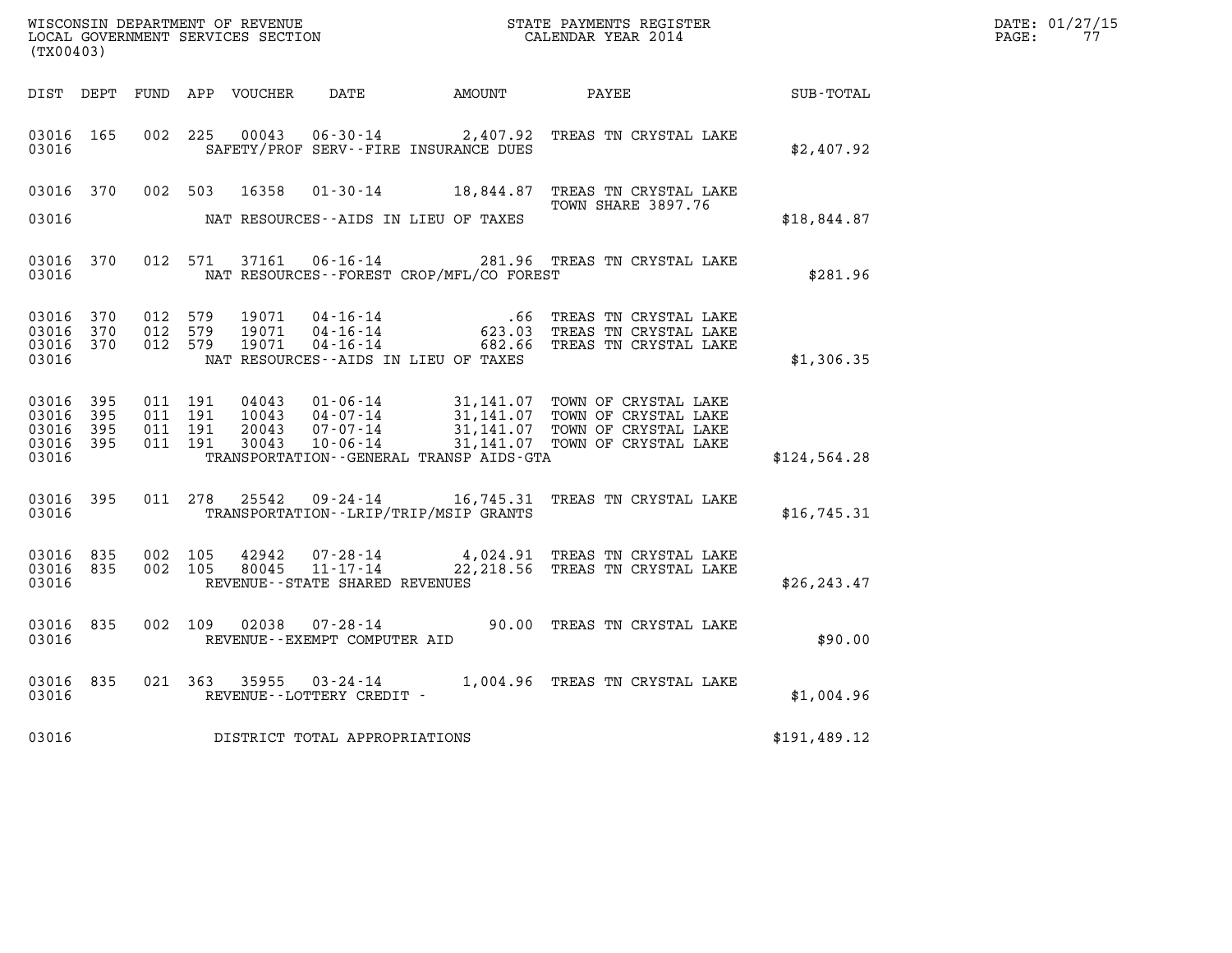| (TX00403)                                     |                   |                                          |            | WISCONSIN DEPARTMENT OF REVENUE<br>LOCAL GOVERNMENT SERVICES SECTION |                                                | STATE PAYMENTS REGISTER<br>CALENDAR YEAR 2014           | DATE: 01/27/15<br>PAGE:<br>78                                                                                                                  |              |  |
|-----------------------------------------------|-------------------|------------------------------------------|------------|----------------------------------------------------------------------|------------------------------------------------|---------------------------------------------------------|------------------------------------------------------------------------------------------------------------------------------------------------|--------------|--|
|                                               |                   |                                          |            | DIST DEPT FUND APP VOUCHER                                           | DATE                                           | AMOUNT                                                  | PAYEE                                                                                                                                          | SUB-TOTAL    |  |
| 03018 165<br>03018                            |                   |                                          |            |                                                                      |                                                | SAFETY/PROF SERV--FIRE INSURANCE DUES                   | 002 225 00044 06-30-14 2,713.40 TREAS TN CUMBERLAND                                                                                            | \$2,713.40   |  |
| 03018 370<br>03018                            |                   |                                          | 012 571    | 37162                                                                |                                                | NAT RESOURCES - - FOREST CROP/MFL/CO FOREST             | 06-16-14 165.13 TREAS TN CUMBERLAND                                                                                                            | \$165.13     |  |
| 03018<br>03018<br>03018<br>03018              | 370<br>370<br>370 | 012<br>012<br>012 579                    | 579<br>579 | 19072<br>19072<br>19072                                              | 04-16-14<br>$04 - 16 - 14$<br>$04 - 16 - 14$   | 166.16<br>16.00<br>NAT RESOURCES--AIDS IN LIEU OF TAXES | TREAS TN CUMBERLAND<br>TREAS TN CUMBERLAND<br>156.45 TREAS TN CUMBERLAND                                                                       | \$338.61     |  |
| 03018<br>03018<br>03018<br>03018 395<br>03018 | 395<br>395<br>395 | 011 191<br>011 191<br>011 191<br>011 191 |            | 20044<br>30044                                                       | $10044$ $04-07-14$<br>07-07-14<br>10-06-14     | TRANSPORTATION--GENERAL TRANSP AIDS-GTA                 | 04044  01-06-14  32,495.95  TOWN OF CUMBERLAND<br>32,495.95 TOWN OF CUMBERLAND<br>32,495.95 TOWN OF CUMBERLAND<br>32,495.95 TOWN OF CUMBERLAND | \$129.983.80 |  |
| 03018 835<br>03018 835<br>03018               |                   | 002 105<br>002 105                       |            | 80046                                                                | REVENUE - - STATE SHARED REVENUES              |                                                         | 42943 07-28-14 4,671.27 TREAS TN CUMBERLAND<br>11-17-14 26,700.52 TREAS TN CUMBERLAND                                                          | \$31,371.79  |  |
| 03018 835<br>03018                            |                   | 002 109                                  |            | 02039                                                                | $07 - 28 - 14$<br>REVENUE--EXEMPT COMPUTER AID |                                                         | 8.00 TREAS TN CUMBERLAND                                                                                                                       | \$8.00       |  |
| 03018                                         |                   |                                          |            |                                                                      | DISTRICT TOTAL APPROPRIATIONS                  |                                                         |                                                                                                                                                | \$164.580.73 |  |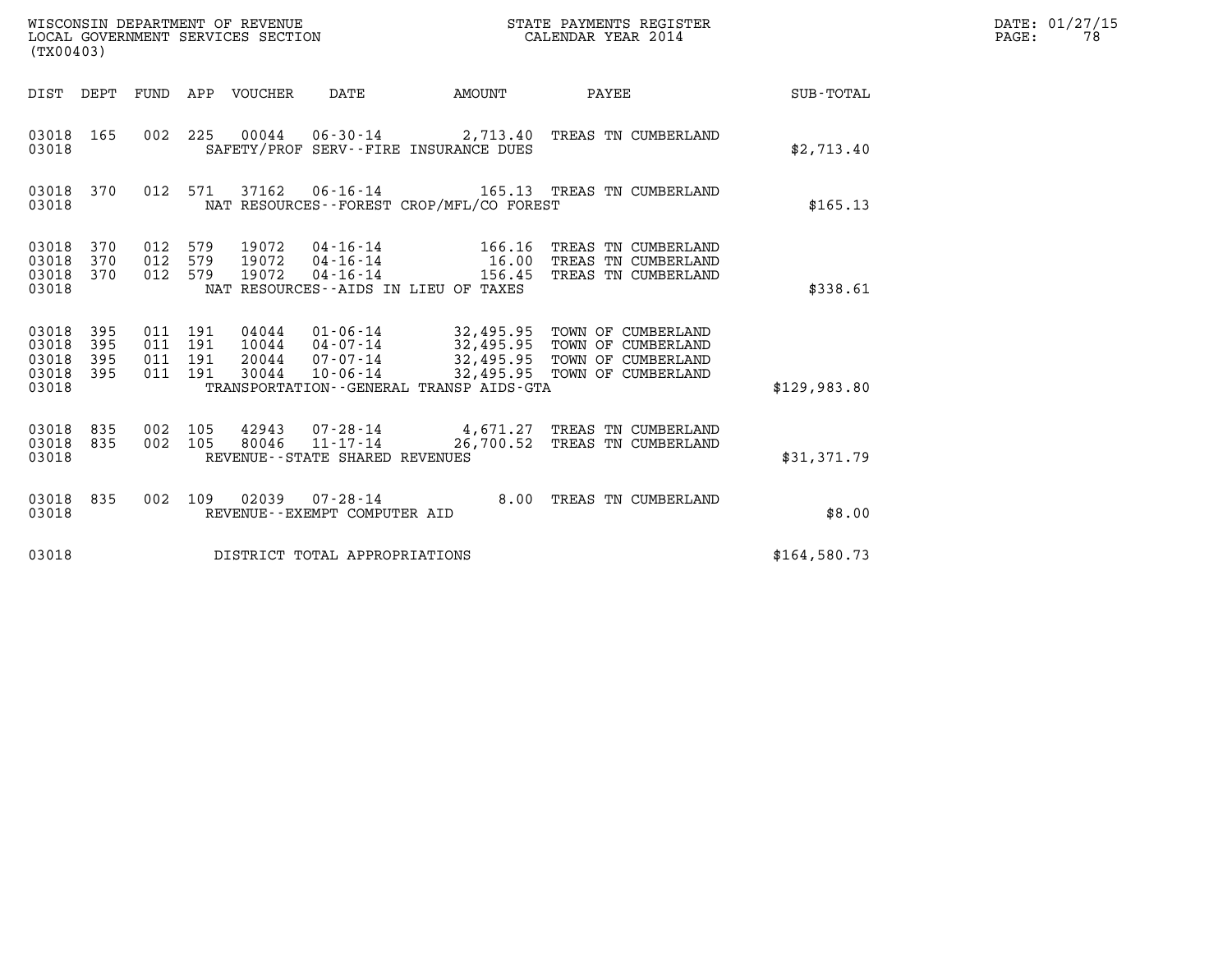| (TX00403)                                 |                          |                                          |         |                                 | WISCONSIN DEPARTMENT OF REVENUE<br>LOCAL GOVERNMENT SERVICES SECTION |                                                                                                          | STATE PAYMENTS REGISTER<br>CALENDAR YEAR 2014                                            |               | DATE: 01/27/15<br>PAGE:<br>79 |
|-------------------------------------------|--------------------------|------------------------------------------|---------|---------------------------------|----------------------------------------------------------------------|----------------------------------------------------------------------------------------------------------|------------------------------------------------------------------------------------------|---------------|-------------------------------|
|                                           |                          |                                          |         | DIST DEPT FUND APP VOUCHER DATE |                                                                      | <b>AMOUNT</b>                                                                                            | PAYEE                                                                                    | SUB-TOTAL     |                               |
| 03020 165<br>03020                        |                          |                                          |         |                                 |                                                                      | SAFETY/PROF SERV--FIRE INSURANCE DUES                                                                    | 002 225 00045 06-30-14 1,365.69 TREAS TN DALLAS                                          | \$1,365.69    |                               |
| 03020 370<br>03020                        |                          |                                          | 000 001 |                                 |                                                                      | NAT RESOURCES-SEVERANCE/YIELD/WITHDRAWAL                                                                 | 01DNR  06-19-14  94.10 TREAS TOWN DALLAS                                                 | \$94.10       |                               |
| 03020 370<br>03020                        |                          |                                          | 012 571 |                                 |                                                                      | NAT RESOURCES - - FOREST CROP/MFL/CO FOREST                                                              | 37163  06-16-14  302.60  TREAS TN DALLAS                                                 | \$302.60      |                               |
| 03020<br>03020<br>03020<br>03020<br>03020 | 395<br>395<br>395<br>395 | 011 191<br>011 191<br>011 191<br>011 191 |         | 20045<br>30045                  | 07-07-14                                                             | 20,968.88 TOWN OF DALLAS<br>10-06-14 20,968.90 TOWN OF DALLAS<br>TRANSPORTATION--GENERAL TRANSP AIDS-GTA | 04045  01-06-14  20,968.88  TOWN OF DALLAS<br>10045  04-07-14  20,968.88  TOWN OF DALLAS | \$83,875.54   |                               |
| 03020 395<br>03020                        |                          |                                          |         |                                 |                                                                      | TRANSPORTATION - - LRIP/TRIP/MSIP GRANTS                                                                 | 011 278 25543 09-24-14 16,768.63 TREAS TN DALLAS                                         | \$16,768.63   |                               |
| 03020 835<br>03020<br>03020               | 835                      | 002 105<br>002 105                       |         | 80047                           | $11 - 17 - 14$<br>REVENUE - - STATE SHARED REVENUES                  |                                                                                                          | 42944 07-28-14 5,384.03 TREAS TN DALLAS<br>30,554.24 TREAS TN DALLAS                     | \$35,938.27   |                               |
| 03020 835<br>03020                        |                          |                                          |         |                                 | 002 109 02040 07-28-14<br>REVENUE--EXEMPT COMPUTER AID               |                                                                                                          | 8.00 TREAS TN DALLAS                                                                     | \$8.00        |                               |
| 03020                                     |                          |                                          |         |                                 | DISTRICT TOTAL APPROPRIATIONS                                        |                                                                                                          |                                                                                          | \$138, 352.83 |                               |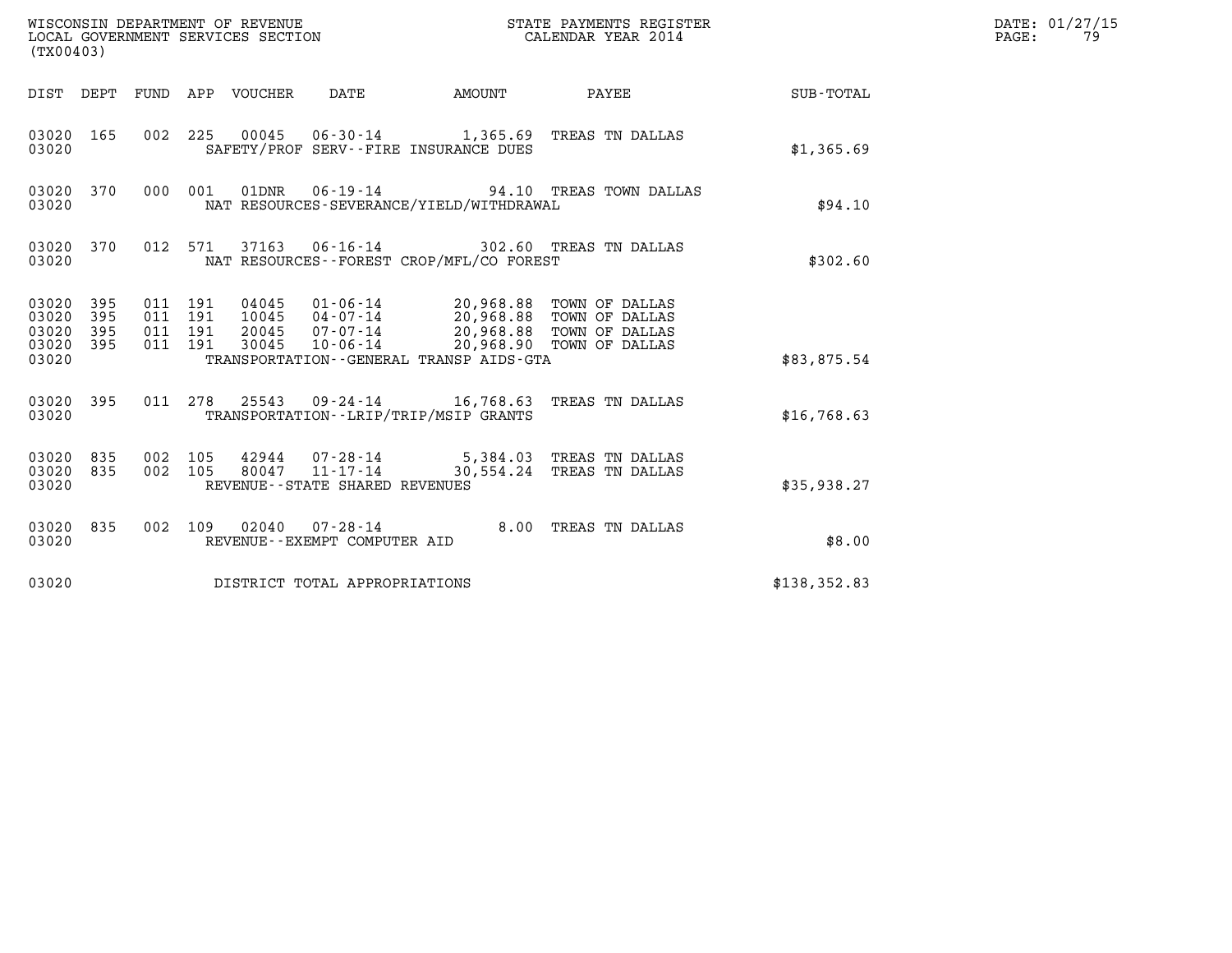| (TX00403)                                                 |                                          |         |                            |                                                                |                                                                                                    | $\tt WISCONSIM DEPARTMENT OF REVENUE$ $\tt WISCONSIMENT$ SERVICES SECTION $\tt CALENDAR YEAR$ 2014 CALENDAR SERVICES SECTION |              | DATE: 01/27/15<br>$\mathtt{PAGE:}$<br>80 |
|-----------------------------------------------------------|------------------------------------------|---------|----------------------------|----------------------------------------------------------------|----------------------------------------------------------------------------------------------------|------------------------------------------------------------------------------------------------------------------------------|--------------|------------------------------------------|
|                                                           |                                          |         | DIST DEPT FUND APP VOUCHER | DATE                                                           | AMOUNT                                                                                             | PAYEE                                                                                                                        | SUB-TOTAL    |                                          |
| 03022 165<br>03022                                        | 002 225                                  |         | 00046                      |                                                                | 06-30-14 4,456.45 TREAS TN DOVRE<br>SAFETY/PROF SERV--FIRE INSURANCE DUES                          |                                                                                                                              | \$4,456.45   |                                          |
| 03022 370<br>03022                                        |                                          | 000 001 | 01DNR                      |                                                                | NAT RESOURCES-SEVERANCE/YIELD/WITHDRAWAL                                                           | 06-19-14 4,458.46 TREAS TOWN DOVRE                                                                                           | \$4,458.46   |                                          |
| 03022 370<br>03022                                        | 002 503                                  |         | 16359                      |                                                                | $01 - 30 - 14$ 573.54<br>NAT RESOURCES--AIDS IN LIEU OF TAXES                                      | TREAS TN DOVRE<br>TOWN SHARE 116.76                                                                                          | \$573.54     |                                          |
| 03022 370<br>03022                                        |                                          | 012 571 | 37164                      |                                                                | 06-16-14 321.18 TREAS TN DOVRE<br>NAT RESOURCES - - FOREST CROP/MFL/CO FOREST                      |                                                                                                                              | \$321.18     |                                          |
| 03022 370<br>03022 370<br>03022                           | 012 579<br>012 579                       |         | 19073<br>19073             | 04-16-14<br>$04 - 16 - 14$                                     | 722.57<br>NAT RESOURCES -- AIDS IN LIEU OF TAXES                                                   | TREAS TN DOVRE<br>293.80 TREAS TN DOVRE                                                                                      | \$1,016.37   |                                          |
| 03022 395<br>03022 395<br>03022 395<br>03022 395<br>03022 | 011 191<br>011 191<br>011 191<br>011 191 |         | 04046<br>20046<br>30046    | $01 - 06 - 14$<br>10046 04-07-14<br>$07 - 07 - 14$<br>10-06-14 | TRANSPORTATION - - GENERAL TRANSP AIDS - GTA                                                       | 29,616.83 TOWN OF DOVRE<br>29,616.83 TOWN OF DOVRE<br>29,616.83 TOWN OF DOVRE<br>29,616.83 TOWN OF DOVRE                     | \$118,467.32 |                                          |
| 03022 835<br>03022 835<br>03022                           | 002 105<br>002 105                       |         |                            | REVENUE - - STATE SHARED REVENUES                              | $42945$ $07 - 28 - 14$ $8,205.48$ TREAS TN DOVRE $80048$ $11 - 17 - 14$ $46,518.83$ TREAS TN DOVRE |                                                                                                                              | \$54,724.31  |                                          |
| 03022 835<br>03022                                        |                                          | 002 109 | 02041                      | $07 - 28 - 14$<br>REVENUE--EXEMPT COMPUTER AID                 |                                                                                                    | 393.00 TREAS TN DOVRE                                                                                                        | \$393.00     |                                          |
| 03022 835<br>03022                                        | 002 501                                  |         | 00001                      | $02 - 03 - 14$                                                 | DOA-PAYMENT FOR MUNICIPAL SERVICES AID                                                             | 147.34 TREAS TN DOVRE                                                                                                        | \$147.34     |                                          |
| 03022                                                     |                                          |         |                            | DISTRICT TOTAL APPROPRIATIONS                                  |                                                                                                    |                                                                                                                              | \$184,557.97 |                                          |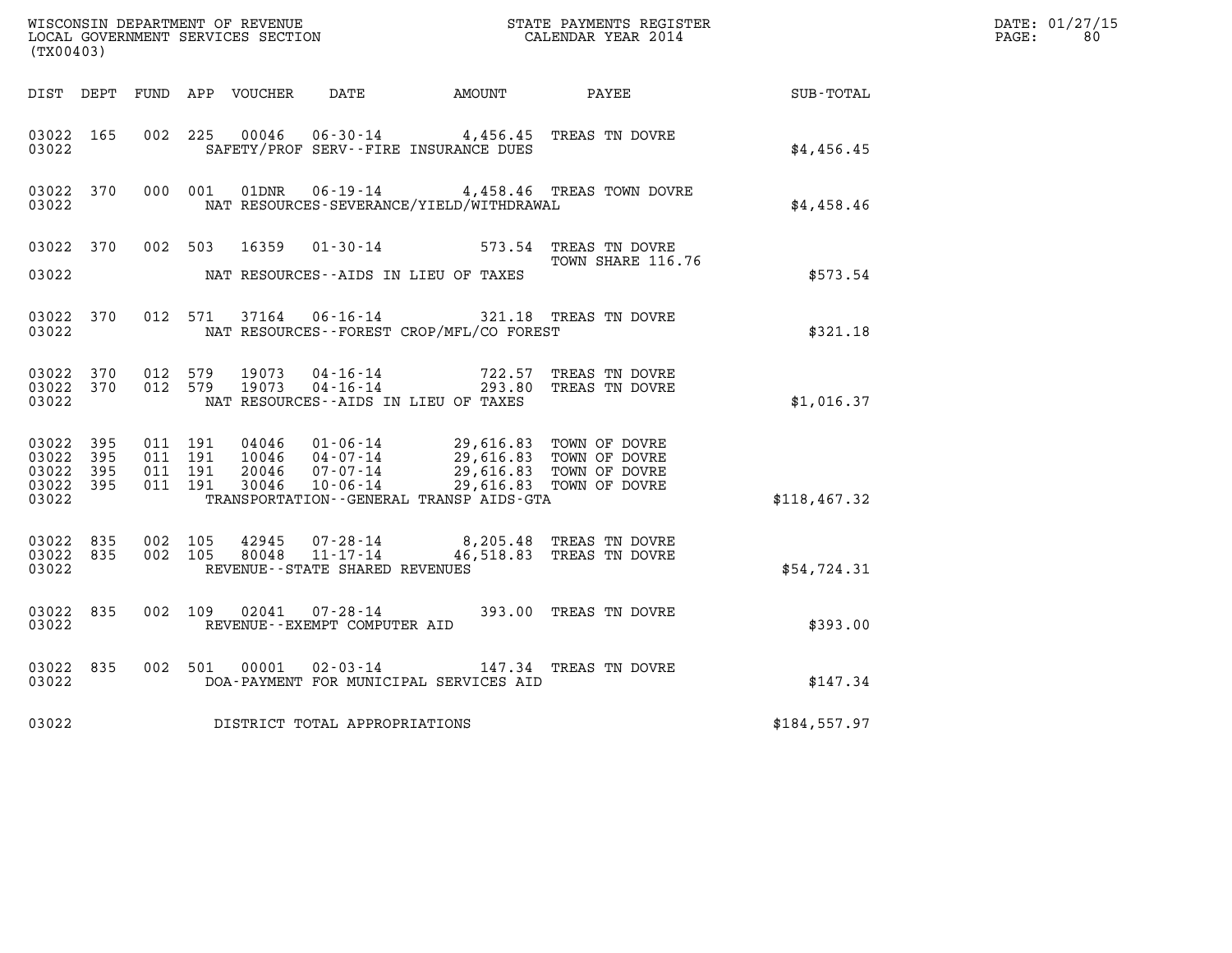| WISCONSIN DEPARTMENT OF REVENUE   | STATE PAYMENTS REGISTER | DATE: 01/27/15 |
|-----------------------------------|-------------------------|----------------|
| LOCAL GOVERNMENT SERVICES SECTION | CALENDAR YEAR 2014      | PAGE:          |

| (TX00403)                                                    |                                                                                                                                                                                                                                                                                                                                                                                        |              | DATE: 01/27/15<br>PAGE:<br>81 |
|--------------------------------------------------------------|----------------------------------------------------------------------------------------------------------------------------------------------------------------------------------------------------------------------------------------------------------------------------------------------------------------------------------------------------------------------------------------|--------------|-------------------------------|
|                                                              | DIST DEPT FUND APP VOUCHER DATE AMOUNT PAYEE SUB-TOTAL                                                                                                                                                                                                                                                                                                                                 |              |                               |
| 03024 165<br>03024                                           | 002 225 00047 06-30-14 1,383.66 TREAS TN DOYLE<br>SAFETY/PROF SERV--FIRE INSURANCE DUES                                                                                                                                                                                                                                                                                                | \$1,383.66   |                               |
| 03024 370<br>03024 370<br>03024                              | 000 001 02DNR 09-11-14 5,487.85 TREAS TOWN DOYLE<br>000 001 03DNR 11-04-14 1,061.12 TREAS TOWN DOYLE<br>NAT RESOURCES-SEVERANCE/YIELD/WITHDRAWAL                                                                                                                                                                                                                                       | \$6,548.97   |                               |
| 03024 370<br>03024 370<br>03024                              | 012 571 37165 06-16-14 622.94 TREAS TN DOYLE<br>012 571 37165 06-16-14 552.00 TREAS TN DOYLE<br>NAT RESOURCES--FOREST CROP/MFL/CO FOREST                                                                                                                                                                                                                                               | \$1,174.94   |                               |
| 03024                                                        | 03024 370 012 579 19074 04-16-14 1.94 TREAS TN DOYLE<br>NAT RESOURCES--AIDS IN LIEU OF TAXES                                                                                                                                                                                                                                                                                           | \$1.94       |                               |
| 03024 395<br>03024<br>395<br>03024 395<br>03024 395<br>03024 | $\begin{array}{cccc} 011 & 191 & 04047 & 01\cdot 06\cdot 14 & 21,021.81 & \text{TOWN OF DoyLE} \\ 011 & 191 & 10047 & 04\cdot 07\cdot 14 & 21,021.81 & \text{TOWN OF DoyLE} \\ 011 & 191 & 20047 & 07\cdot 07\cdot 14 & 21,021.81 & \text{TOWN OF DoyLE} \\ 011 & 191 & 30047 & 10\cdot 06\cdot 14 & 21,021.81 & \text{TOWN OF DoyLE} \end$<br>TRANSPORTATION--GENERAL TRANSP AIDS-GTA | \$84,087.24  |                               |
| 03024 835<br>03024 835<br>03024                              | 002 105 42946 07-28-14 4,302.03 TREAS TN DOYLE<br>002 105 80049 11-17-14 24,378.18 TREAS TN DOYLE<br>REVENUE--STATE SHARED REVENUES                                                                                                                                                                                                                                                    | \$28,680.21  |                               |
| 03024 835<br>03024                                           | 002 109 02042 07-28-14 2.00 TREAS TN DOYLE<br>REVENUE--EXEMPT COMPUTER AID                                                                                                                                                                                                                                                                                                             | \$2.00       |                               |
|                                                              | 03024 DISTRICT TOTAL APPROPRIATIONS                                                                                                                                                                                                                                                                                                                                                    | \$121,878.96 |                               |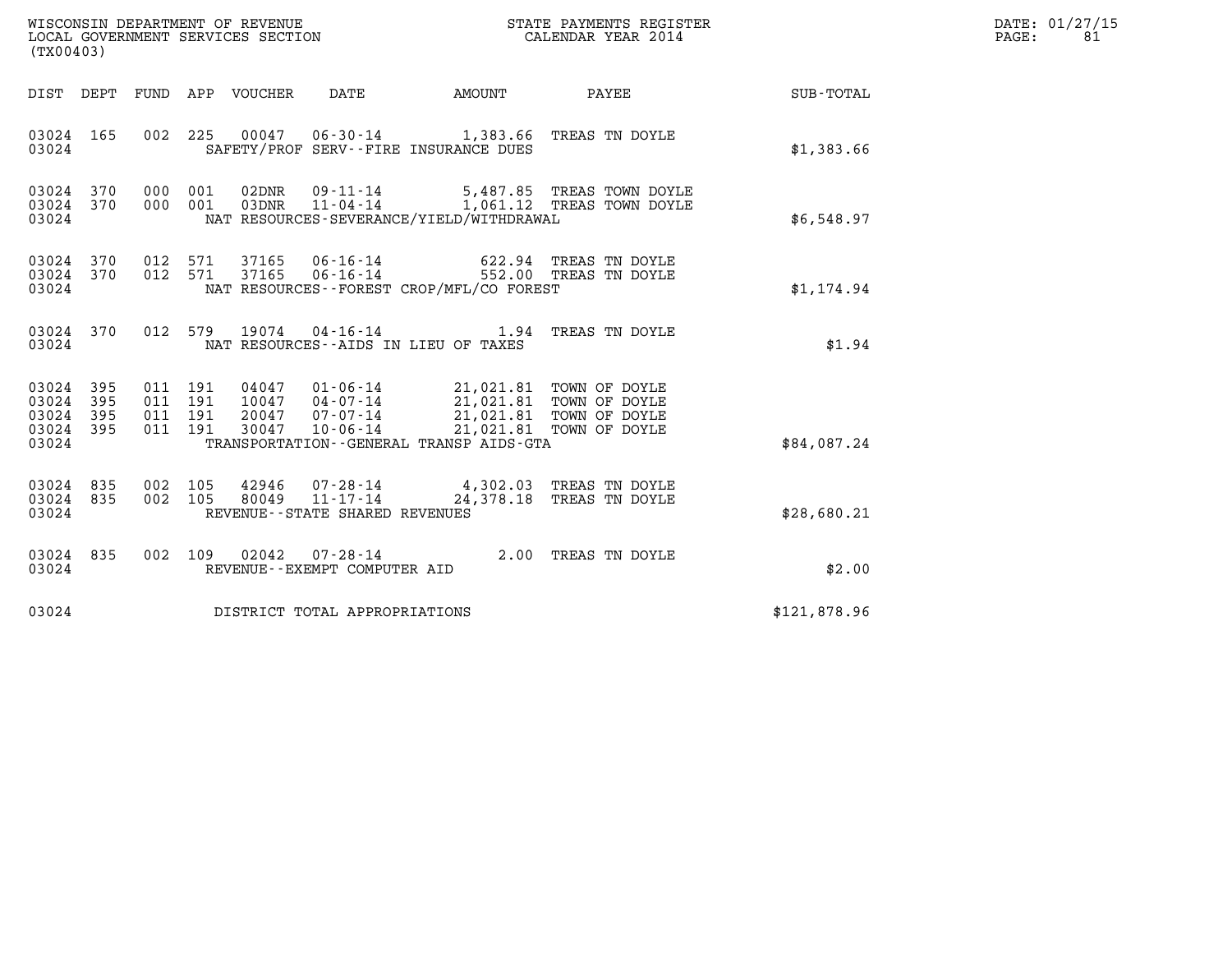| (TX00403)                                              |                          |                                                 |         |                                           |                                   | WISCONSIN DEPARTMENT OF REVENUE<br>LOCAL GOVERNMENT SERVICES SECTION                       | STATE PAYMENTS REGISTER<br>CALENDAR YEAR 2014                                                                                                   |               | DATE: 01/27/15<br>PAGE:<br>82 |
|--------------------------------------------------------|--------------------------|-------------------------------------------------|---------|-------------------------------------------|-----------------------------------|--------------------------------------------------------------------------------------------|-------------------------------------------------------------------------------------------------------------------------------------------------|---------------|-------------------------------|
|                                                        |                          |                                                 |         | DIST DEPT FUND APP VOUCHER                | DATE                              |                                                                                            | AMOUNT PAYEE SUB-TOTAL                                                                                                                          |               |                               |
| 03026 165<br>03026                                     |                          | 002 225                                         |         | 00048                                     |                                   | SAFETY/PROF SERV--FIRE INSURANCE DUES                                                      | 06-30-14 3,611.88 TREAS TN LAKELAND                                                                                                             | \$3,611.88    |                               |
| 03026 370<br>03026                                     |                          |                                                 | 000 001 | 03DNR                                     |                                   | NAT RESOURCES-SEVERANCE/YIELD/WITHDRAWAL                                                   | 11-04-14 3,156.98 TREAS TOWN LAKELAND                                                                                                           | \$3,156.98    |                               |
| 03026 370<br>03026                                     |                          |                                                 | 012 571 | 37166                                     |                                   | NAT RESOURCES - - FOREST CROP/MFL/CO FOREST                                                | 06-16-14 420.65 TREAS TN LAKELAND                                                                                                               | \$420.65      |                               |
| 03026 370<br>03026<br>03026<br>03026<br>03026<br>03026 | 370<br>370<br>370<br>370 | 012 579<br>012<br>012 579<br>012 579<br>012 579 | 579     | 19075<br>19075<br>19075<br>19075<br>19075 | $04 - 16 - 14$<br>$04 - 16 - 14$  | 04-16-14 7.21<br>04-16-14 2.02<br>04-16-14 28.80<br>NAT RESOURCES -- AIDS IN LIEU OF TAXES | 7.21 TREAS TN LAKELAND<br>TREAS TN LAKELAND<br>TREAS TN LAKELAND<br>44.84 TREAS TN LAKELAND<br>304.14 TREAS TN LAKELAND                         | \$387.01      |                               |
| 03026<br>03026<br>03026<br>03026 395<br>03026          | 395<br>395<br>395        | 011 191<br>011 191<br>011 191<br>011 191        |         | 04048<br>10048<br>20048<br>30048          | 10-06-14                          | TRANSPORTATION--GENERAL TRANSP AIDS-GTA                                                    | 01-06-14 32,226.03 TOWN OF LAKELAND<br>04-07-14 32,226.03 TOWN OF LAKELAND<br>07-07-14 32,226.03 TOWN OF LAKELAND<br>32,226.04 TOWN OF LAKELAND | \$128,904.13  |                               |
| 03026 835<br>03026 835<br>03026                        |                          | 002 105<br>002 105                              |         |                                           | REVENUE - - STATE SHARED REVENUES |                                                                                            | $42947$ 07-28-14 2,248.37 TREAS TN LAKELAND<br>80050 11-17-14 12,740.75 TREAS TN LAKELAND                                                       | \$14,989.12   |                               |
| 03026 835<br>03026                                     |                          |                                                 |         |                                           | REVENUE--EXEMPT COMPUTER AID      |                                                                                            | 002 109 02043 07-28-14 37.00 TREAS TN LAKELAND                                                                                                  | \$37.00       |                               |
| 03026                                                  |                          |                                                 |         |                                           | DISTRICT TOTAL APPROPRIATIONS     |                                                                                            |                                                                                                                                                 | \$151, 506.77 |                               |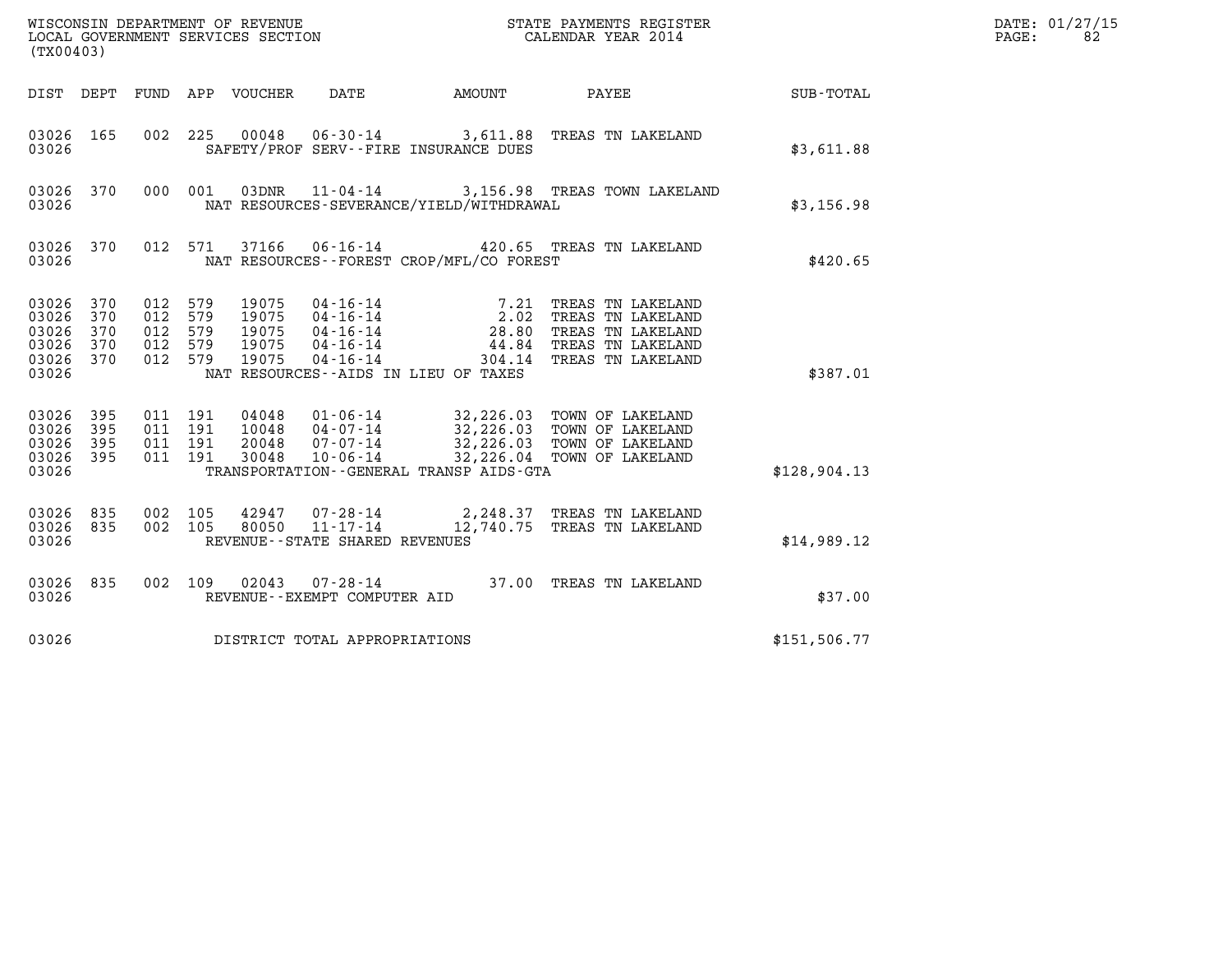| WISCONSIN DEPARTMENT OF REVENUE   | STATE PAYMENTS REGISTER | DATE: 01/27/15 |
|-----------------------------------|-------------------------|----------------|
| LOCAL GOVERNMENT SERVICES SECTION | CALENDAR YEAR 2014      | PAGE:          |

| (TX00403)                                         |            |                                          |                        |                                |                                          |                                                                                                                                                                                                          | $\label{eq:2.1} \frac{1}{\sqrt{2}}\int_{\mathbb{R}^3}\frac{1}{\sqrt{2}}\left(\frac{1}{\sqrt{2}}\right)^2\left(\frac{1}{\sqrt{2}}\right)^2\left(\frac{1}{\sqrt{2}}\right)^2\left(\frac{1}{\sqrt{2}}\right)^2\left(\frac{1}{\sqrt{2}}\right)^2\left(\frac{1}{\sqrt{2}}\right)^2\left(\frac{1}{\sqrt{2}}\right)^2\left(\frac{1}{\sqrt{2}}\right)^2\left(\frac{1}{\sqrt{2}}\right)^2\left(\frac{1}{\sqrt{2}}\right)^2\left(\frac{1}{\sqrt{2}}\right)^2\left(\frac$ | DATE: 01/27/15<br>$\mathtt{PAGE}$ :<br>83 |
|---------------------------------------------------|------------|------------------------------------------|------------------------|--------------------------------|------------------------------------------|----------------------------------------------------------------------------------------------------------------------------------------------------------------------------------------------------------|----------------------------------------------------------------------------------------------------------------------------------------------------------------------------------------------------------------------------------------------------------------------------------------------------------------------------------------------------------------------------------------------------------------------------------------------------------------|-------------------------------------------|
|                                                   |            |                                          |                        |                                | DIST DEPT FUND APP VOUCHER DATE AMOUNT   | <b>PAYEE</b>                                                                                                                                                                                             | SUB-TOTAL                                                                                                                                                                                                                                                                                                                                                                                                                                                      |                                           |
| 03028                                             | 03028 165  |                                          |                        |                                | SAFETY/PROF SERV--FIRE INSURANCE DUES    | 002 225 00049 06-30-14 1,868.83 TREAS TN MAPLE GROVE                                                                                                                                                     | \$1,868.83                                                                                                                                                                                                                                                                                                                                                                                                                                                     |                                           |
| 03028 370<br>03028 370<br>03028                   |            |                                          |                        |                                | NAT RESOURCES-SEVERANCE/YIELD/WITHDRAWAL | $\begin{array}{cccc} 000 & 001 & 01 \text{DNR} & 06-19-14 & & 771.40 & \text{TREAS TOWN MAPLE GROVE} \\ 000 & 001 & 03 \text{DNR} & 11-04-14 & & 169.06 & \text{TREAS TOWN MAPLE GROVE} \end{array}$     | \$940.46                                                                                                                                                                                                                                                                                                                                                                                                                                                       |                                           |
| 03028                                             | 03028 370  |                                          |                        |                                | NAT RESOURCES--FOREST CROP/MFL/CO FOREST | 012 571 37167 06-16-14 218.64 TREAS TN MAPLE GROVE                                                                                                                                                       | \$218.64                                                                                                                                                                                                                                                                                                                                                                                                                                                       |                                           |
| 03028                                             | 03028 370  |                                          |                        |                                | NAT RESOURCES--AIDS IN LIEU OF TAXES     | 012 579 19076 04-16-14 6.42 TREAS TN MAPLE GROVE                                                                                                                                                         | \$6.42                                                                                                                                                                                                                                                                                                                                                                                                                                                         |                                           |
| 03028 395<br>03028<br>03028<br>03028 395<br>03028 | 395<br>395 | 011 191<br>011 191<br>011 191<br>011 191 |                        |                                | TRANSPORTATION--GENERAL TRANSP AIDS-GTA  | 04049  01-06-14  35,682.03  TOWN OF MAPLE GROVE<br>10049  04-07-14  35,682.03  TOWN OF MAPLE GROVE<br>20049  07-07-14  35,682.03  TOWN OF MAPLE GROVE<br>30049  10-06-14  35,682.05  TOWN OF MAPLE GROVE | \$142,728.14                                                                                                                                                                                                                                                                                                                                                                                                                                                   |                                           |
| 03028 835<br>03028 835<br>03028                   |            | 002 105                                  | 002 105 42948<br>80051 | REVENUE--STATE SHARED REVENUES |                                          | 07-28-14 13,711.68 TREAS TN MAPLE GROVE<br>11-17-14 77,699.50 TREAS TN MAPLE GROVE                                                                                                                       | \$91,411.18                                                                                                                                                                                                                                                                                                                                                                                                                                                    |                                           |
| 03028                                             | 03028 835  |                                          |                        | REVENUE--EXEMPT COMPUTER AID   |                                          | 002 109 02044 07-28-14 9.00 TREAS TN MAPLE GROVE                                                                                                                                                         | \$9.00                                                                                                                                                                                                                                                                                                                                                                                                                                                         |                                           |
| 03028                                             |            |                                          |                        | DISTRICT TOTAL APPROPRIATIONS  |                                          |                                                                                                                                                                                                          | \$237,182.67                                                                                                                                                                                                                                                                                                                                                                                                                                                   |                                           |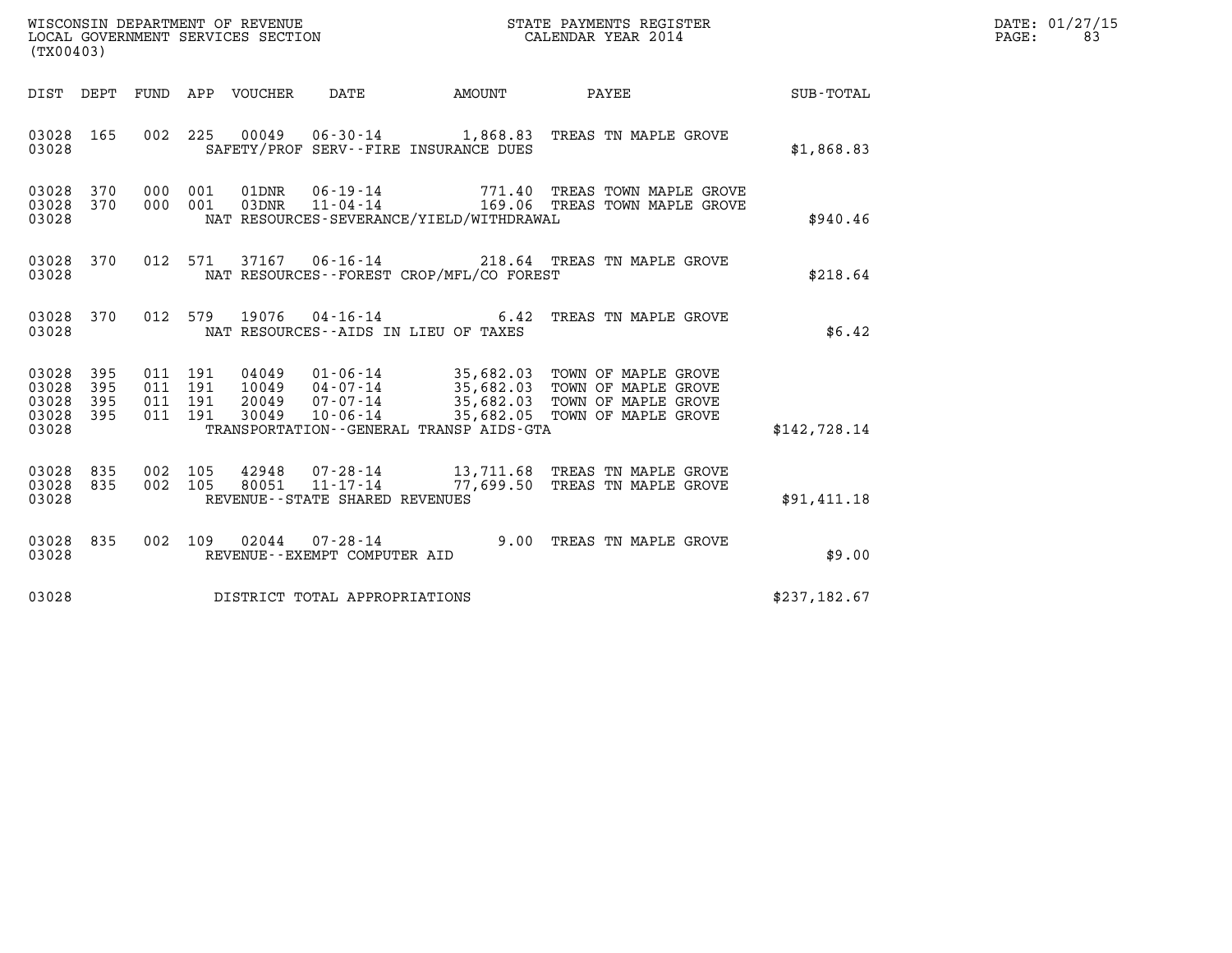| WISCONSIN DEPARTMENT OF REVENUE<br>LOCAL GOVERNMENT SERVICES SECTION<br>(TX00403) | STATE PAYMENTS REGISTER<br>CALENDAR YEAR 2014 | DATE: 01/27/15<br>PAGE: |
|-----------------------------------------------------------------------------------|-----------------------------------------------|-------------------------|

| (TX00403)                                 |                          |                          |                          | WISCONSIN DEPARTMENT OF REVENUE<br>LOCAL GOVERNMENT SERVICES SECTION |                                                                       |                                             | STATE PAYMENTS REGISTER<br>CALENDAR YEAR 2014                                                                                    |                  |
|-------------------------------------------|--------------------------|--------------------------|--------------------------|----------------------------------------------------------------------|-----------------------------------------------------------------------|---------------------------------------------|----------------------------------------------------------------------------------------------------------------------------------|------------------|
| DIST                                      | DEPT                     | FUND                     | APP                      | VOUCHER                                                              | DATE                                                                  | AMOUNT                                      | PAYEE                                                                                                                            | <b>SUB-TOTAL</b> |
| 03030<br>03030                            | 165                      | 002                      | 225                      |                                                                      |                                                                       | SAFETY/PROF SERV--FIRE INSURANCE DUES       | 00050  06-30-14  4,133.00  TREAS TN MAPLE PLAIN                                                                                  | \$4,133.00       |
| 03030<br>03030                            | 370                      | 000                      | 001                      | 01DNR                                                                |                                                                       | NAT RESOURCES-SEVERANCE/YIELD/WITHDRAWAL    | 06-19-14 1,222.82 TREAS TOWN MAPLE PLAIN                                                                                         | \$1,222.82       |
| 03030<br>03030<br>03030                   | 370<br>370               | 012<br>012               | 571<br>571               | 37168<br>37168                                                       | 06-16-14                                                              | NAT RESOURCES - - FOREST CROP/MFL/CO FOREST | 574.38 TREAS TN MAPLE PLAIN<br>06-16-14 6859.21 TREAS TN MAPLE PLAIN                                                             | \$1,433.59       |
| 03030<br>03030<br>03030<br>03030<br>03030 | 395<br>395<br>395<br>395 | 011<br>011<br>011<br>011 | 191<br>191<br>191<br>191 | 04050<br>10050<br>20050<br>30050                                     | $01 - 06 - 14$<br>04-07-14<br>$07 - 07 - 14$<br>10-06-14              | TRANSPORTATION--GENERAL TRANSP AIDS-GTA     | 29,738.55 TOWN OF MAPLE PLAIN<br>29,738.55 TOWN OF MAPLE PLAIN<br>29,738.55 TOWN OF MAPLE PLAIN<br>29,738.58 TOWN OF MAPLE PLAIN | \$118,954.23     |
| 03030<br>03030<br>03030                   | 835<br>835               | 002<br>002               | 105<br>105               | 42949<br>80052                                                       | $07 - 28 - 14$<br>$11 - 17 - 14$<br>REVENUE - - STATE SHARED REVENUES |                                             | 1,210.69 TREAS TN MAPLE PLAIN<br>6,860.55 TREAS TN MAPLE PLAIN                                                                   | \$8,071.24       |
| 03030<br>03030                            | 835                      | 002                      | 109                      | 02045                                                                | $07 - 28 - 14$<br>REVENUE - - EXEMPT COMPUTER AID                     | 5.00                                        | TREAS TN MAPLE PLAIN                                                                                                             | \$5.00           |
| 03030                                     |                          |                          |                          |                                                                      | DISTRICT TOTAL APPROPRIATIONS                                         |                                             |                                                                                                                                  | \$133,819.88     |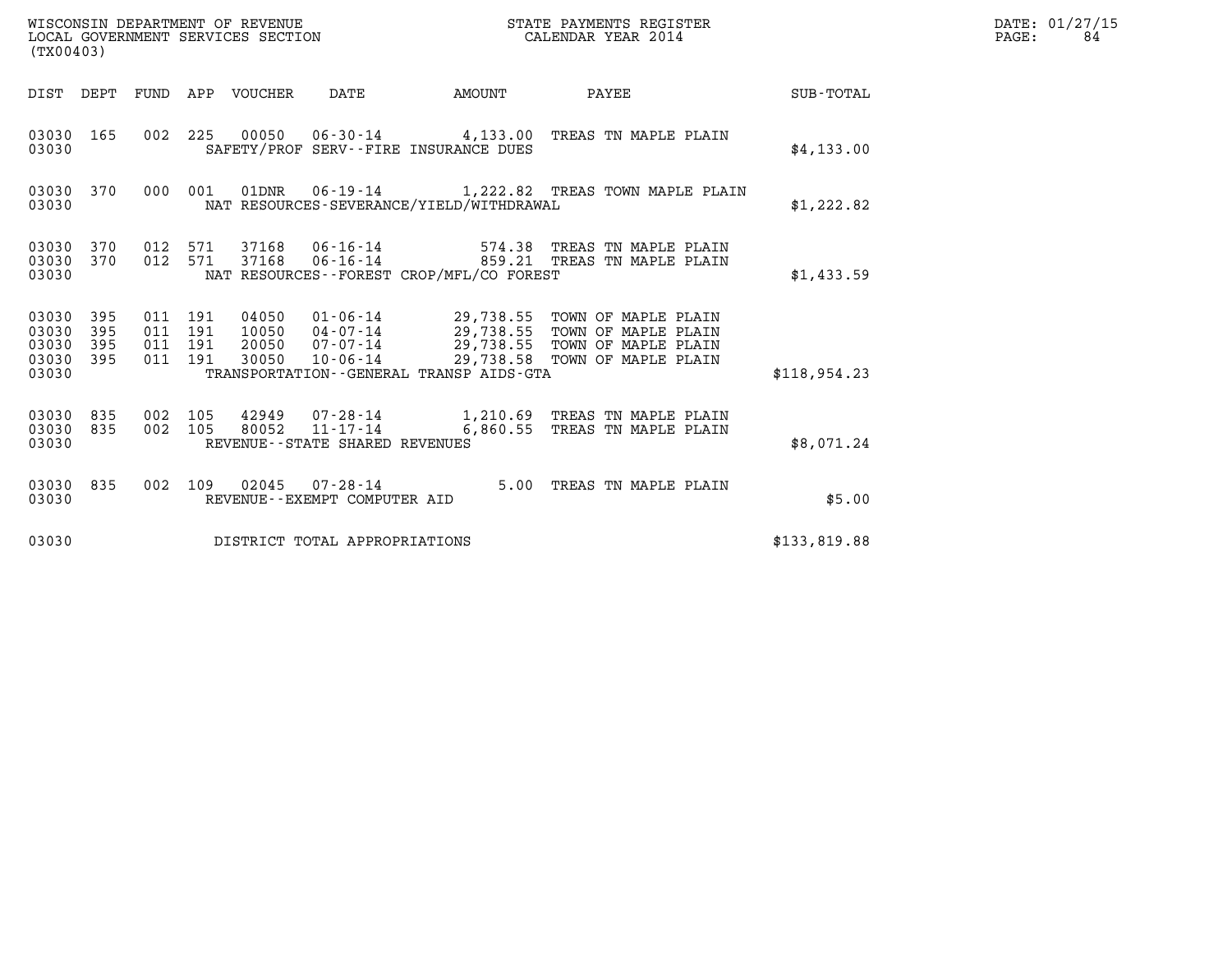| WISCONSIN DEPARTMENT OF REVENUE   | STATE PAYMENTS REGISTER | DATE: 01/27/15 |
|-----------------------------------|-------------------------|----------------|
| LOCAL GOVERNMENT SERVICES SECTION | CALENDAR YEAR 2014      | PAGE:          |

| (TX00403)                           |           |                               |                |                                   |                                              | WISCONSIN DEPARTMENT OF REVENUE<br>LOCAL GOVERNMENT SERVICES SECTION THE STATE PAYMENTS REGISTER<br>(TWOO403)                                                                                |              | DATE: 01/27/15<br>PAGE: 85 |
|-------------------------------------|-----------|-------------------------------|----------------|-----------------------------------|----------------------------------------------|----------------------------------------------------------------------------------------------------------------------------------------------------------------------------------------------|--------------|----------------------------|
|                                     |           |                               |                |                                   |                                              | DIST DEPT FUND APP VOUCHER DATE AMOUNT PAYEE                                                                                                                                                 | SUB-TOTAL    |                            |
| 03032                               | 03032 165 |                               |                |                                   | SAFETY/PROF SERV--FIRE INSURANCE DUES        | 002 225 00051 06-30-14 2,623.56 TREAS TN OAK GROVE                                                                                                                                           | \$2,623.56   |                            |
|                                     |           |                               |                |                                   |                                              | 03032 370 002 503 16360 01-30-14 850.68 TREAS TN OAK GROVE<br>TOWN SHARE 204.51                                                                                                              |              |                            |
| 03032                               |           |                               |                |                                   | NAT RESOURCES--AIDS IN LIEU OF TAXES         |                                                                                                                                                                                              | \$850.68     |                            |
| 03032                               |           |                               |                |                                   | NAT RESOURCES - - FOREST CROP/MFL/CO FOREST  | 03032 370 012 571 37169 06-16-14 56.52 TREAS TN OAK GROVE                                                                                                                                    | \$56.52      |                            |
| 03032 370                           | 03032 370 | 012 579<br>012 579            |                |                                   |                                              | 19077  04-16-14   8.80 TREAS TN OAK GROVE<br>19077  04-16-14   6.12 TREAS TN OAK GROVE<br>19077  04-16-14   61.25 TREAS TN OAK GROVE                                                         |              |                            |
| 03032 370<br>03032                  |           | 012 579                       |                |                                   | NAT RESOURCES--AIDS IN LIEU OF TAXES         |                                                                                                                                                                                              | \$76.17      |                            |
| 03032 395<br>03032 395<br>03032 395 |           | 011 191<br>011 191<br>011 191 |                |                                   |                                              | 04051  01-06-14  31,696.78 TOWN OF OAK GROVE<br>10051  04-07-14  31,696.78 TOWN OF OAK GROVE<br>20051  07-07-14  31,696.78 TOWN OF OAK GROVE<br>30051  10-06-14  31,696.79 TOWN OF OAK GROVE |              |                            |
| 03032                               | 03032 395 | 011 191                       |                |                                   | TRANSPORTATION - - GENERAL TRANSP AIDS - GTA |                                                                                                                                                                                              | \$126,787.13 |                            |
| 03032                               | 03032 395 |                               | 011 278 04849  |                                   | TRANSPORTATION - - LRIP/TRIP/MSIP GRANTS     | 02-20-14 16,745.31 TREAS TN OAK GROVE                                                                                                                                                        | \$16, 745.31 |                            |
| 03032 835<br>03032                  | 03032 835 | 002 105<br>002 105            | 42950<br>80053 | REVENUE - - STATE SHARED REVENUES |                                              | 07-28-14 7,596.90 TREAS TN OAK GROVE<br>11-17-14 43,049.08 TREAS TN OAK GROVE                                                                                                                | \$50,645.98  |                            |
| 03032                               | 03032 835 |                               |                | REVENUE--EXEMPT COMPUTER AID      |                                              | 002 109 02046 07-28-14 21.00 TREAS TN OAK GROVE                                                                                                                                              | \$21.00      |                            |
| 03032                               |           |                               |                | DISTRICT TOTAL APPROPRIATIONS     |                                              |                                                                                                                                                                                              | \$197,806.35 |                            |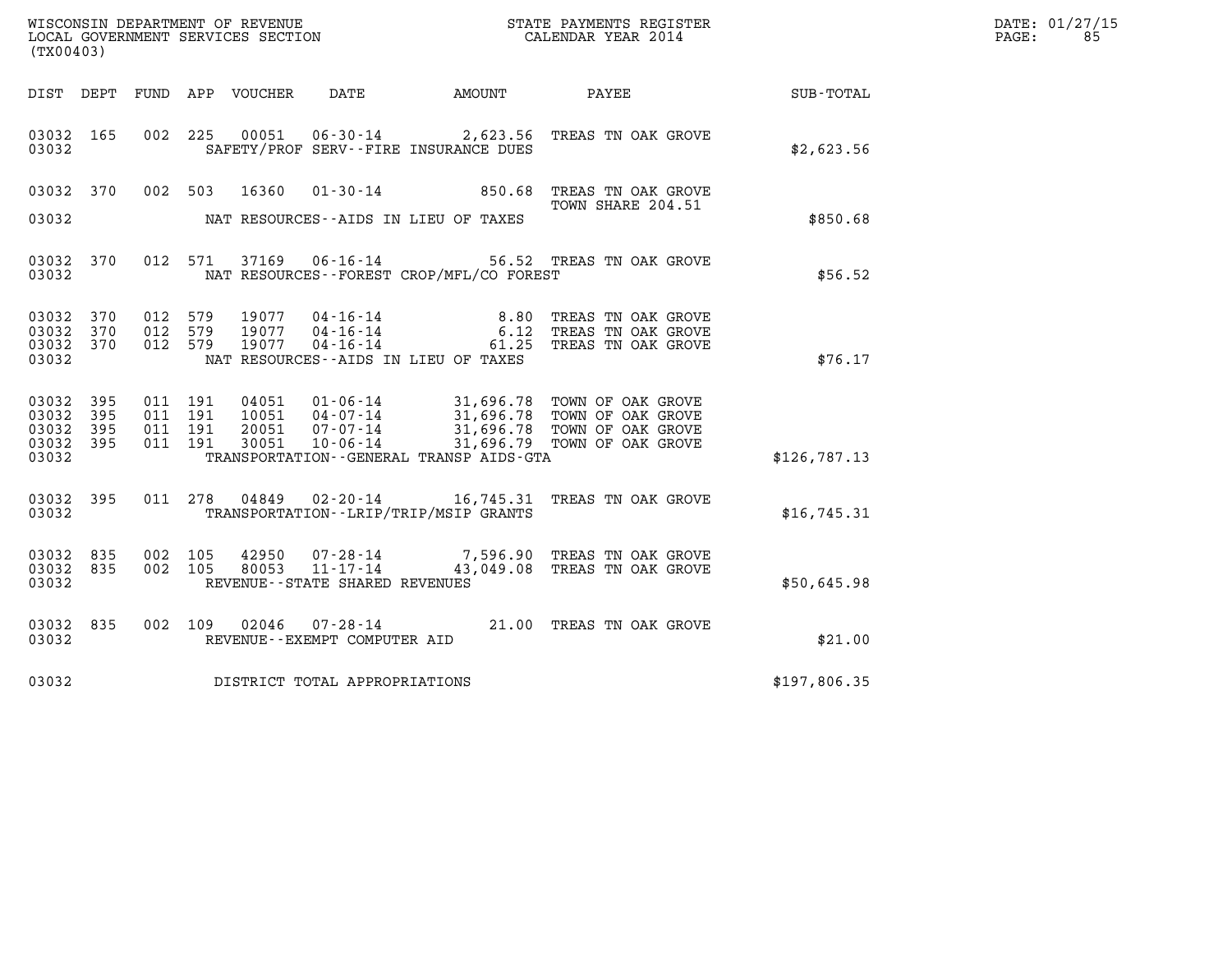|       | DATE: 01/27/15 |
|-------|----------------|
| PAGE: | 86.            |

| (TX00403)                                     |                   |                    |                    | WISCONSIN DEPARTMENT OF REVENUE<br>LOCAL GOVERNMENT SERVICES SECTION |                                   |                                              | STATE PAYMENTS REGISTER<br>CALENDAR YEAR 2014                                                                                                                                     |               | DATE: 01/27/15<br>PAGE:<br>86 |
|-----------------------------------------------|-------------------|--------------------|--------------------|----------------------------------------------------------------------|-----------------------------------|----------------------------------------------|-----------------------------------------------------------------------------------------------------------------------------------------------------------------------------------|---------------|-------------------------------|
| DIST DEPT                                     |                   |                    |                    | FUND APP VOUCHER                                                     | DATE                              | AMOUNT                                       | PAYEE                                                                                                                                                                             | SUB-TOTAL     |                               |
| 03034 165<br>03034                            |                   |                    | 002 225            |                                                                      |                                   | SAFETY/PROF SERV--FIRE INSURANCE DUES        | 00052  06-30-14  1,221.93  TREAS TN PRAIRIE FARM                                                                                                                                  | \$1,221.93    |                               |
| 03034 370<br>03034 370<br>03034               |                   | 000<br>000 001     | 001                | $02$ DNR                                                             |                                   | NAT RESOURCES-SEVERANCE/YIELD/WITHDRAWAL     | $01$ DNR $06 - 19 - 14$ 171.15 TREAS TOWN PRAIRIE FARM<br>09-11-14 539.82 TREAS TOWN PRAIRIE FARM                                                                                 | \$710.97      |                               |
| 03034 370<br>03034                            |                   |                    | 012 571            | 37170                                                                |                                   | NAT RESOURCES - - FOREST CROP/MFL/CO FOREST  | 06-16-14   429.67 TREAS TN PRAIRIE FARM                                                                                                                                           | \$429.67      |                               |
| 03034<br>03034<br>03034<br>03034 395<br>03034 | 395<br>395<br>395 | 011 191<br>011 191 | 011 191<br>011 191 | 04052<br>10052<br>30052                                              |                                   | TRANSPORTATION - - GENERAL TRANSP AIDS - GTA | 01-06-14 24,991.18 TOWN OF PRAIRIE FARM<br>04-07-14 24,991.18 TOWN OF PRAIRIE FARM<br>20052  07-07-14  24,991.18  TOWN OF PRAIRIE FARM<br>10-06-14 24,991.20 TOWN OF PRAIRIE FARM | \$99.964.74   |                               |
| 03034<br>03034<br>03034                       | 835<br>835        | 002<br>002         | 105<br>105         | 42951<br>80054                                                       | REVENUE - - STATE SHARED REVENUES |                                              | 07-28-14 9,425.23 TREAS TN PRAIRIE FARM<br>11-17-14 52,708.32 TREAS TN PRAIRIE FARM                                                                                               | \$62,133.55   |                               |
| 03034                                         |                   |                    |                    |                                                                      | DISTRICT TOTAL APPROPRIATIONS     |                                              |                                                                                                                                                                                   | \$164, 460.86 |                               |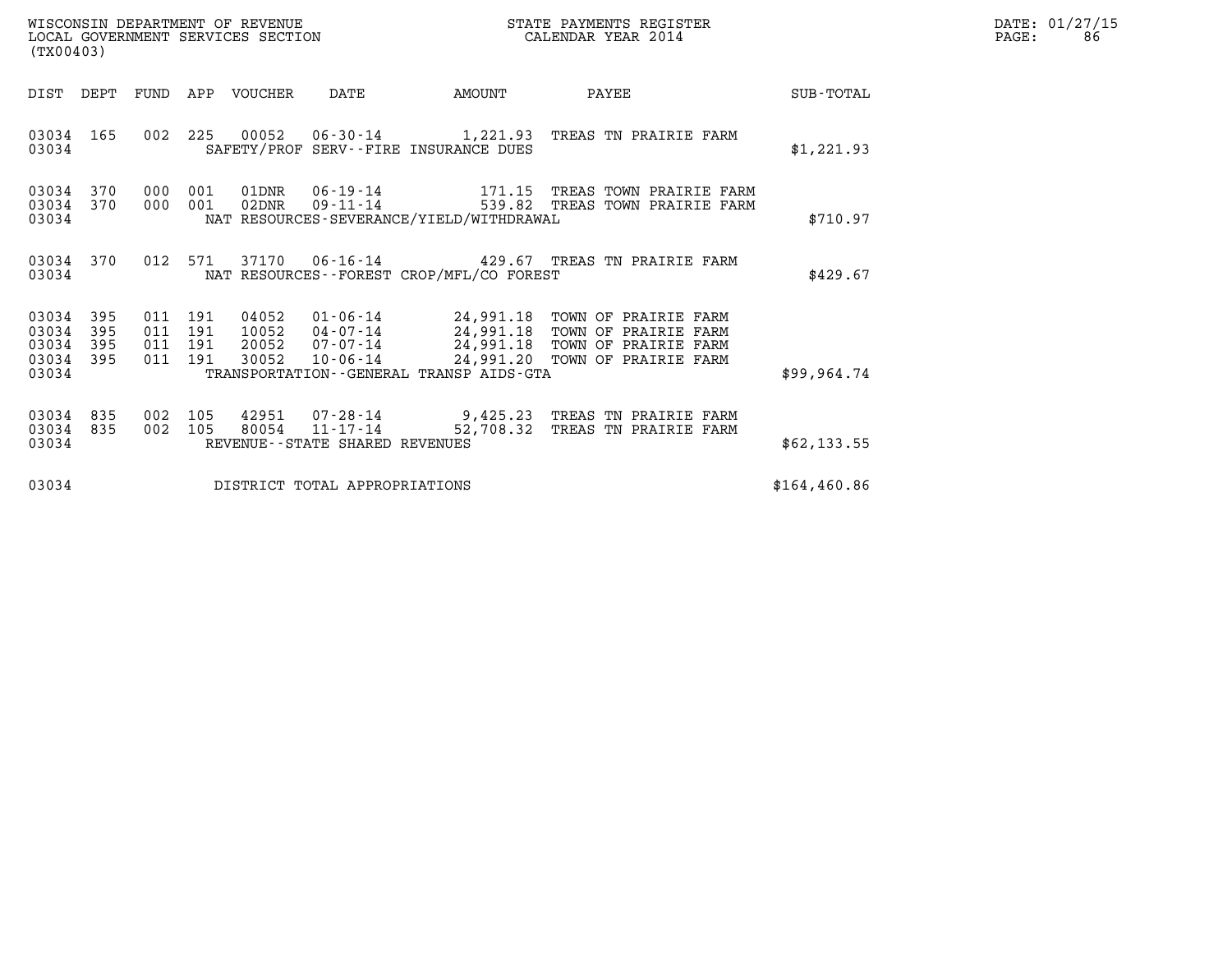|       | DATE: 01/27/15 |
|-------|----------------|
| PAGE: | 87             |

| (TX00403)                                             |     |                                          |                                |                                              | WISCONSIN DEPARTMENT OF REVENUE<br>LOCAL GOVERNMENT SERVICES SECTION<br>(TYOO402)                                                   |               | DATE: 01/27/15<br>$\mathtt{PAGE}$ :<br>87 |
|-------------------------------------------------------|-----|------------------------------------------|--------------------------------|----------------------------------------------|-------------------------------------------------------------------------------------------------------------------------------------|---------------|-------------------------------------------|
|                                                       |     | DIST DEPT FUND APP VOUCHER               | DATE                           |                                              |                                                                                                                                     |               |                                           |
| 03036 165<br>03036                                    |     |                                          |                                | SAFETY/PROF SERV--FIRE INSURANCE DUES        | 002 225 00053 06-30-14 5,283.05 TREAS TN PRAIRIE LAKE                                                                               | \$5,283.05    |                                           |
| 03036                                                 |     |                                          |                                | NAT RESOURCES-SEVERANCE/YIELD/WITHDRAWAL     | 03036 370 000 001 01DNR 06-19-14 1,607.60 TREAS TOWN PARIRIE LAKE 03036 370 000 001 03DNR 11-04-14 1,857.86 TREAS TOWN PRAIRIE LAKE | \$3,465.46    |                                           |
| 03036 370<br>03036                                    |     |                                          |                                | NAT RESOURCES - - FOREST CROP/MFL/CO FOREST  | 012 571 37171 06-16-14 211.76 TREAS TN PRAIRIE LAKE                                                                                 | \$211.76      |                                           |
| 03036 370<br>03036                                    |     |                                          |                                | NAT RESOURCES--AIDS IN LIEU OF TAXES         | 012 579 19078 04-16-14 70.40 TREAS TN PRAIRIE LAKE                                                                                  | \$70.40       |                                           |
| 03036 395<br>03036<br>03036 395<br>03036 395<br>03036 | 395 | 011 191<br>011 191<br>011 191<br>011 191 |                                | TRANSPORTATION - - GENERAL TRANSP AIDS - GTA |                                                                                                                                     | \$131,973.78  |                                           |
| 03036 835<br>03036 835<br>03036                       |     |                                          | REVENUE--STATE SHARED REVENUES |                                              | 002 105 42952 07-28-14 3,312.39 TREAS TN PRAIRIE LAKE<br>002 105 80055 11-17-14 18,761.21 TREAS TN PRAIRIE LAKE                     | \$22,073.60   |                                           |
| 03036 835<br>03036                                    |     |                                          | REVENUE--EXEMPT COMPUTER AID   |                                              | 002 109 02047 07-28-14 132.00 TREAS TN PRAIRIE LAKE                                                                                 | \$132.00      |                                           |
| 03036 835<br>03036                                    |     |                                          | REVENUE--LOTTERY CREDIT -      |                                              | 021 363 35956 03-24-14 5,104.71 TREAS TN PRAIRIE LAKE                                                                               | \$5,104.71    |                                           |
| 03036                                                 |     | DISTRICT TOTAL APPROPRIATIONS            |                                |                                              |                                                                                                                                     | \$168, 314.76 |                                           |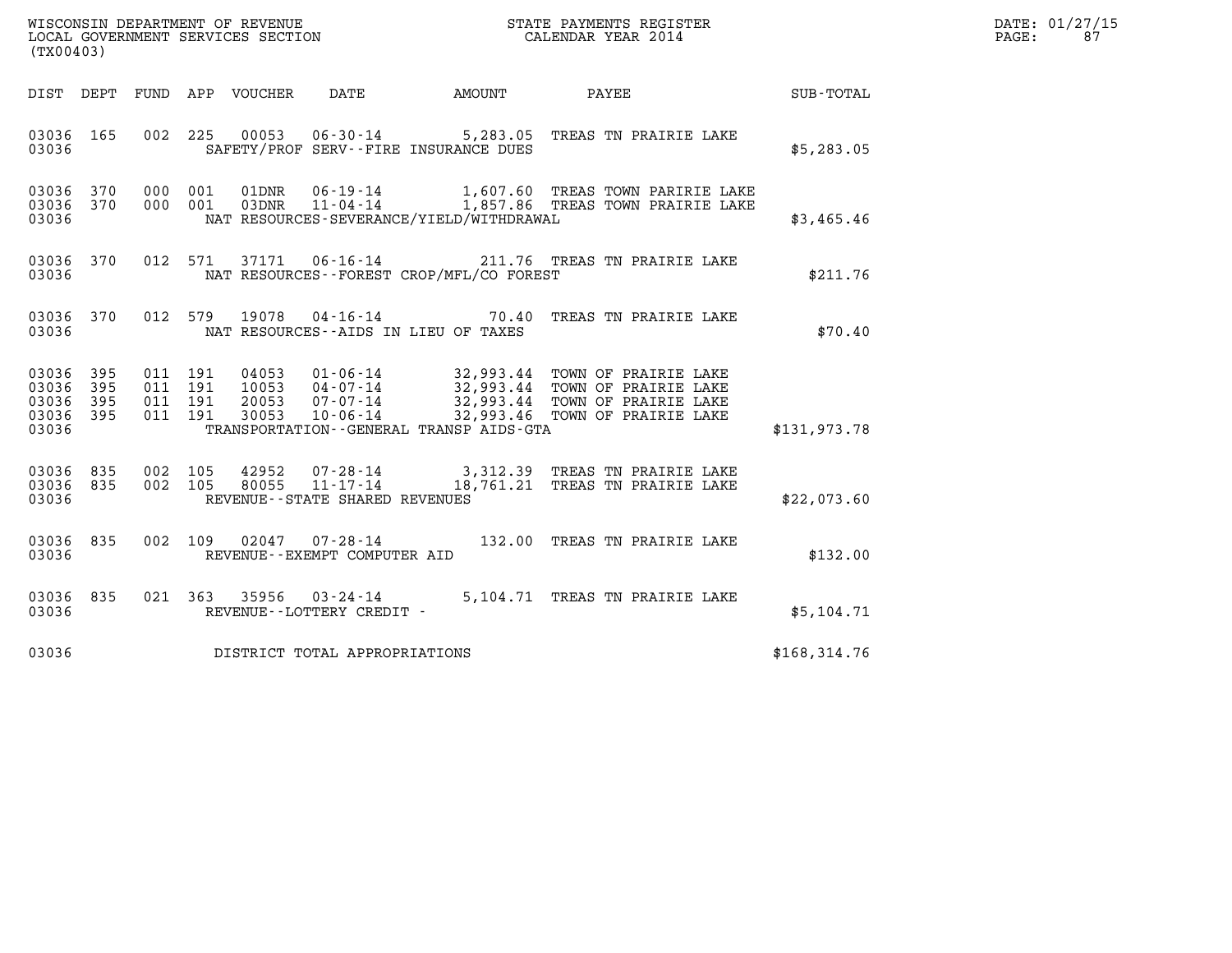| DATE: | 01/27/15 |
|-------|----------|
| PAGE: | 88       |

| (TX00403)                       |           |         |                    |                         |                                   |                                              |                                                                                                                                                                                                              |               | DATE: 01/27/15<br>$\mathtt{PAGE:}$<br>88 |
|---------------------------------|-----------|---------|--------------------|-------------------------|-----------------------------------|----------------------------------------------|--------------------------------------------------------------------------------------------------------------------------------------------------------------------------------------------------------------|---------------|------------------------------------------|
|                                 |           |         |                    |                         |                                   |                                              | DIST DEPT FUND APP VOUCHER DATE AMOUNT PAYEE TOTAL                                                                                                                                                           |               |                                          |
| 03038                           | 03038 165 |         |                    | 002 225 00054           |                                   | SAFETY/PROF SERV--FIRE INSURANCE DUES        | 06-30-14 8,194.12 TREAS TN RICE LAKE                                                                                                                                                                         | \$8,194.12    |                                          |
| 03038                           | 03038 370 |         |                    | 000 001 01DNR           |                                   | NAT RESOURCES-SEVERANCE/YIELD/WITHDRAWAL     | 06-19-14 1,252.82 TREAS TOWN RICE LAKE                                                                                                                                                                       | \$1,252.82    |                                          |
|                                 |           |         |                    |                         |                                   |                                              | 03038 370 002 503 16361 01-30-14 310.14 TREAS TN RICE LAKE<br>TOWN SHARE 30.32                                                                                                                               |               |                                          |
| 03038                           |           |         |                    |                         |                                   | NAT RESOURCES--AIDS IN LIEU OF TAXES         |                                                                                                                                                                                                              | \$310.14      |                                          |
| 03038 370<br>03038              |           |         |                    |                         |                                   | NAT RESOURCES--FOREST CROP/MFL/CO FOREST     | 012 571 37172 06-16-14 32.35 TREAS TN RICE LAKE                                                                                                                                                              | \$32.35       |                                          |
| 03038                           |           |         |                    | 03038 370 074 670 41241 |                                   | NAT RESOURCES--RU RECYCLING GRANT            | 05-23-14 820.06 TREAS TN RICE LAKE                                                                                                                                                                           | \$820.06      |                                          |
| 03038 395<br>03038 395          |           |         | 011 191<br>011 191 |                         |                                   |                                              |                                                                                                                                                                                                              |               |                                          |
| 03038 395<br>03038 395<br>03038 |           |         | 011 191<br>011 191 |                         |                                   | TRANSPORTATION - - GENERAL TRANSP AIDS - GTA | 04054   01-06-14   28,515.99   TOWN OF RICE LAKE<br>10054   04-07-14   28,515.99   TOWN OF RICE LAKE<br>20054   07-07-14   28,515.99   TOWN OF RICE LAKE<br>30054   10-06-14   28,515.99   TOWN OF RICE LAKE | \$114,063.96  |                                          |
| 03038                           | 03038 395 |         |                    |                         |                                   | TRANSPORTATION - - LRIP/TRIP/MSIP GRANTS     | 011 278 30276 11-05-14 16,768.63 TREAS TN RICE LAKE                                                                                                                                                          | \$16,768.63   |                                          |
| 03038 835<br>03038              | 03038 835 | 002 105 | 002 105            | 42953<br>80056          | REVENUE - - STATE SHARED REVENUES |                                              | 07-28-14 9,617.27 TREAS TN RICE LAKE<br>11-17-14 54.494 83 mpmag TV 11-17-14<br>54,494.83 TREAS TN RICE LAKE                                                                                                 | \$64,112.10   |                                          |
| 03038                           | 03038 835 |         |                    |                         | REVENUE--EXEMPT COMPUTER AID      |                                              | 002 109 02048 07-28-14 601.00 TREAS TN RICE LAKE                                                                                                                                                             | \$601.00      |                                          |
| 03038                           | 03038 835 |         |                    |                         | REVENUE--LOTTERY CREDIT -         |                                              | 021 363 35957 03-24-14 5,016.29 TREAS TN RICE LAKE                                                                                                                                                           | \$5,016.29    |                                          |
| 03038                           |           |         |                    |                         | DISTRICT TOTAL APPROPRIATIONS     |                                              |                                                                                                                                                                                                              | \$211, 171.47 |                                          |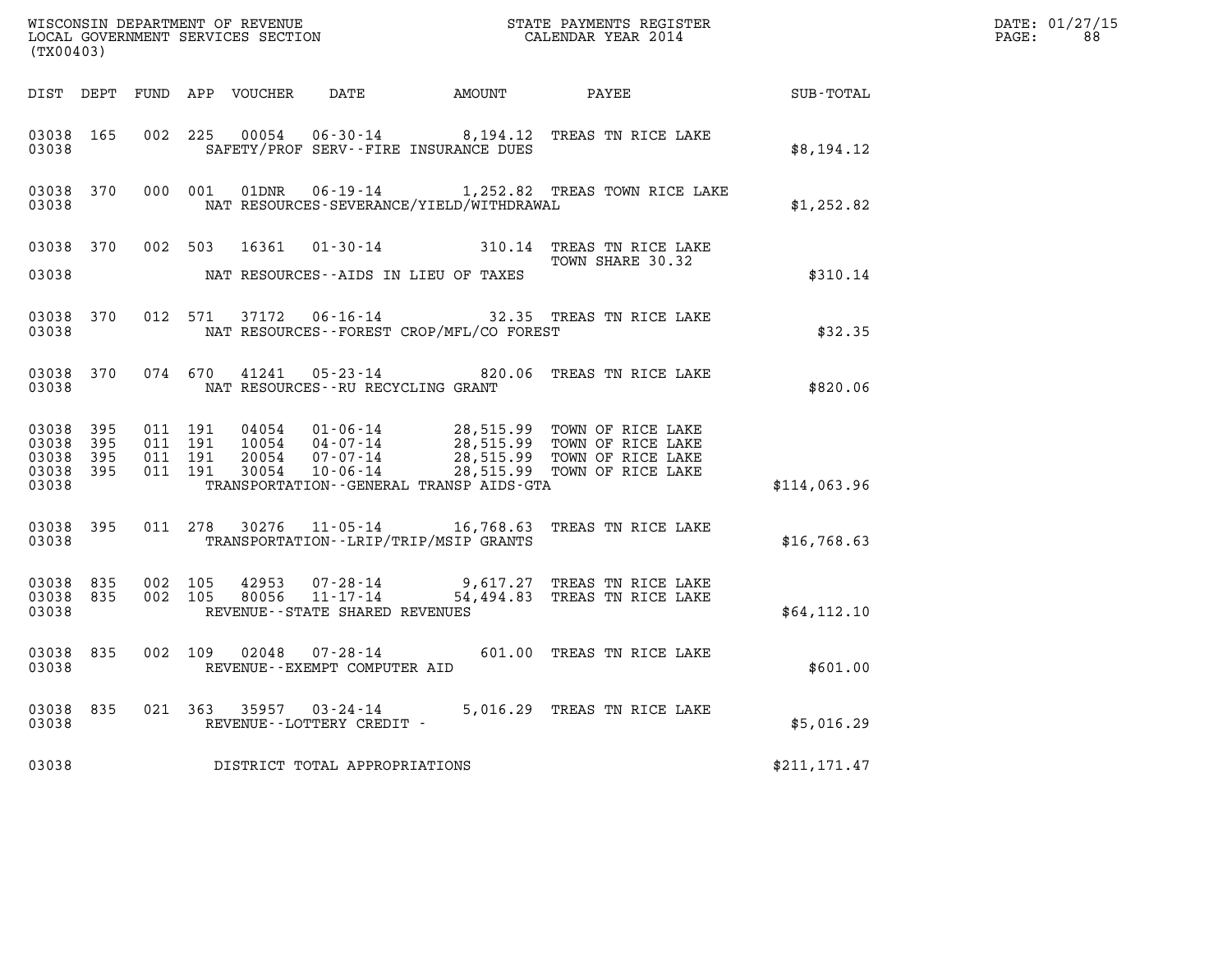| WISCONSIN DEPARTMENT OF REVENUE   | STATE PAYMENTS REGISTER | DATE: 01/27/15 |
|-----------------------------------|-------------------------|----------------|
| LOCAL GOVERNMENT SERVICES SECTION | CALENDAR YEAR 2014      | PAGE:<br>89    |

| WISCONSIN DEPARTMENT OF REVENUE<br>LOCAL GOVERNMENT SERVICES SECTION<br>(TX00403)                                                                                                               | STATE PAYMENTS REGISTER<br>CALENDAR YEAR 2014                                                                                                                        |               | DATE: 01/27/15<br>PAGE:<br>89 |
|-------------------------------------------------------------------------------------------------------------------------------------------------------------------------------------------------|----------------------------------------------------------------------------------------------------------------------------------------------------------------------|---------------|-------------------------------|
| DIST DEPT FUND APP VOUCHER DATE AMOUNT                                                                                                                                                          | <b>PAYEE</b> PAYEE                                                                                                                                                   | SUB-TOTAL     |                               |
| 03040 165<br>03040<br>SAFETY/PROF SERV--FIRE INSURANCE DUES                                                                                                                                     | 002 225 00055 06-30-14 1,617.26 TREAS TN SIOUX CREEK                                                                                                                 | \$1,617.26    |                               |
| 03040 370<br>000 001<br>001<br>02DNR<br>03040 370<br>000<br>03040 370<br>000 001<br>03DNR<br>$11 - 04 - 14$<br>03040<br>NAT RESOURCES-SEVERANCE/YIELD/WITHDRAWAL                                | 01DNR  06-19-14  8,435.01 TREAS TOWN SIOUX CREEK<br>09-11-14 22,819.93 TREAS TOWN SIOUX CREEK<br>388.76 TREAS TOWN SIOUX CREEK                                       | \$31,643.70   |                               |
| 03040 370<br>03040<br>NAT RESOURCES--FOREST CROP/MFL/CO FOREST                                                                                                                                  | 012 571 37173 06-16-14 386.06 TREAS TN SIOUX CREEK                                                                                                                   | \$386.06      |                               |
| 03040 395<br>011 191<br>04055<br>03040 395<br>011<br>191<br>10055<br>03040 395<br>011<br>191<br>20055<br>03040 395<br>011 191<br>30055<br>03040<br>TRANSPORTATION - - GENERAL TRANSP AIDS - GTA | 01-06-14 28,553.03 TOWN OF SIOUX CREEK<br>04-07-14 28,553.03 TOWN OF SIOUX CREEK<br>07-07-14 28,553.03 TOWN OF SIOUX CREEK<br>10-06-14 28,553.06 TOWN OF SIOUX CREEK | \$114, 212.15 |                               |
| 03040 835<br>002 105<br>03040 835<br>03040<br>REVENUE - - STATE SHARED REVENUES                                                                                                                 | 42954 07-28-14 11,173.93 TREAS TN SIOUX CREEK<br>002 105 80057 11-17-14 63,318.92 TREAS TN SIOUX CREEK                                                               | \$74,492.85   |                               |
| 03040 835<br>03040<br>REVENUE--EXEMPT COMPUTER AID                                                                                                                                              | 002 109 02049 07-28-14 8.00 TREAS TN SIOUX CREEK                                                                                                                     | \$8.00        |                               |
| 03040 DISTRICT TOTAL APPROPRIATIONS                                                                                                                                                             |                                                                                                                                                                      | \$222,360.02  |                               |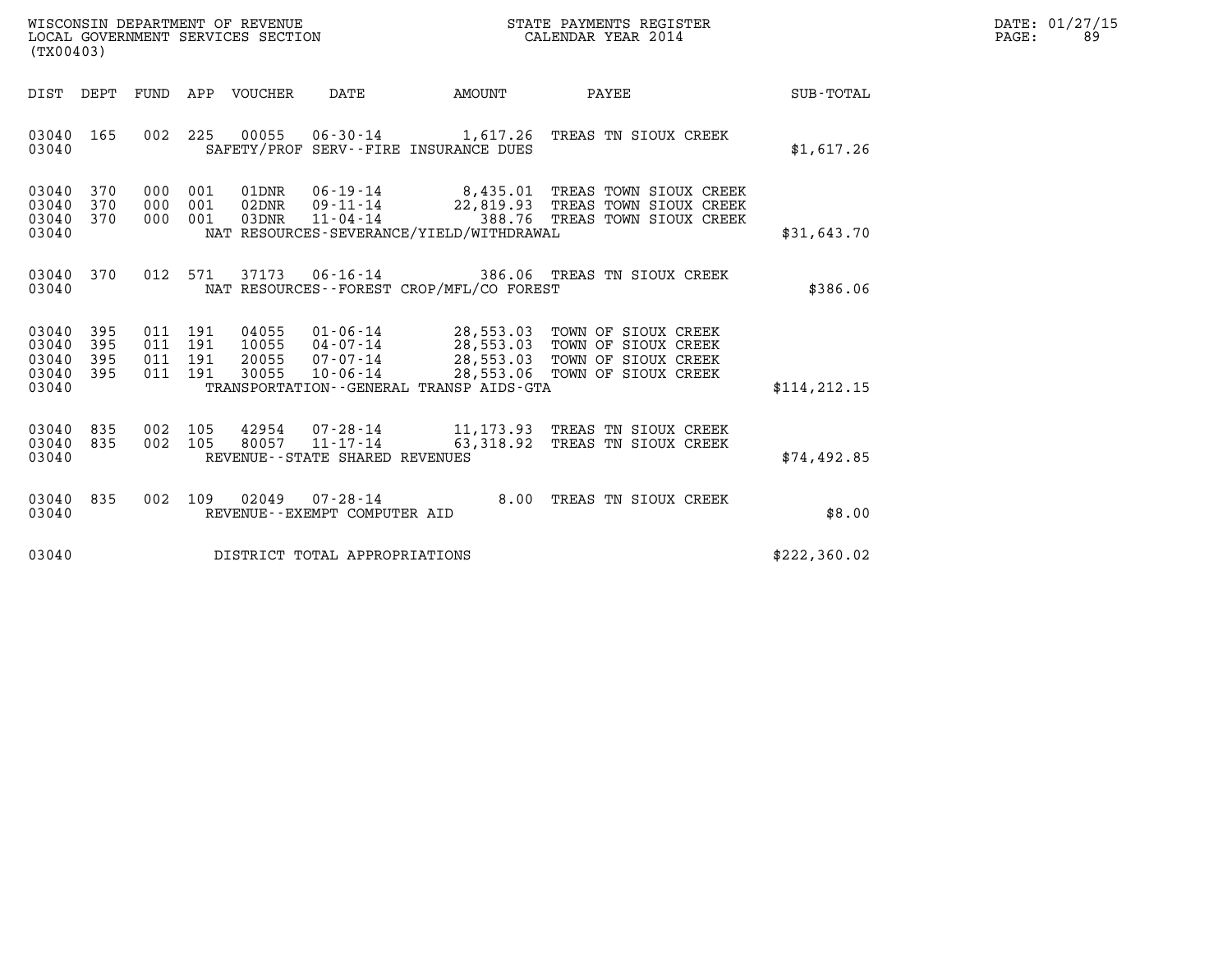| (TX00403)                                     |                   |                                      |     | WISCONSIN DEPARTMENT OF REVENUE<br>LOCAL GOVERNMENT SERVICES SECTION |                                |                                                | STATE PAYMENTS REGISTER<br>CALENDAR YEAR 2014                                                                                                   |              | DATE: 01/27/15<br>PAGE:<br>90 |
|-----------------------------------------------|-------------------|--------------------------------------|-----|----------------------------------------------------------------------|--------------------------------|------------------------------------------------|-------------------------------------------------------------------------------------------------------------------------------------------------|--------------|-------------------------------|
|                                               |                   |                                      |     | DIST DEPT FUND APP VOUCHER                                           | DATE                           | AMOUNT                                         | <b>PAYEE</b> FOR THE PAYEE                                                                                                                      | SUB-TOTAL    |                               |
| 03042 165<br>03042                            |                   |                                      |     |                                                                      |                                | SAFETY/PROF SERV--FIRE INSURANCE DUES          | 002 225 00056 06-30-14 2,012.59 TREAS TN STANFOLD                                                                                               | \$2,012.59   |                               |
| 03042 370<br>03042                            |                   |                                      |     |                                                                      |                                | NAT RESOURCES -- FOREST CROP/MFL/CO FOREST     | 012 571 37174 06-16-14 114.30 TREAS TN STANFOLD                                                                                                 | \$114.30     |                               |
| 03042 370<br>03042 370<br>03042               |                   | 012 579<br>012 579                   |     | 19079<br>19079                                                       | $04 - 16 - 14$                 | 369.16<br>NAT RESOURCES--AIDS IN LIEU OF TAXES | TREAS TN STANFOLD<br>04-16-14 161.20 TREAS TN STANFOLD                                                                                          | \$530.36     |                               |
| 03042 395<br>03042<br>03042<br>03042<br>03042 | 395<br>395<br>395 | 011 191<br>011 191<br>011<br>011 191 | 191 | 04056<br>20056<br>30056                                              | 07-07-14<br>10-06-14           | TRANSPORTATION--GENERAL TRANSP AIDS-GTA        | 01-06-14 26,963.80 TOWN OF STANFOLD<br>10056  04-07-14  26,963.80  TOWN OF STANFOLD<br>26,963.80 TOWN OF STANFOLD<br>26,963.82 TOWN OF STANFOLD | \$107,855.22 |                               |
| 03042<br>03042 835<br>03042                   | 835               | 002 105<br>002 105                   |     | 80058                                                                | REVENUE--STATE SHARED REVENUES |                                                | 42955 07-28-14 6,488.61 TREAS TN STANFOLD<br>11-17-14 36,768.77 TREAS TN STANFOLD                                                               | \$43, 257.38 |                               |
| 03042 835<br>03042                            |                   | 002 109                              |     | 02050                                                                | REVENUE--EXEMPT COMPUTER AID   |                                                |                                                                                                                                                 | \$14.00      |                               |
| 03042                                         |                   |                                      |     |                                                                      | DISTRICT TOTAL APPROPRIATIONS  |                                                |                                                                                                                                                 | \$153,783.85 |                               |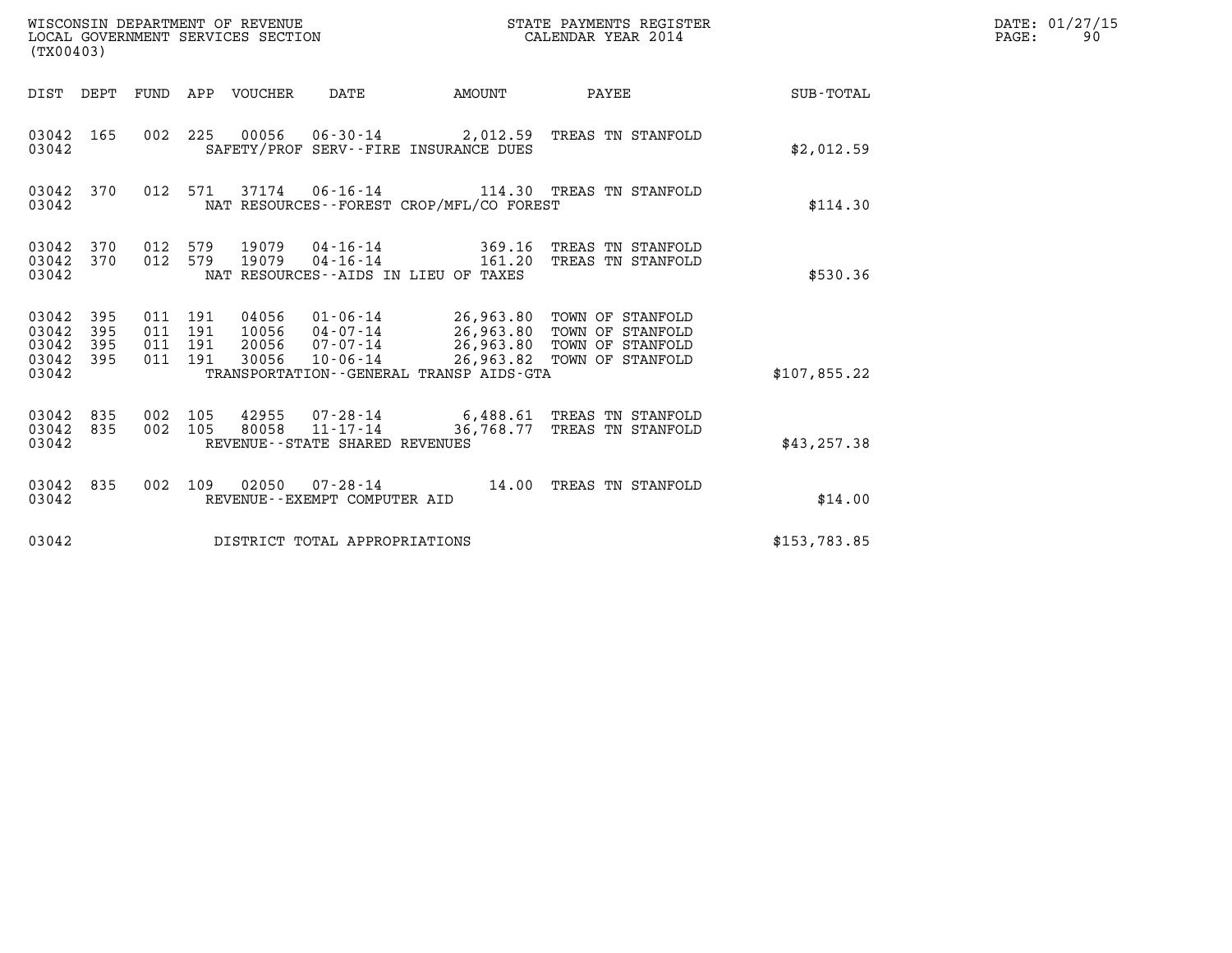| (TX00403)                                                       |                                          |  |                                          | STATE PAYMENTS REGISTER                                                                                                                                                                  |               | DATE: 01/27/15<br>$\mathtt{PAGE:}$<br>91 |
|-----------------------------------------------------------------|------------------------------------------|--|------------------------------------------|------------------------------------------------------------------------------------------------------------------------------------------------------------------------------------------|---------------|------------------------------------------|
| DIST DEPT FUND APP VOUCHER DATE                                 |                                          |  |                                          |                                                                                                                                                                                          |               |                                          |
| 03044 165<br>03044                                              |                                          |  | SAFETY/PROF SERV--FIRE INSURANCE DUES    | 002 225 00057 06-30-14 7,313.61 TREAS TN STANLEY                                                                                                                                         | \$7,313.61    |                                          |
| 03044 370<br>03044                                              |                                          |  | NAT RESOURCES--FOREST CROP/MFL/CO FOREST | 012 571 37175 06-16-14 53.07 TREAS TN STANLEY                                                                                                                                            | \$53.07       |                                          |
| 03044 370<br>03044                                              |                                          |  | NAT RESOURCES--AIDS IN LIEU OF TAXES     | 012 579 19080 04-16-14 53.58 TREAS TN STANLEY                                                                                                                                            | \$53.58       |                                          |
| 03044 395<br>03044<br>395<br>03044<br>395<br>03044 395<br>03044 | 011 191<br>011 191<br>011 191<br>011 191 |  | TRANSPORTATION--GENERAL TRANSP AIDS-GTA  | 04057  01-06-14  34,300.69  TOWN OF STANLEY<br>10057  04-07-14  34,300.69  TOWN OF STANLEY<br>20057  07-07-14  34,300.69  TOWN OF STANLEY<br>30057  10-06-14  34,300.70  TOWN OF STANLEY | \$137, 202.77 |                                          |
| 03044 835 002 105<br>03044 835<br>03044                         | 002 105                                  |  | REVENUE - - STATE SHARED REVENUES        | 42956  07-28-14  10,297.54 TREAS TN STANLEY<br>80059  11-17-14  59,212.01 TREAS TN STANLEY                                                                                               | \$69,509.55   |                                          |
| 03044 835<br>03044                                              | 002 109                                  |  | REVENUE--EXEMPT COMPUTER AID             | 02051  07-28-14  86.00 TREAS TN STANLEY                                                                                                                                                  | \$86.00       |                                          |
| 03044 835<br>03044                                              |                                          |  | REVENUE--LOTTERY CREDIT -                | 021 363 35958 03-24-14 5,449.80 TREAS TN STANLEY                                                                                                                                         | \$5,449.80    |                                          |
| 03044                                                           |                                          |  | DISTRICT TOTAL APPROPRIATIONS            |                                                                                                                                                                                          | \$219,668.38  |                                          |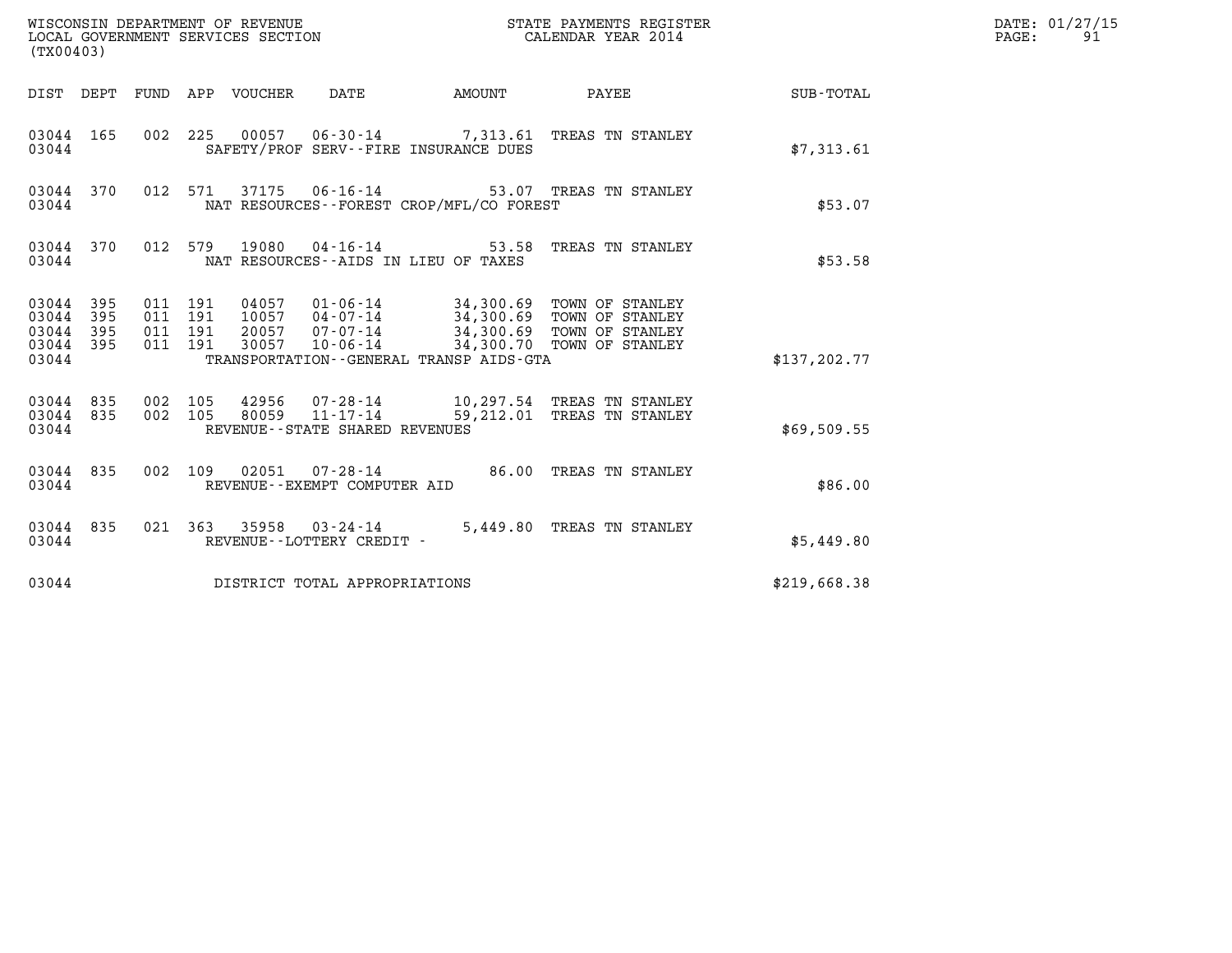| (TX00403)                                 |                          |                                          | WISCONSIN DEPARTMENT OF REVENUE<br>LOCAL GOVERNMENT SERVICES SECTION |                                   |                                             | STATE PAYMENTS REGISTER<br>CALENDAR YEAR 2014                                                                                                                |                  | DATE: 01/27/15<br>$\mathtt{PAGE:}$<br>92 |
|-------------------------------------------|--------------------------|------------------------------------------|----------------------------------------------------------------------|-----------------------------------|---------------------------------------------|--------------------------------------------------------------------------------------------------------------------------------------------------------------|------------------|------------------------------------------|
|                                           |                          |                                          | DIST DEPT FUND APP VOUCHER DATE                                      |                                   | <b>EXAMPLE TO AMOUNT</b>                    | PAYEE                                                                                                                                                        | <b>SUB-TOTAL</b> |                                          |
| 03046 165<br>03046                        |                          |                                          |                                                                      |                                   | SAFETY/PROF SERV--FIRE INSURANCE DUES       | 002  225  00058  06-30-14  1,886.80  TREAS TN SUMNER                                                                                                         | \$1,886.80       |                                          |
| 03046<br>03046<br>03046                   | 370<br>370               | 000 001<br>000 001                       |                                                                      |                                   | NAT RESOURCES-SEVERANCE/YIELD/WITHDRAWAL    | 01DNR  06-19-14  3,351.68 TREAS TOWN SUMNER<br>03DNR  11-04-14  502.31 TREAS TOWN SUMNER                                                                     | \$3,853.99       |                                          |
| 03046<br>03046<br>03046                   | 370<br>370               | 012 571<br>012 571                       |                                                                      |                                   | NAT RESOURCES - - FOREST CROP/MFL/CO FOREST | $37176$ 06-16-14  204.00 TREAS TN SUMNER<br>$37176$ 06-16-14  958.05 TREAS TN SUMNER                                                                         | \$1,162.05       |                                          |
| 03046 395<br>03046                        |                          |                                          |                                                                      | TRANSPORTATION--FLOOD DAMAGE AID  |                                             | 011 174 27095 10-10-14 2,419.18 TREAS TN SUMNER                                                                                                              | \$2,419.18       |                                          |
| 03046<br>03046<br>03046<br>03046<br>03046 | 395<br>395<br>395<br>395 | 011 191<br>011 191<br>011 191<br>011 191 | 30058                                                                | $10 - 06 - 14$                    | TRANSPORTATION--GENERAL TRANSP AIDS-GTA     | 04058 01-06-14 24, 144.38 TOWN OF SUMNER<br>10058 04-07-14 24, 144.38 TOWN OF SUMNER<br>20058 07-07-14 24, 144.38 TOWN OF SUMNER<br>24,144.40 TOWN OF SUMNER | \$96,577.54      |                                          |
| 03046<br>03046<br>03046                   | 835<br>835               | 002 105<br>002 105                       | 80060                                                                | REVENUE - - STATE SHARED REVENUES |                                             | 42957 07-28-14 5,641.24 TREAS TN SUMNER<br>11-17-14 31,967.05 TREAS TN SUMNER                                                                                | \$37,608.29      |                                          |
| 03046 835<br>03046                        |                          |                                          |                                                                      | REVENUE--EXEMPT COMPUTER AID      |                                             | 002 109 02052 07-28-14 1.00 TREAS TN SUMNER                                                                                                                  | \$1.00           |                                          |
| 03046                                     |                          |                                          |                                                                      | DISTRICT TOTAL APPROPRIATIONS     |                                             |                                                                                                                                                              | \$143,508.85     |                                          |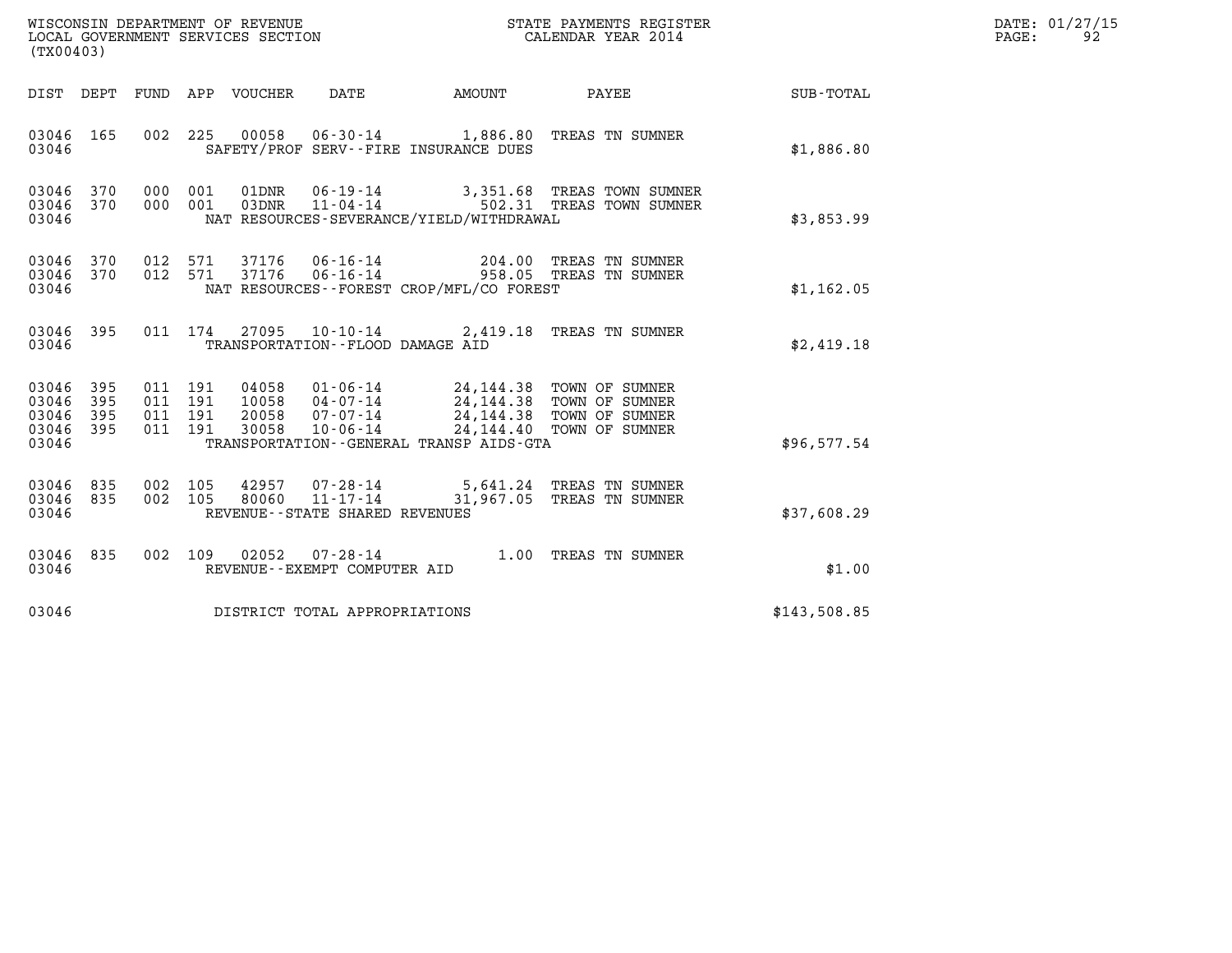| WISCONSIN DEPARTMENT OF REVENUE<br>LOCAL GOVERNMENT SERVICES SECTION<br>(TX00403) |                   |                                          |  |                                  |                                   | STATE PAYMENTS REGISTER<br>CALENDAR YEAR 2014                  | DATE: 01/27/15<br>PAGE:<br>93                                                                                                                      |               |  |
|-----------------------------------------------------------------------------------|-------------------|------------------------------------------|--|----------------------------------|-----------------------------------|----------------------------------------------------------------|----------------------------------------------------------------------------------------------------------------------------------------------------|---------------|--|
|                                                                                   |                   |                                          |  | DIST DEPT FUND APP VOUCHER       | DATE                              | AMOUNT                                                         | PAYEE                                                                                                                                              | SUB-TOTAL     |  |
| 03048 165<br>03048                                                                |                   | 002 225                                  |  | 00059                            |                                   | SAFETY/PROF SERV--FIRE INSURANCE DUES                          | 06-30-14 1,689.14 TREAS TN TURTLE LAKE                                                                                                             | \$1,689.14    |  |
| 03048<br>03048 370<br>03048                                                       | 370               | 012 571<br>012 571                       |  | 37177                            |                                   | NAT RESOURCES - - FOREST CROP/MFL/CO FOREST                    | 158.37 TREAS TN TURTLE LAKE<br>06-16-14 132.15 TREAS TN TURTLE LAKE                                                                                | \$290.52      |  |
| 03048 370<br>03048<br>03048                                                       | 370               | 012 579<br>012 579                       |  | 19081<br>19081                   | $04 - 16 - 14$                    | $04 - 16 - 14$ 3.20<br>NAT RESOURCES - - AIDS IN LIEU OF TAXES | TREAS TN TURTLE LAKE<br>32.00 TERAS TN TURTLE LAKE                                                                                                 | \$35.20       |  |
| 03048<br>03048<br>03048<br>03048 395<br>03048                                     | 395<br>395<br>395 | 011 191<br>011 191<br>011 191<br>011 191 |  | 04059<br>10059<br>20059<br>30059 | 07-07-14<br>10-06-14              | TRANSPORTATION--GENERAL TRANSP AIDS-GTA                        | 01-06-14 29,817.94 TOWN OF TURTLE LAKE<br>04-07-14 29,817.94 TOWN OF TURTLE LAKE<br>29,817.94 TOWN OF TURTLE LAKE<br>29,817.96 TOWN OF TURTLE LAKE | \$119, 271.78 |  |
| 03048 835<br>03048 835<br>03048                                                   |                   | 002 105<br>002 105                       |  | 80061                            | REVENUE - - STATE SHARED REVENUES |                                                                | 42958 07-28-14 7,533.29 TREAS TN TURTLE LAKE<br>11-17-14 42,745.62 TREAS TN TURTLE LAKE                                                            | \$50, 278.91  |  |
| 03048 835<br>03048                                                                |                   | 002 109                                  |  | 02053                            | REVENUE--EXEMPT COMPUTER AID      |                                                                | 07-28-14 7.00 TREAS TN TURTLE LAKE                                                                                                                 | \$7.00        |  |
| 03048                                                                             |                   |                                          |  |                                  | DISTRICT TOTAL APPROPRIATIONS     |                                                                |                                                                                                                                                    | \$171,572.55  |  |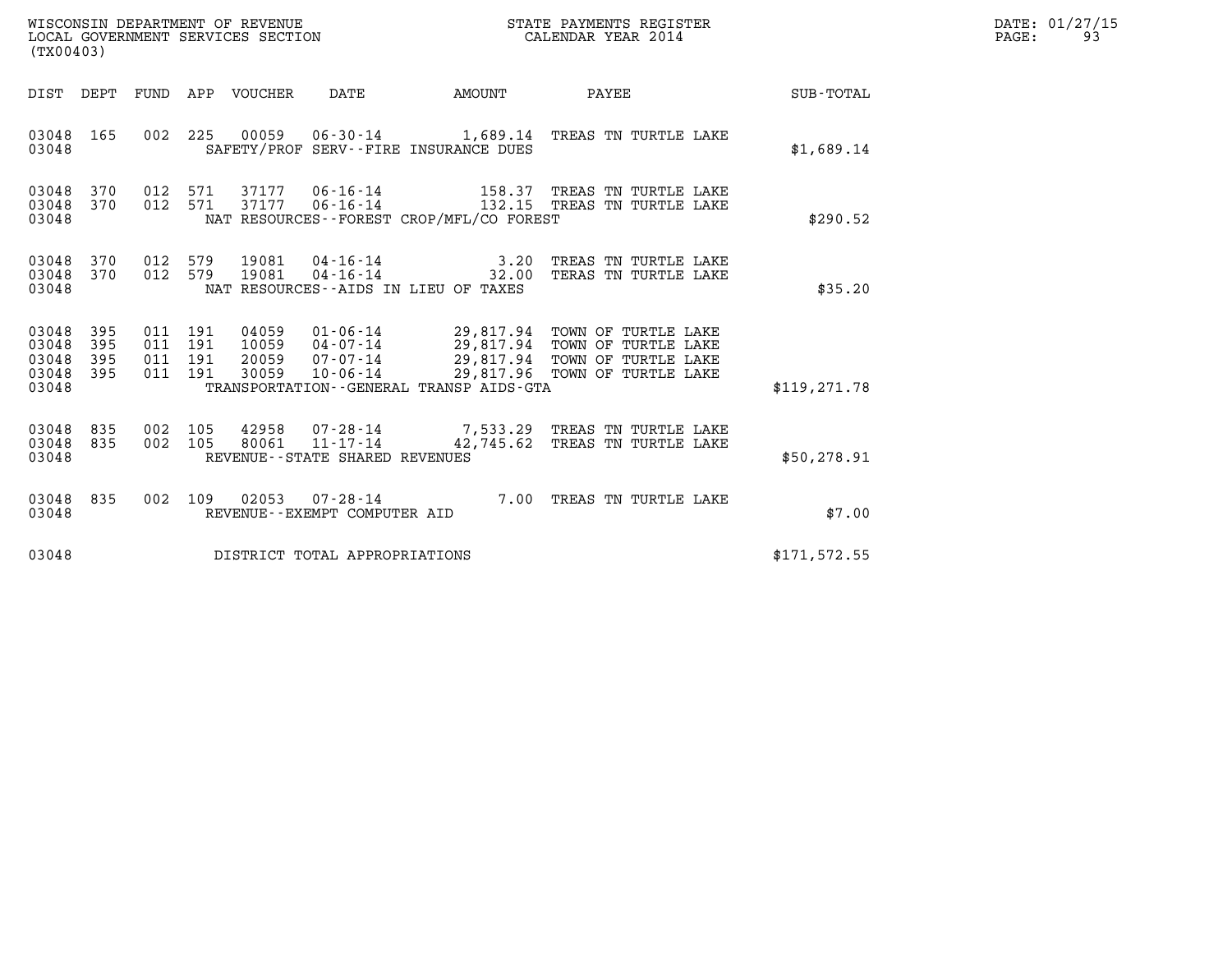| (TX00403)                                 |                          |                                          |     | WISCONSIN DEPARTMENT OF REVENUE<br>LOCAL GOVERNMENT SERVICES SECTION |                                |                                              | STATE PAYMENTS REGISTER<br>CALENDAR YEAR 2014                                                                                                               |               | DATE: 01/27/15<br>PAGE:<br>94 |
|-------------------------------------------|--------------------------|------------------------------------------|-----|----------------------------------------------------------------------|--------------------------------|----------------------------------------------|-------------------------------------------------------------------------------------------------------------------------------------------------------------|---------------|-------------------------------|
|                                           | DIST DEPT                |                                          |     | FUND APP VOUCHER                                                     | DATE                           | AMOUNT                                       | PAYEE                                                                                                                                                       | SUB-TOTAL     |                               |
| 03050 165<br>03050                        |                          |                                          |     |                                                                      |                                | SAFETY/PROF SERV--FIRE INSURANCE DUES        | 002 225 00060 06-30-14 1,509.44 TREAS TN VANCE CREEK                                                                                                        | \$1,509.44    |                               |
| 03050 370<br>03050                        |                          | 000 001                                  |     |                                                                      |                                | NAT RESOURCES-SEVERANCE/YIELD/WITHDRAWAL     | 01DNR  06-19-14  9,610.61 TREAS TOWN VANCE CREEK                                                                                                            | \$9,610.61    |                               |
| 03050<br>03050<br>03050                   | 370<br>370               | 012 571<br>012 571                       |     | 37178                                                                |                                | NAT RESOURCES - - FOREST CROP/MFL/CO FOREST  | 37178  06-16-14  219.46  TREAS TN VANCE CREEK<br>06-16-14 644.72 TREAS TN VANCE CREEK                                                                       | \$864.18      |                               |
| 03050<br>03050<br>03050<br>03050<br>03050 | 395<br>395<br>395<br>395 | 011 191<br>011 191<br>011 191<br>011 191 |     | 04060<br>10060<br>20060<br>30060                                     | 10-06-14                       | TRANSPORTATION - - GENERAL TRANSP AIDS - GTA | 01-06-14 26,504.84 TOWN OF VANCE CREEK<br>04-07-14 26,504.84 TOWN OF VANCE CREEK<br>07-07-14 26,504.84 TOWN OF VANCE CREEK<br>26,504.84 TOWN OF VANCE CREEK | \$106,019.36  |                               |
| 03050<br>03050<br>03050                   | 835<br>835               | 002<br>002 105                           | 105 | 80062                                                                | REVENUE--STATE SHARED REVENUES |                                              | 42959 07-28-14 14,441.73 TREAS TN VANCE CREEK<br>11-17-14 75,766.48 TREAS TN VANCE CREEK                                                                    | \$90,208.21   |                               |
| 03050                                     |                          |                                          |     |                                                                      | DISTRICT TOTAL APPROPRIATIONS  |                                              |                                                                                                                                                             | \$208, 211.80 |                               |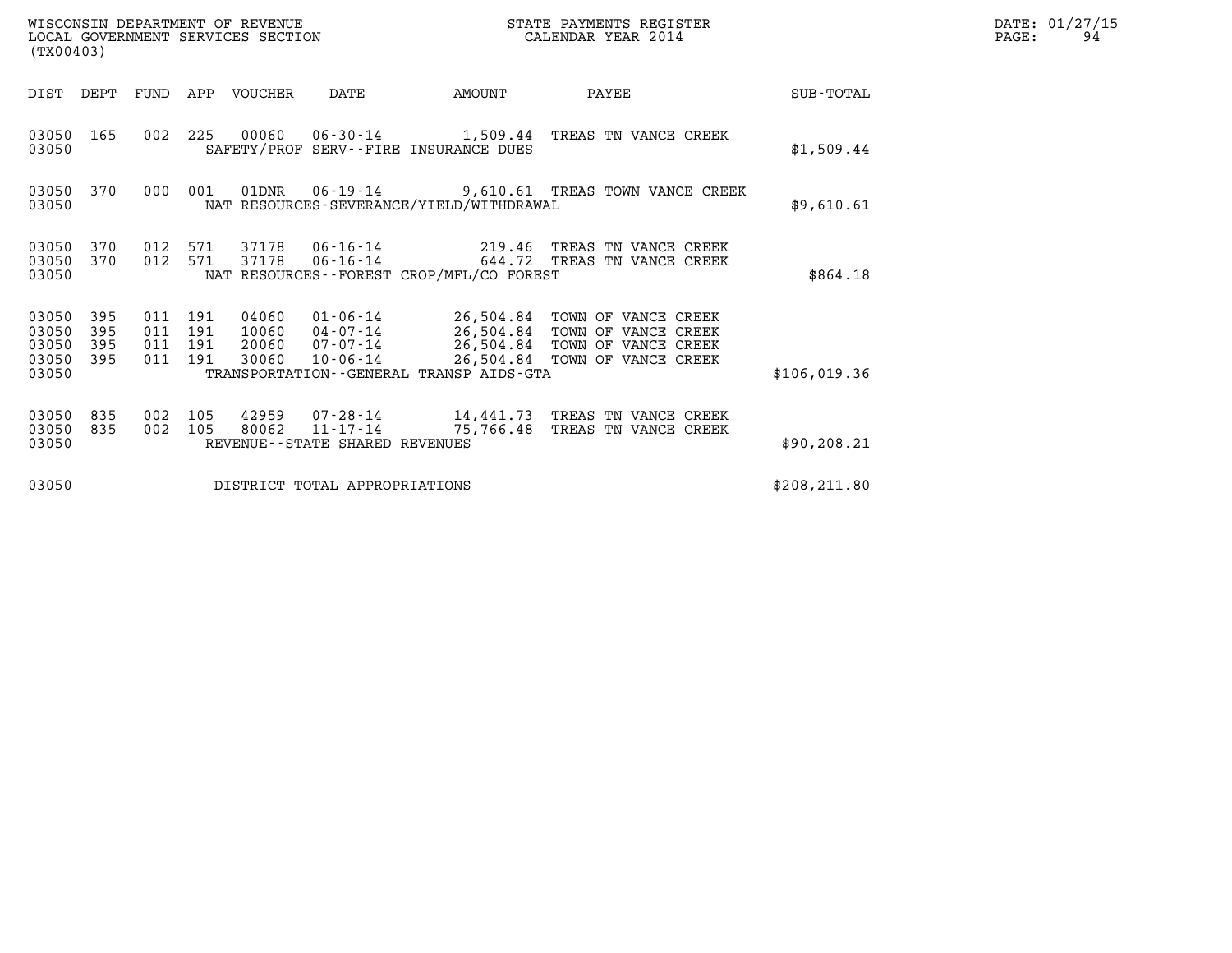| WISCONSIN DEPARTMENT OF REVENUE   | STATE PAYMENTS REGISTER | DATE: 01/27/15 |
|-----------------------------------|-------------------------|----------------|
| LOCAL GOVERNMENT SERVICES SECTION | CALENDAR YEAR 2014      | PAGE:          |

| (TX00403)                                                             |                                                                                          |                                                                                               |                         |                                                                                                                      |               |
|-----------------------------------------------------------------------|------------------------------------------------------------------------------------------|-----------------------------------------------------------------------------------------------|-------------------------|----------------------------------------------------------------------------------------------------------------------|---------------|
| DIST<br>DEPT                                                          | FUND<br>APP<br>VOUCHER                                                                   | <b>DATE</b>                                                                                   | AMOUNT                  | PAYEE                                                                                                                | SUB-TOTAL     |
| 03101<br>165<br>03101                                                 | 002<br>225<br>00061                                                                      | $06 - 30 - 14$<br>SAFETY/PROF SERV--FIRE INSURANCE DUES                                       | 1,185.99                | TREAS VIL ALMENA                                                                                                     | \$1,185.99    |
| 03101<br>395<br>395<br>03101<br>03101<br>395<br>395<br>03101<br>03101 | 191<br>04061<br>011<br>191<br>011<br>10061<br>011<br>191<br>20061<br>191<br>30061<br>011 | $01 - 06 - 14$<br>04-07-14<br>07-07-14<br>10-06-14<br>TRANSPORTATION--GENERAL TRANSP AIDS-GTA |                         | 9,853.20 VILLAGE OF ALMENA<br>9,853.20 VILLAGE OF ALMENA<br>9,853.20 VILLAGE OF ALMENA<br>9,853.21 VILLAGE OF ALMENA | \$39,412.81   |
| 03101<br>835<br>835<br>03101<br>03101                                 | 42960<br>002<br>105<br>105<br>002<br>80063                                               | 07-28-14<br>$11 - 17 - 14$<br>REVENUE--STATE SHARED REVENUES                                  | 28,983.91<br>164,261.60 | TREAS VIL ALMENA<br>TREAS VIL ALMENA                                                                                 | \$193, 245.51 |
| 835<br>03101<br>03101<br>835<br>03101                                 | 109<br>02054<br>002<br>05006<br>002<br>109                                               | 07-28-14<br>$07 - 28 - 14$<br>REVENUE--EXEMPT COMPUTER AID                                    | 356.00<br>481.00        | TREAS VIL ALMENA<br>TREAS VIL ALMENA                                                                                 | \$837.00      |
| 03101<br>835<br>03101                                                 | 021<br>363<br>35959                                                                      | $03 - 24 - 14$<br>REVENUE - - LOTTERY CREDIT -                                                | 2,515.68                | TREAS VIL ALMENA                                                                                                     | \$2,515.68    |
| 03101                                                                 |                                                                                          | DISTRICT TOTAL APPROPRIATIONS                                                                 |                         |                                                                                                                      | \$237,196.99  |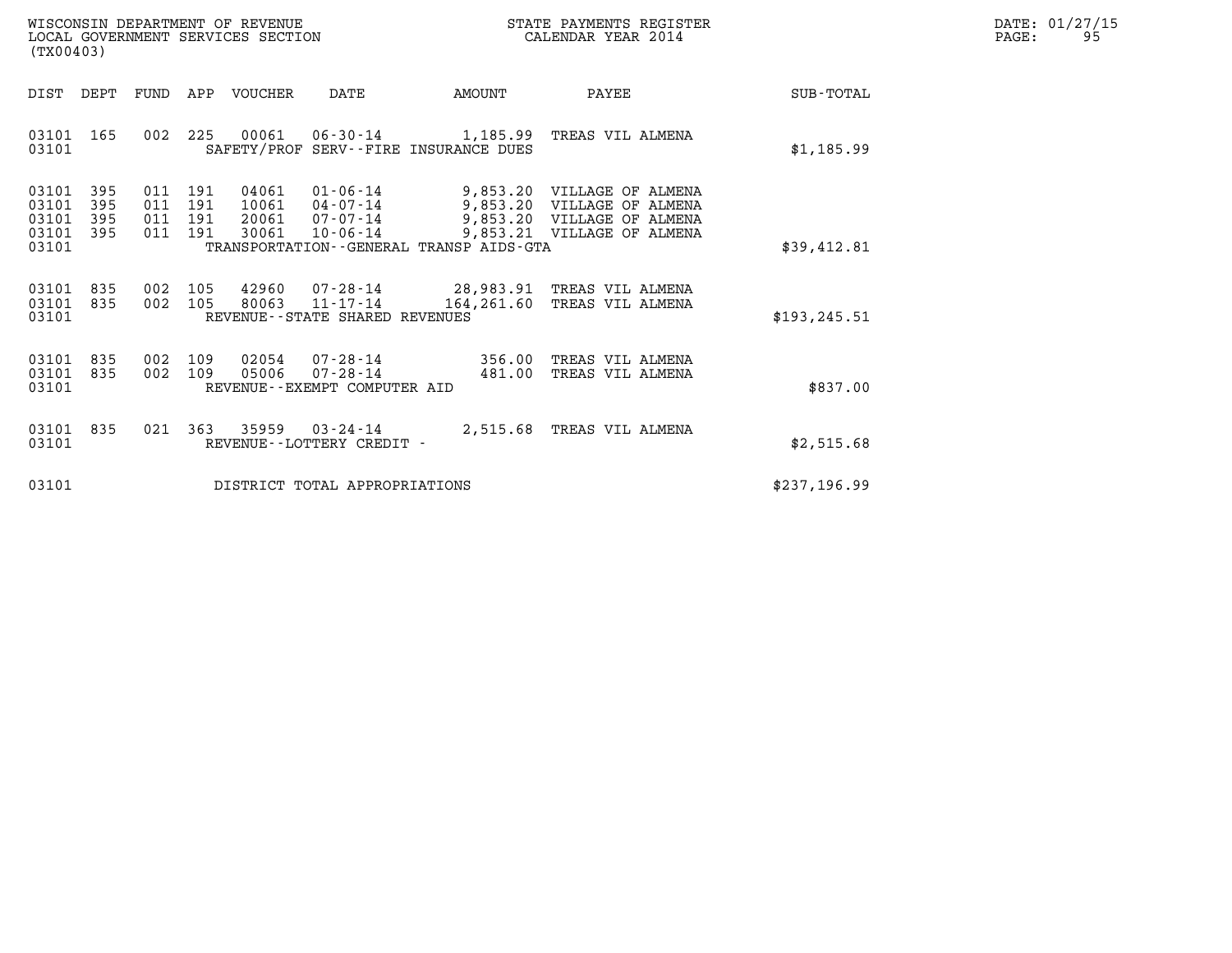| WISCONSIN DEPARTMENT OF REVENUE   | STATE PAYMENTS REGISTER | DATE: 01/27/15 |
|-----------------------------------|-------------------------|----------------|
| LOCAL GOVERNMENT SERVICES SECTION | CALENDAR YEAR 2014      | PAGE:<br>96    |

| (TX00403)                                 |                          |                   |                              |                                  |                                                |                                         |                                                                                                                                       |                  |  |
|-------------------------------------------|--------------------------|-------------------|------------------------------|----------------------------------|------------------------------------------------|-----------------------------------------|---------------------------------------------------------------------------------------------------------------------------------------|------------------|--|
| DIST DEPT                                 |                          | FUND              | APP                          | VOUCHER DATE                     |                                                | <b>AMOUNT</b>                           | <b>PAYEE</b> FOUND THE PAYEE                                                                                                          | <b>SUB-TOTAL</b> |  |
| 03111<br>03111                            | 165                      | 002               | 225                          |                                  |                                                | SAFETY/PROF SERV--FIRE INSURANCE DUES   | 00062  06-30-14  3,450.16  TREAS VIL CAMERON                                                                                          | \$3,450.16       |  |
| 03111<br>03111<br>03111<br>03111<br>03111 | 395<br>395<br>395<br>395 | 011<br>011<br>011 | 011 191<br>191<br>191<br>191 | 04062<br>10062<br>20062<br>30062 | 04 - 07 - 14<br>07 - 07 - 14<br>$10 - 06 - 14$ | TRANSPORTATION--GENERAL TRANSP AIDS-GTA | 01-06-14 18,590.27 VILLAGE OF CAMERON<br>18,590.27 VILLAGE OF CAMERON<br>18,590.27 VILLAGE OF CAMERON<br>18,590.30 VILLAGE OF CAMERON | \$74,361.11      |  |
| 03111<br>03111                            | 395                      |                   | 011 278                      |                                  |                                                | TRANSPORTATION--LRIP/TRIP/MSIP GRANTS   | 25548  09-24-14   16,644.74   TREAS VIL CAMERON                                                                                       | \$16,644.74      |  |
| 03111<br>03111                            | 455                      |                   | 002 231                      |                                  | JUSTICE - - LAW ENFORCEMENT TRAINING           |                                         | TREAS VIL CAMERON                                                                                                                     | \$640.00         |  |
| 03111<br>03111<br>03111                   | 835<br>835               | 002<br>002        | 105<br>105                   |                                  | REVENUE - - STATE SHARED REVENUES              |                                         | 42961  07-28-14  53,897.21 TREAS VIL CAMERON<br>80064 11-17-14 305,006.46 TREAS VIL CAMERON                                           | \$358,903.67     |  |
| 03111<br>03111<br>03111                   | 835<br>835               | 002               | 002 109<br>109               | 05007                            | REVENUE--EXEMPT COMPUTER AID                   |                                         | 02055  07-28-14  1,423.00 TREAS VIL CAMERON<br>07-28-14 745.00 TREAS VIL CAMERON                                                      | \$2,168.00       |  |
| 03111<br>03111                            | 835                      | 021               | 363                          | 35960                            | $03 - 24 - 14$<br>REVENUE--LOTTERY CREDIT -    |                                         | 1,197.10 TREAS VIL CAMERON                                                                                                            | \$1,197.10       |  |
| 03111                                     |                          |                   |                              |                                  | DISTRICT TOTAL APPROPRIATIONS                  |                                         |                                                                                                                                       | \$457,364.78     |  |
|                                           |                          |                   |                              |                                  |                                                |                                         |                                                                                                                                       |                  |  |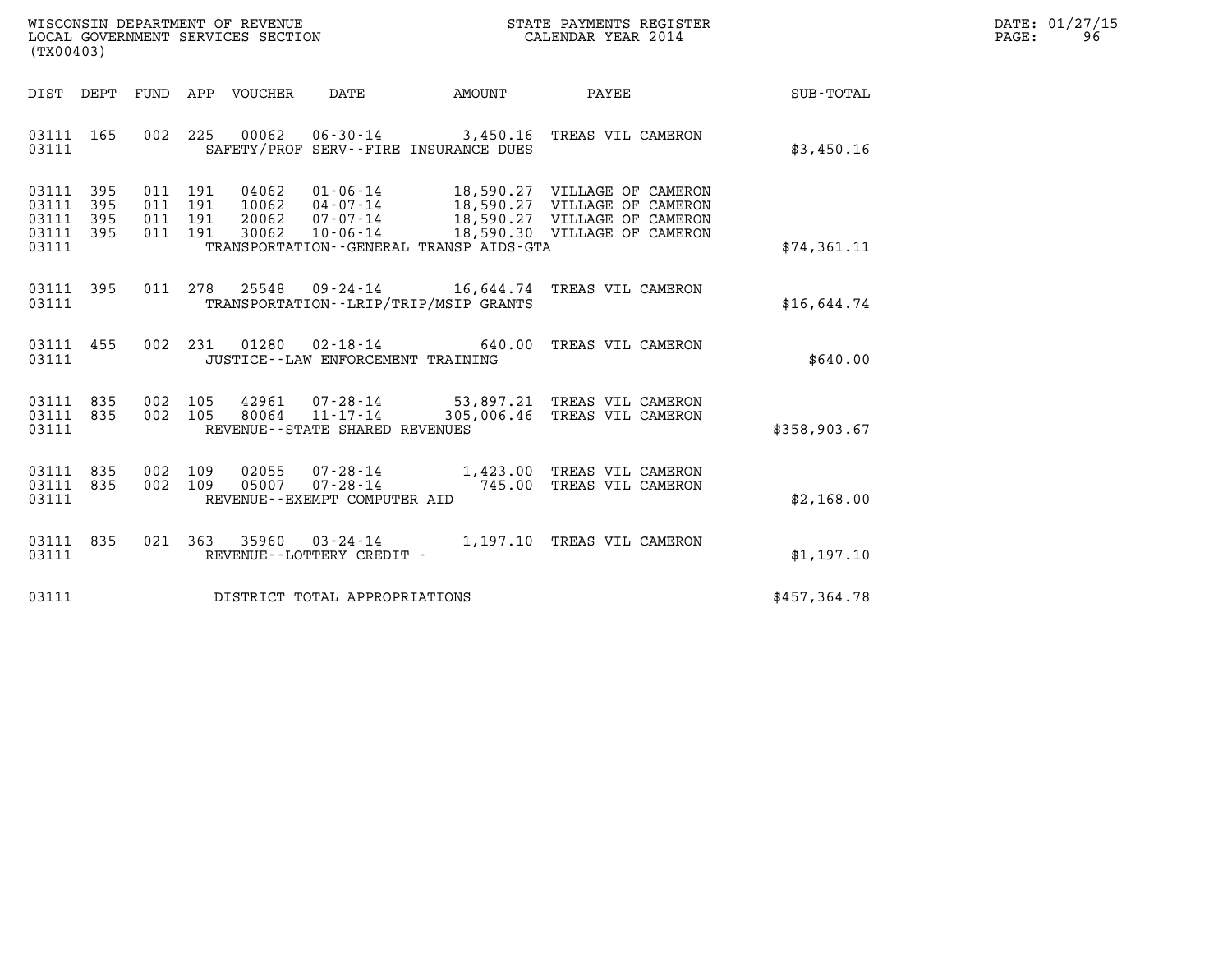| (TX00403)                                             |     |                    |                    |                                 |                                |                                                                                                                                                                                                                             |  |              | DATE: 01/27/15<br>$\mathtt{PAGE:}$<br>97 |
|-------------------------------------------------------|-----|--------------------|--------------------|---------------------------------|--------------------------------|-----------------------------------------------------------------------------------------------------------------------------------------------------------------------------------------------------------------------------|--|--------------|------------------------------------------|
|                                                       |     |                    |                    | DIST DEPT FUND APP VOUCHER DATE |                                | AMOUNT PAYEE SUB-TOTAL                                                                                                                                                                                                      |  |              |                                          |
| 03116 165<br>03116                                    |     |                    |                    |                                 |                                | 002 225 00063 06-30-14 628.93 TREAS VIL DALLAS<br>SAFETY/PROF SERV--FIRE INSURANCE DUES                                                                                                                                     |  | \$628.93     |                                          |
| 03116                                                 |     |                    |                    |                                 |                                | 03116 370 012 571 37179 06-16-14 2.20 TREAS VIL DALLAS<br>NAT RESOURCES -- FOREST CROP/MFL/CO FOREST                                                                                                                        |  | \$2.20       |                                          |
| 03116 395<br>03116<br>03116 395<br>03116 395<br>03116 | 395 | 011 191<br>011 191 | 011 191<br>011 191 |                                 |                                | 04063 01-06-14 2,281.06 VILLAGE OF DALLAS<br>10063 04-07-14 2,281.06 VILLAGE OF DALLAS<br>20063 07-07-14 2,281.06 VILLAGE OF DALLAS<br>30063 10-06-14 2,281.09 VILLAGE OF DALLAS<br>TRANSPORTATION--GENERAL TRANSP AIDS-GTA |  | \$9,124.27   |                                          |
|                                                       |     |                    |                    |                                 |                                | 03116 435 005 162 01HSD 09-08-14 4,221.86 TREAS VILL DALLAS<br>03116 HS--AMBULANCE FUNDING ASSISTANCE GRANTS                                                                                                                |  | \$4,221.86   |                                          |
| 03116                                                 |     |                    |                    |                                 |                                | 03116 435 005 163 01LGS 11-17-14 4,300.00 DALLAS AREA AMBULANCE SERV<br>HS--PREPAID MEDICAL TRANSPORT REIMBURSE                                                                                                             |  | \$4,300.00   |                                          |
| 03116                                                 |     |                    |                    |                                 | DOA--HOUSING ASSISTANCE GRANTS | 03116 505 002 743 01568 09-17-14 128,000.00 TREAS VIL DALLAS                                                                                                                                                                |  | \$128,000.00 |                                          |
| 03116                                                 |     |                    |                    |                                 | REVENUE--STATE SHARED REVENUES | 03116 835 002 105 42962 07-28-14 13,491.18 TREAS VIL DALLAS<br>03116 835 002 105 80065 11-17-14 72,150.00 TREAS VIL DALLAS                                                                                                  |  | \$85,641.18  |                                          |
| 03116                                                 |     |                    |                    |                                 | REVENUE--EXEMPT COMPUTER AID   | 03116 835 002 109 02056 07-28-14 18.00 TREAS VIL DALLAS                                                                                                                                                                     |  | \$18.00      |                                          |
| 03116                                                 |     |                    |                    |                                 | DISTRICT TOTAL APPROPRIATIONS  |                                                                                                                                                                                                                             |  | \$231,936.44 |                                          |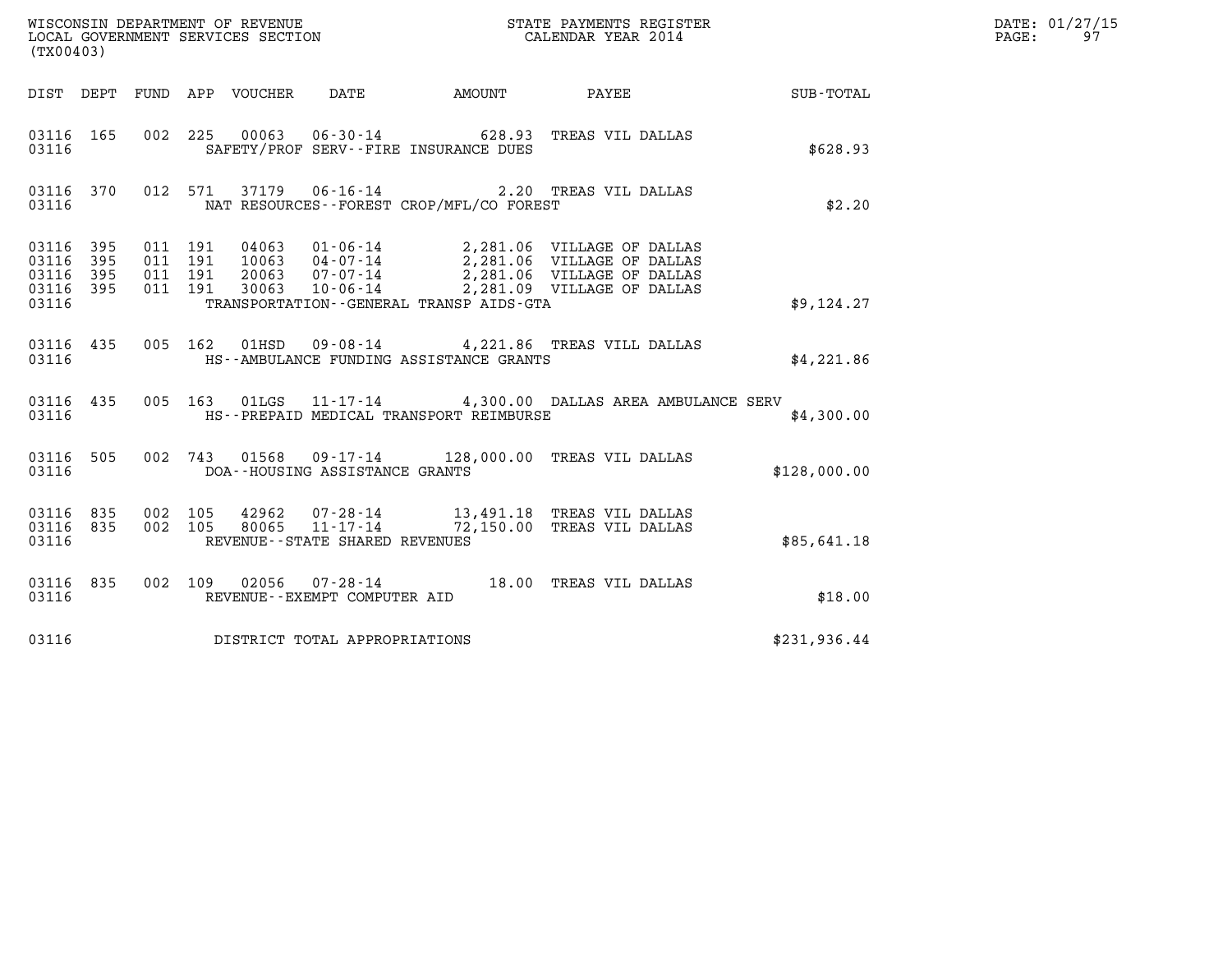|       | DATE: 01/27/15 |
|-------|----------------|
| PAGE: | 98             |

| WISCONSIN DEPARTMENT OF REVENUE<br>LOCAL GOVERNMENT SERVICES SECTION<br>(TX00403)                                             |                                                                                                                                              | STATE PAYMENTS REGISTER<br>CALENDAR YEAR 2014                                                                                      | DATE: 01/27/15<br>98<br>PAGE: |
|-------------------------------------------------------------------------------------------------------------------------------|----------------------------------------------------------------------------------------------------------------------------------------------|------------------------------------------------------------------------------------------------------------------------------------|-------------------------------|
| DEPT<br>DIST<br>FUND<br>APP                                                                                                   | VOUCHER<br>AMOUNT<br>DATE                                                                                                                    | PAYEE<br>SUB-TOTAL                                                                                                                 |                               |
| 03136<br>- 165<br>225<br>002<br>03136                                                                                         | 00064<br>06-30-14<br>539.09<br>SAFETY/PROF SERV--FIRE INSURANCE DUES                                                                         | TREAS VIL HAUGEN<br>\$539.09                                                                                                       |                               |
| 03136<br>395<br>191<br>011<br>03136<br>395<br>011<br>191<br>03136<br>011<br>395<br>191<br>03136<br>395<br>011<br>191<br>03136 | 04064<br>$01 - 06 - 14$<br>10064<br>04-07-14<br>20064<br>07-07-14<br>30064<br>$10 - 06 - 14$<br>TRANSPORTATION - - GENERAL TRANSP AIDS - GTA | 2,163.05 VILLAGE OF HAUGEN<br>2,163.05 VILLAGE OF HAUGEN<br>2,163.05 VILLAGE OF HAUGEN<br>2,163.08 VILLAGE OF HAUGEN<br>\$8,652.23 |                               |
| 03136<br>105<br>835<br>002<br>03136<br>002<br>105<br>835<br>03136                                                             | 42963<br>07-28-14<br>80066<br>11-17-14<br>70,121.34<br>REVENUE--STATE SHARED REVENUES                                                        | 12,374.36 TREAS VIL HAUGEN<br>TREAS VIL HAUGEN<br>\$82,495.70                                                                      |                               |
| 03136<br>835<br>109<br>002<br>03136                                                                                           | 02057<br>$07 - 28 - 14$<br>54.00<br>REVENUE--EXEMPT COMPUTER AID                                                                             | TREAS VIL HAUGEN<br>\$54.00                                                                                                        |                               |
| 03136                                                                                                                         | DISTRICT TOTAL APPROPRIATIONS                                                                                                                | \$91,741.02                                                                                                                        |                               |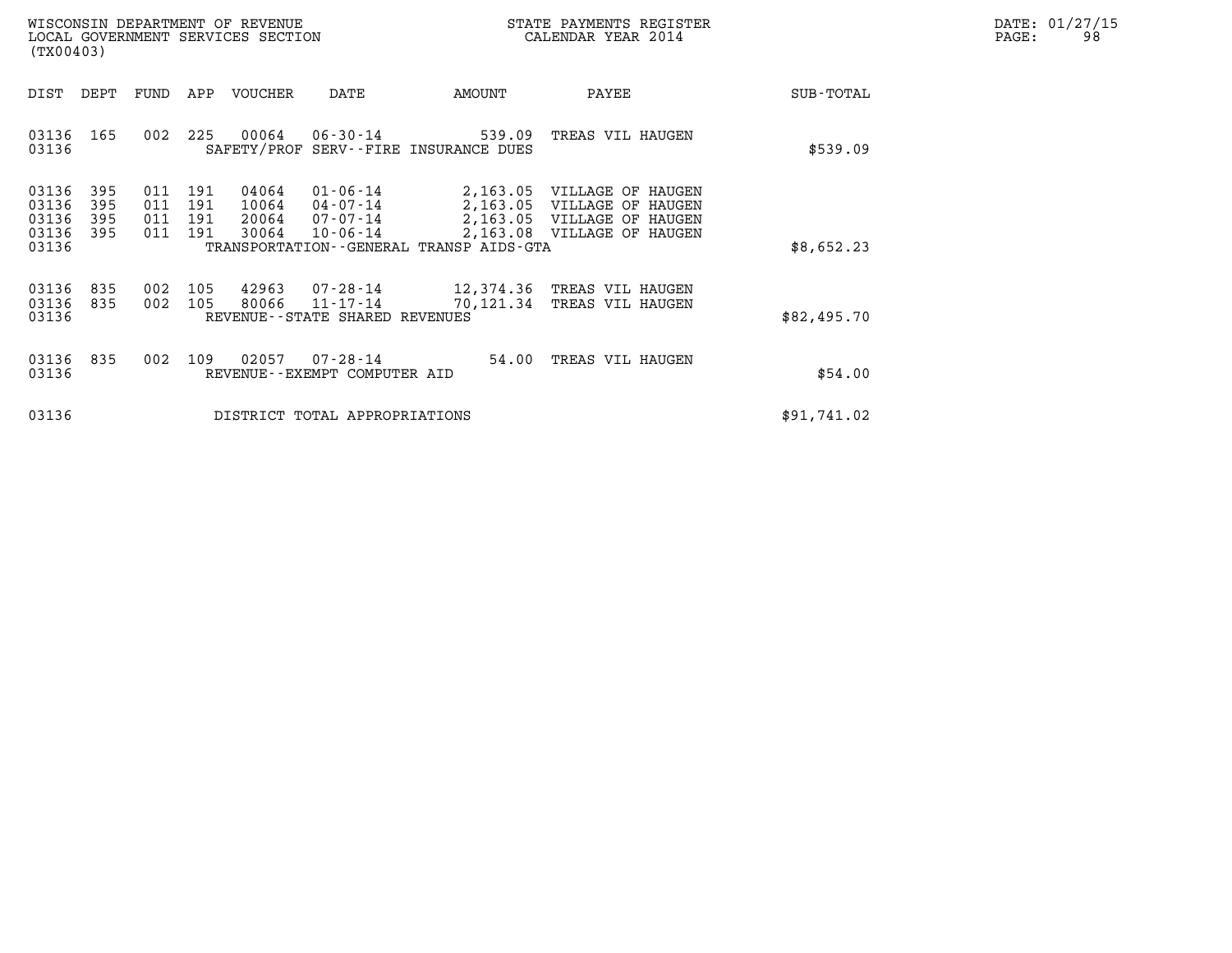| WISCONSIN DEPARTMENT OF REVENUE   | STATE PAYMENTS REGISTER | DATE: 01/27/15 |
|-----------------------------------|-------------------------|----------------|
| LOCAL GOVERNMENT SERVICES SECTION | CALENDAR YEAR 2014      | -Q Q<br>PAGE:  |

| (TX00403)                                                       |            |                                  |                                  |                                                  |                                                                      | $\begin{array}{lll} \texttt{m15} \texttt{C} \texttt{M} \texttt{D} \texttt{L} \texttt{D} \texttt{L} \texttt{D} \texttt{L} \texttt{D} \texttt{D} \texttt{L} \texttt{D} \texttt{C} \texttt{A} \texttt{D} \texttt{D} \texttt{D} \texttt{D} \texttt{D} \texttt{D} \texttt{D} \texttt{D} \texttt{D} \texttt{D} \texttt{D} \texttt{D} \texttt{D} \texttt{D} \texttt{D} \texttt{D} \texttt{D} \texttt{D} \texttt{D} \texttt{D} \$ |               | DATE: 01/27/15<br>99<br>PAGE: |
|-----------------------------------------------------------------|------------|----------------------------------|----------------------------------|--------------------------------------------------|----------------------------------------------------------------------|---------------------------------------------------------------------------------------------------------------------------------------------------------------------------------------------------------------------------------------------------------------------------------------------------------------------------------------------------------------------------------------------------------------------------|---------------|-------------------------------|
| DIST DEPT                                                       |            |                                  | FUND APP VOUCHER DATE            |                                                  | <b>EXAMPLE THE AMOUNT</b>                                            | PAYEE                                                                                                                                                                                                                                                                                                                                                                                                                     | SUB-TOTAL     |                               |
| 03171 165<br>03171                                              |            |                                  |                                  |                                                  | SAFETY/PROF SERV--FIRE INSURANCE DUES                                | 002 225 00065 06-30-14 772.69 TREAS VIL PRAIRIE FARM                                                                                                                                                                                                                                                                                                                                                                      | \$772.69      |                               |
| 03171 395<br>395<br>03171<br>395<br>03171<br>03171 395<br>03171 | 011<br>011 | 011 191<br>191<br>191<br>011 191 | 04065<br>10065<br>20065<br>30065 | 04-07-14<br>07-07-14<br>$10 - 06 - 14$           | 3,099.50<br>3,099.50<br>TRANSPORTATION - - GENERAL TRANSP AIDS - GTA | 01-06-14 3,099.50 VILLAGE OF PRAIRIE FARM<br>VILLAGE OF PRAIRIE FARM<br>VILLAGE OF PRAIRIE FARM<br>3,099.51 VILLAGE OF PRAIRIE FARM                                                                                                                                                                                                                                                                                       | \$12,398.01   |                               |
| 03171 835<br>03171 835<br>03171                                 |            | 002 105<br>002 105               |                                  | 80067 11-17-14<br>REVENUE--STATE SHARED REVENUES | 92,139.87                                                            | 42964 07-28-14 16,259.98 TREAS VIL PRAIRIE FARM<br>TREAS VIL PRAIRIE FARM                                                                                                                                                                                                                                                                                                                                                 | \$108,399.85  |                               |
| 03171 835<br>03171 835<br>03171                                 | 002<br>002 | 109<br>109                       | 02058<br>05008                   | REVENUE--EXEMPT COMPUTER AID                     | 07 - 28 - 14 35.00<br>07 - 28 - 14 303.00                            | TREAS VIL PRAIRIE FARM<br>TREAS VIL PRAIRIE FARM                                                                                                                                                                                                                                                                                                                                                                          | \$338.00      |                               |
| 03171 835<br>03171                                              | 021        |                                  |                                  | REVENUE--LOTTERY CREDIT -                        |                                                                      | 363 35961 03-24-14 193.12 TREAS VIL PRAIRIE FARM                                                                                                                                                                                                                                                                                                                                                                          | \$193.12      |                               |
| 03171                                                           |            |                                  |                                  | DISTRICT TOTAL APPROPRIATIONS                    |                                                                      |                                                                                                                                                                                                                                                                                                                                                                                                                           | \$122, 101.67 |                               |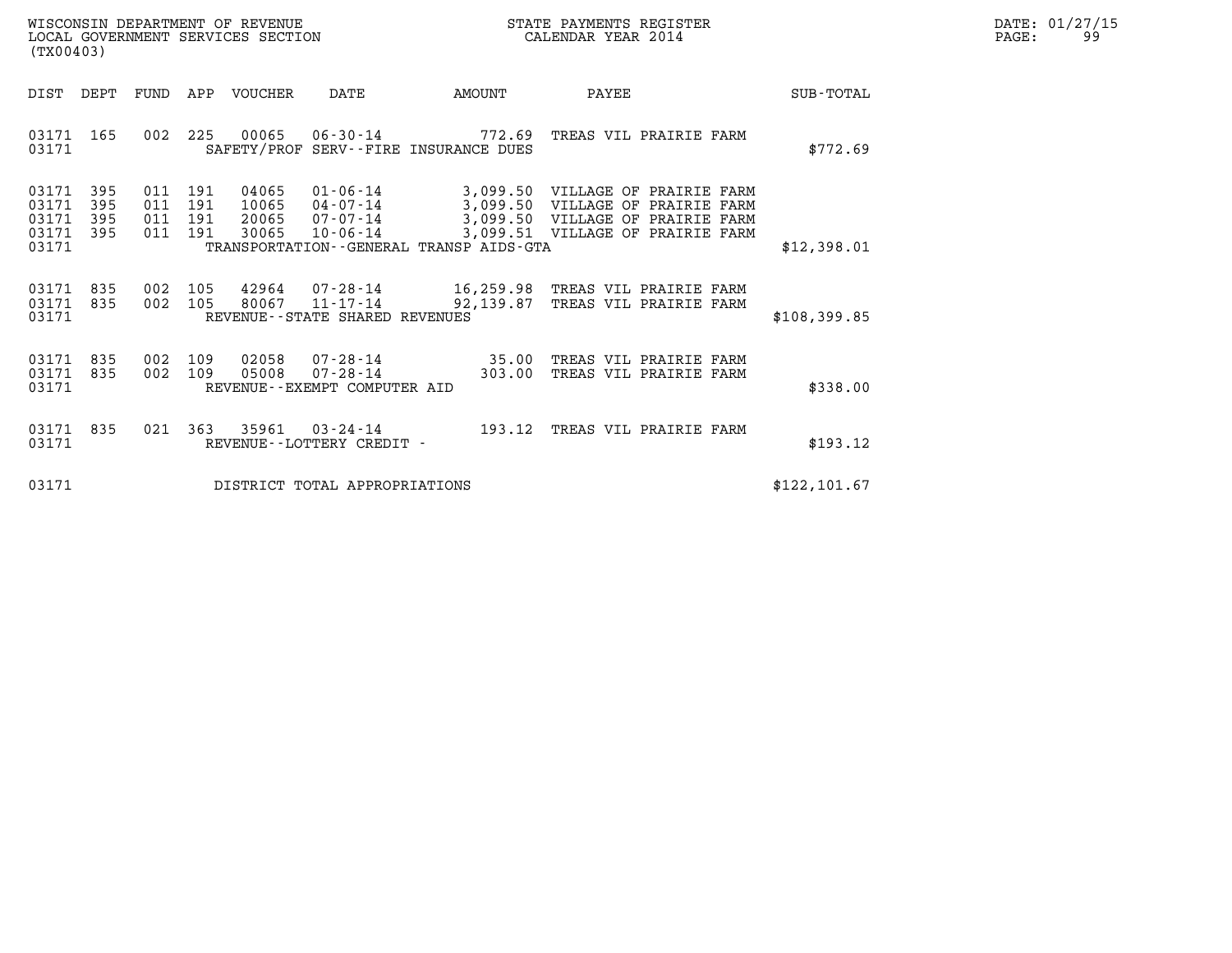| (TX00403)                                             |           |                                          |  |  |                                      |                                              |                                                                                                                                                                                                          |                  | DATE: 01/27/15<br>$\mathtt{PAGE}$ :<br>100 |
|-------------------------------------------------------|-----------|------------------------------------------|--|--|--------------------------------------|----------------------------------------------|----------------------------------------------------------------------------------------------------------------------------------------------------------------------------------------------------------|------------------|--------------------------------------------|
|                                                       |           |                                          |  |  |                                      | DIST DEPT FUND APP VOUCHER DATE AMOUNT PAYEE |                                                                                                                                                                                                          | <b>SUB-TOTAL</b> |                                            |
| 03186 165<br>03186                                    |           |                                          |  |  |                                      | SAFETY/PROF SERV--FIRE INSURANCE DUES        | 002 225 00066 06-30-14 3,054.83 TREAS VIL TURTLE LAKE                                                                                                                                                    | \$3,054.83       |                                            |
| 03186                                                 | 03186 370 |                                          |  |  |                                      | NAT RESOURCES -- AIDS IN LIEU OF TAXES       | 002 503 16362 01-30-14 24.15 TREAS VIL TURTLE LAKE                                                                                                                                                       | \$24.15          |                                            |
| 03186 395<br>03186<br>03186 395<br>03186 395<br>03186 | 395       | 011 191<br>011 191<br>011 191<br>011 191 |  |  |                                      | TRANSPORTATION - - GENERAL TRANSP AIDS - GTA | 04066 01-06-14 23,221.48 VILLAGE OF TURTLE LAKE<br>10066 04-07-14 23,221.48 VILLAGE OF TURTLE LAKE<br>20066 07-07-14 23,221.48 VILLAGE OF TURTLE LAKE<br>30066 10-06-14 23,221.51 VILLAGE OF TURTLE LAKE | \$92,885.95      |                                            |
| 03186                                                 | 03186 455 |                                          |  |  | JUSTICE - - LAW ENFORCEMENT TRAINING |                                              | 002 231 01780 02-26-14 640.00 TREAS VIL TURTLE LAKE                                                                                                                                                      | \$640.00         |                                            |
| 03186                                                 |           |                                          |  |  | DOA--HOUSING ASSISTANCE GRANTS       |                                              | 03186 505 002 743 06304 03-03-14 75,037.91 TREAS VIL TURTLE LAKE                                                                                                                                         | \$75,037.91      |                                            |
| 03186 835 002 105<br>03186 835<br>03186               |           |                                          |  |  | REVENUE--STATE SHARED REVENUES       |                                              | 002 105 42965 07-28-14 54,030.96 TREAS VIL TURTLE LAKE<br>002 105 80068 11-17-14 180,233.90 TREAS VIL TURTLE LAKE                                                                                        | \$234, 264.86    |                                            |
| 03186 835<br>03186 835<br>03186 835<br>03186          |           | 002 109<br>002 109<br>002 109            |  |  | REVENUE--EXEMPT COMPUTER AID         |                                              | 02059  07-28-14  2,314.00 TREAS VIL TURTLE LAKE<br>03119  07-28-14  182.00 TREAS VIL TURTLE LAKE<br>05009  07-28-14  1,671.00 TREAS VIL TURTLE LAKE                                                      | \$4,167.00       |                                            |
| 03186                                                 | 03186 835 |                                          |  |  |                                      |                                              |                                                                                                                                                                                                          | \$973.28         |                                            |
| 03186                                                 |           |                                          |  |  | DISTRICT TOTAL APPROPRIATIONS        |                                              |                                                                                                                                                                                                          | \$411,047.98     |                                            |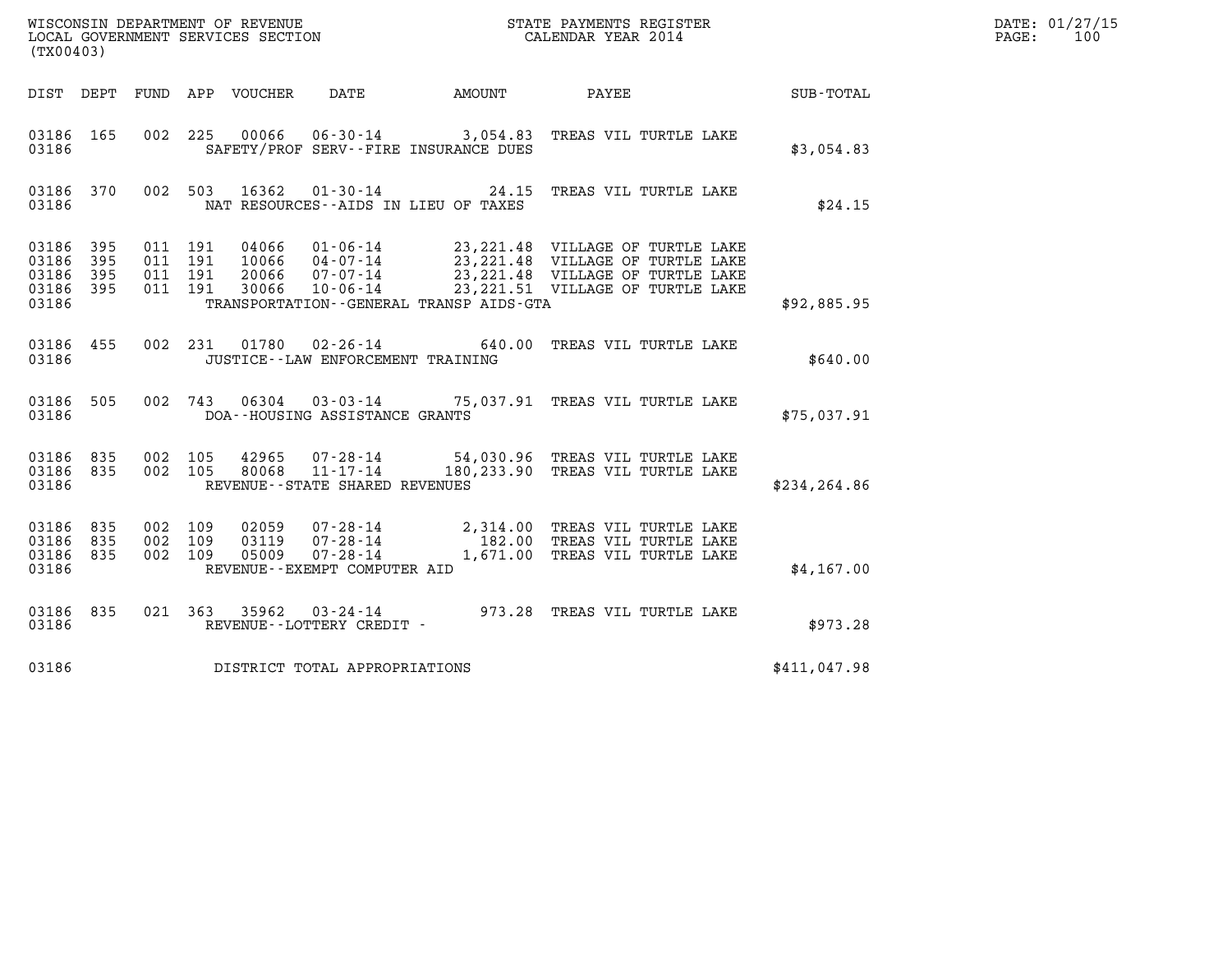| DATE: | 01/27/15 |
|-------|----------|
| PAGE: | 101      |

| (TX00403)                                     |                        |                               |         |                  |                                                                 |                                                                       |                                                                                                              |              | DATE: 01/27/15<br>PAGE:<br>101 |
|-----------------------------------------------|------------------------|-------------------------------|---------|------------------|-----------------------------------------------------------------|-----------------------------------------------------------------------|--------------------------------------------------------------------------------------------------------------|--------------|--------------------------------|
|                                               | DIST DEPT              |                               |         | FUND APP VOUCHER | DATE                                                            | AMOUNT                                                                | PAYEE                                                                                                        | SUB-TOTAL    |                                |
| 03206 165<br>03206                            |                        |                               | 002 225 | 00067            |                                                                 | SAFETY/PROF SERV--FIRE INSURANCE DUES                                 | 06-30-14 5,588.53 TREAS CITY BARRON                                                                          | \$5,588.53   |                                |
| 03206 370<br>03206                            |                        |                               | 002 503 | 16363            |                                                                 | NAT RESOURCES--AIDS IN LIEU OF TAXES                                  | 01-30-14 198.71 TREAS CITY BARRON<br>CITY SHARE 67.11                                                        | \$198.71     |                                |
| 03206 370<br>03206                            |                        |                               |         |                  |                                                                 | 012 579 19082 04-16-14 106.16<br>NAT RESOURCES--AIDS IN LIEU OF TAXES | TREAS CITY BARRON                                                                                            | \$106.16     |                                |
| 03206<br>03206<br>03206<br>03206 395<br>03206 | 395<br>395<br>395      | 011 191<br>011 191<br>011 191 | 011 191 | 04067<br>30067   | $01 - 06 - 14$<br>10067  04-07-14<br>20067 07-07-14<br>10-06-14 | TRANSPORTATION--GENERAL TRANSP AIDS-GTA                               | 38,985.44 CITY OF BARRON<br>38,985.44 CITY OF BARRON<br>38,985.44 CITY OF BARRON<br>38,985.47 CITY OF BARRON | \$155,941.79 |                                |
| 03206 395<br>03206                            |                        |                               |         |                  |                                                                 | TRANSPORTATION - - LRIP/TRIP/MSIP GRANTS                              | 011 278 29466 10-29-14 15,687.63 TREAS CITY BARRON                                                           | \$15,687.63  |                                |
| 03206 455<br>03206                            |                        |                               | 002 231 |                  | JUSTICE - - LAW ENFORCEMENT TRAINING                            |                                                                       | 01099  02-11-14  1,440.00  TREAS CITY BARRON                                                                 | \$1,440.00   |                                |
| 03206                                         | 03206 835<br>03206 835 | 002 105                       | 002 105 | 42966            | 80069 11-17-14<br>REVENUE--STATE SHARED REVENUES                |                                                                       | 07-28-14 148,092.30 TREAS CITY BARRON<br>609,494.14 TREAS CITY BARRON                                        | \$757,586.44 |                                |
| 03206<br>03206 835<br>03206                   | 835                    | 002 109<br>002 109            |         | 02060<br>05010   | $07 - 28 - 14$<br>REVENUE--EXEMPT COMPUTER AID                  |                                                                       | 3,212.00 TREAS CITY BARRON<br>07-28-14 7,243.00 TREAS CITY BARRON                                            | \$10,455.00  |                                |
| 03206 835<br>03206                            |                        | 002 501                       |         | 00001            | $02 - 03 - 14$                                                  | DOA-PAYMENT FOR MUNICIPAL SERVICES AID                                | 252.81 TREAS CITY BARRON                                                                                     | \$252.81     |                                |
| 03206<br>03206                                | 835                    |                               |         | 021 363 35963    | 03-24-14<br>REVENUE--LOTTERY CREDIT -                           |                                                                       | 11,804.88 TREAS CITY BARRON                                                                                  | \$11,804.88  |                                |
| 03206                                         |                        |                               |         |                  | DISTRICT TOTAL APPROPRIATIONS                                   |                                                                       |                                                                                                              | \$959,061.95 |                                |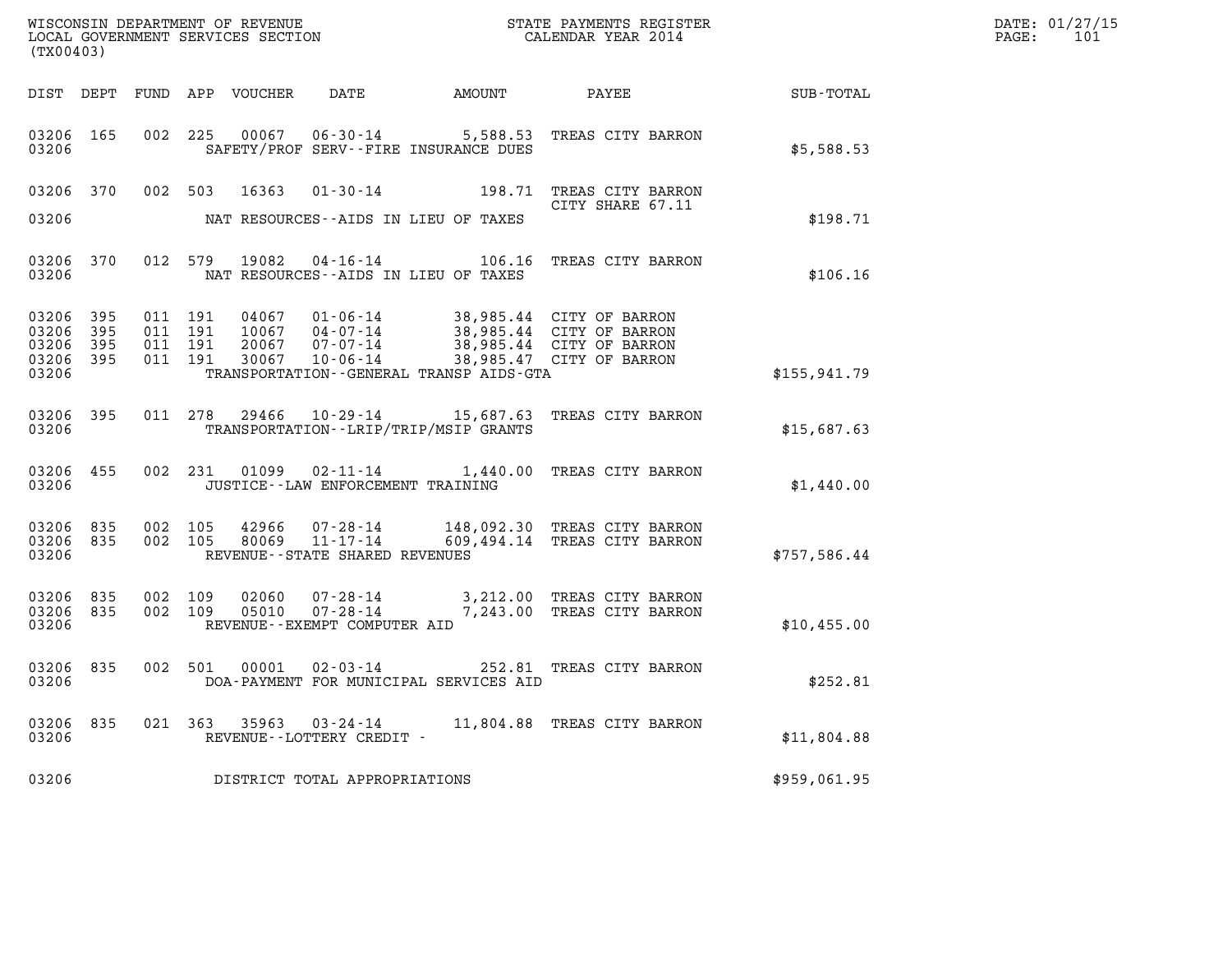| (TX00403)                       |                                |                    |                    |                            |                                                            |                                          |                                                                                                                                                                                      |                 | DATE: 01/27/15<br>$\mathtt{PAGE}$ :<br>102 |
|---------------------------------|--------------------------------|--------------------|--------------------|----------------------------|------------------------------------------------------------|------------------------------------------|--------------------------------------------------------------------------------------------------------------------------------------------------------------------------------------|-----------------|--------------------------------------------|
|                                 |                                |                    |                    | DIST DEPT FUND APP VOUCHER |                                                            | DATE AMOUNT                              |                                                                                                                                                                                      | PAYEE SUB-TOTAL |                                            |
| 03211                           | 03211 165                      |                    |                    |                            |                                                            | SAFETY/PROF SERV--FIRE INSURANCE DUES    | 002 225 00068 06-30-14 5,247.11 TREAS CITY CHETEK                                                                                                                                    | \$5,247.11      |                                            |
| 03211                           |                                |                    |                    |                            |                                                            | NAT RESOURCES--AIDS IN LIEU OF TAXES     | 03211 370 012 579 19083 04-16-14 42.12 TREAS CITY CHETEK                                                                                                                             | \$42.12         |                                            |
| 03211                           |                                |                    |                    |                            | NAT RESOURCES - - STEWARDSHIP 2000                         |                                          | 03211 370 095 512 00872 10-15-14 28,850.00 TREAS CITY CHETEK                                                                                                                         | \$28,850.00     |                                            |
| 03211 395<br>03211 395<br>03211 | 03211 395 011 191<br>03211 395 | 011 191            | 011 191<br>011 191 |                            |                                                            | TRANSPORTATION--GENERAL TRANSP AIDS-GTA  | 04068  01-06-14  33,651.02  CITY OF CHETEK<br>10068  04-07-14  33,651.02  CITY OF CHETEK<br>20068  07-07-14  33,651.02  CITY OF CHETEK<br>30068  10-06-14  33,651.04  CITY OF CHETEK | \$134,604.10    |                                            |
| 03211                           | 03211 395                      |                    |                    |                            |                                                            | TRANSPORTATION - - LRIP/TRIP/MSIP GRANTS | 011 278 25524 09-24-14 15,687.63 TREAS CITY CHETEK                                                                                                                                   | \$15,687.63     |                                            |
| 03211                           | 03211 435                      |                    |                    |                            |                                                            | HS--AMBULANCE FUNDING ASSISTANCE GRANTS  | 005 162 01HSD 09-08-14 4,627.30 TREAS CITY CHETEK                                                                                                                                    | \$4,627.30      |                                            |
| 03211                           | 03211 435                      |                    |                    |                            |                                                            | HS--PREPAID MEDICAL TRANSPORT REIMBURSE  | 005 163 01LGS 11-17-14 9,500.00 CHETEK AMBULANCE SERV                                                                                                                                | \$9,500.00      |                                            |
| 03211                           | 03211 455                      |                    |                    |                            | JUSTICE -- LAW ENFORCEMENT TRAINING                        |                                          | 002 231 01290 02-18-14 1,120.00 TREAS CITY CHETEK                                                                                                                                    | \$1,120.00      |                                            |
| 03211 835<br>03211 835<br>03211 |                                |                    |                    |                            | REVENUE--STATE SHARED REVENUES                             |                                          | 002 105 42967 07-28-14 97,275.53 TREAS CITY CHETEK<br>002 105 80070 11-17-14 273,227.94 TREAS CITY CHETEK                                                                            | \$370,503.47    |                                            |
| 03211 835<br>03211 835<br>03211 |                                | 002 109<br>002 109 |                    | 02061<br>05011             | 07-28-14<br>$07 - 28 - 14$<br>REVENUE--EXEMPT COMPUTER AID |                                          | 2,279.00 TREAS CITY CHETEK<br>3,225.00 TREAS CITY CHETEK                                                                                                                             | \$5,504.00      |                                            |
| 03211 835<br>03211              |                                |                    |                    |                            | 021 363 35964 03-24-14<br>REVENUE--LOTTERY CREDIT -        |                                          | 1,526.65 TREAS CITY CHETEK                                                                                                                                                           | \$1,526.65      |                                            |
| 03211                           |                                |                    |                    |                            | DISTRICT TOTAL APPROPRIATIONS                              |                                          |                                                                                                                                                                                      | \$577, 212.38   |                                            |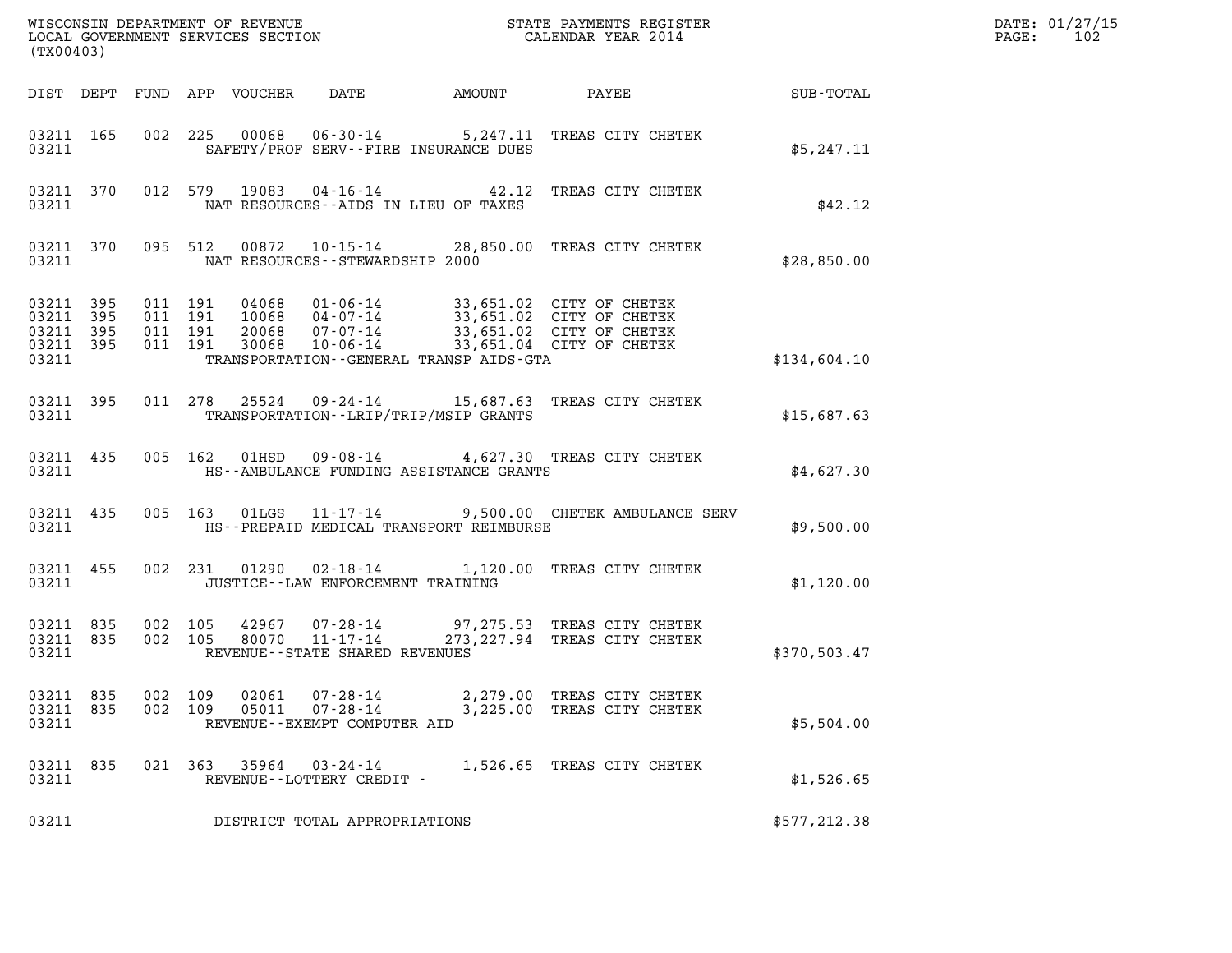| (TX00403)                                                         |  |         |                    |  |                                   |                                              |                                                                                                                                                                                          |              | DATE: 01/27/15<br>$\mathtt{PAGE}$ :<br>103 |
|-------------------------------------------------------------------|--|---------|--------------------|--|-----------------------------------|----------------------------------------------|------------------------------------------------------------------------------------------------------------------------------------------------------------------------------------------|--------------|--------------------------------------------|
|                                                                   |  |         |                    |  |                                   |                                              |                                                                                                                                                                                          |              |                                            |
| 03212                                                             |  |         |                    |  |                                   | SAFETY/PROF SERV--FIRE INSURANCE DUES        | 03212 165 002 225 00069 06-30-14 6,720.62 TREAS CITY CUMBERLAND                                                                                                                          | \$6,720.62   |                                            |
| 03212                                                             |  |         |                    |  |                                   | NAT RESOURCES--AIDS IN LIEU OF TAXES         | 03212 370 012 579 19084 04-16-14 489.04 TREAS CITY CUMBERLAND                                                                                                                            | \$489.04     |                                            |
| 03212                                                             |  |         |                    |  |                                   | NAT RESOURCES -- INVASIVE AOUATICE SPECIES   | 03212 370 012 678 01528 02-11-14 2,247.19 TREAS CITY CUMBERLAND                                                                                                                          | \$2,247.19   |                                            |
| 03212                                                             |  |         |                    |  |                                   | TRANSPORTATION - - HIGHWAY SAFETY - FEDERAL  | 03212 395 011 185 04099 02-18-14 4,000.00 TREAS CITY CUMBERLAND                                                                                                                          | \$4,000.00   |                                            |
| 03212 395 011 191<br>03212 395<br>03212 395<br>03212 395<br>03212 |  | 011 191 | 011 191<br>011 191 |  |                                   | TRANSPORTATION - - GENERAL TRANSP AIDS - GTA | 04069 01-06-14 39,489.93 CITY OF CUMBERLAND<br>10069 04-07-14 39,489.93 CITY OF CUMBERLAND<br>20069 07-07-14 39,489.93 CITY OF CUMBERLAND<br>30069 10-06-14 39,489.96 CITY OF CUMBERLAND | \$157,959.75 |                                            |
| 03212 395<br>03212                                                |  |         |                    |  |                                   | TRANSPORTATION - - LRIP/TRIP/MSIP GRANTS     | 011  278  17827  07-10-14  19,191.90  TREAS CITY CUMBERLAND                                                                                                                              | \$19,191.90  |                                            |
| 03212                                                             |  |         |                    |  | JUSTICE--LAW ENFORCEMENT TRAINING |                                              | 03212 455 002 231 01319 02-18-14 160.00 TREAS CITY CUMBERLAND                                                                                                                            | \$160.00     |                                            |
| 03212 835<br>03212 835<br>03212                                   |  |         |                    |  | REVENUE--STATE SHARED REVENUES    |                                              | 002 105 42968 07-28-14 73,892.83 TREAS CITY CUMBERLAND<br>002 105 80071 11-17-14 418,726.03 TREAS CITY CUMBERLAND                                                                        | \$492,618.86 |                                            |
| 03212                                                             |  |         |                    |  | REVENUE--EXEMPT COMPUTER AID      |                                              | 03212 835 002 109 02062 07-28-14 4,665.00 TREAS CITY CUMBERLAND<br>03212 835 002 109 05012 07-28-14 2,404.00 TREAS CITY CUMBERLAND                                                       | \$7,069.00   |                                            |
| 03212 835<br>03212                                                |  |         |                    |  | 002 501 00001 02-03-14            | DOA-PAYMENT FOR MUNICIPAL SERVICES AID       | 891.03 TREAS CITY CUMBERLAND                                                                                                                                                             | \$891.03     |                                            |
| 03212 835<br>03212                                                |  |         |                    |  | REVENUE--LOTTERY CREDIT -         |                                              | 021 363 35965 03-24-14 4,313.23 TREAS CITY CUMBERLAND                                                                                                                                    | \$4,313.23   |                                            |
| 03212                                                             |  |         |                    |  | DISTRICT TOTAL APPROPRIATIONS     |                                              |                                                                                                                                                                                          | \$695,660.62 |                                            |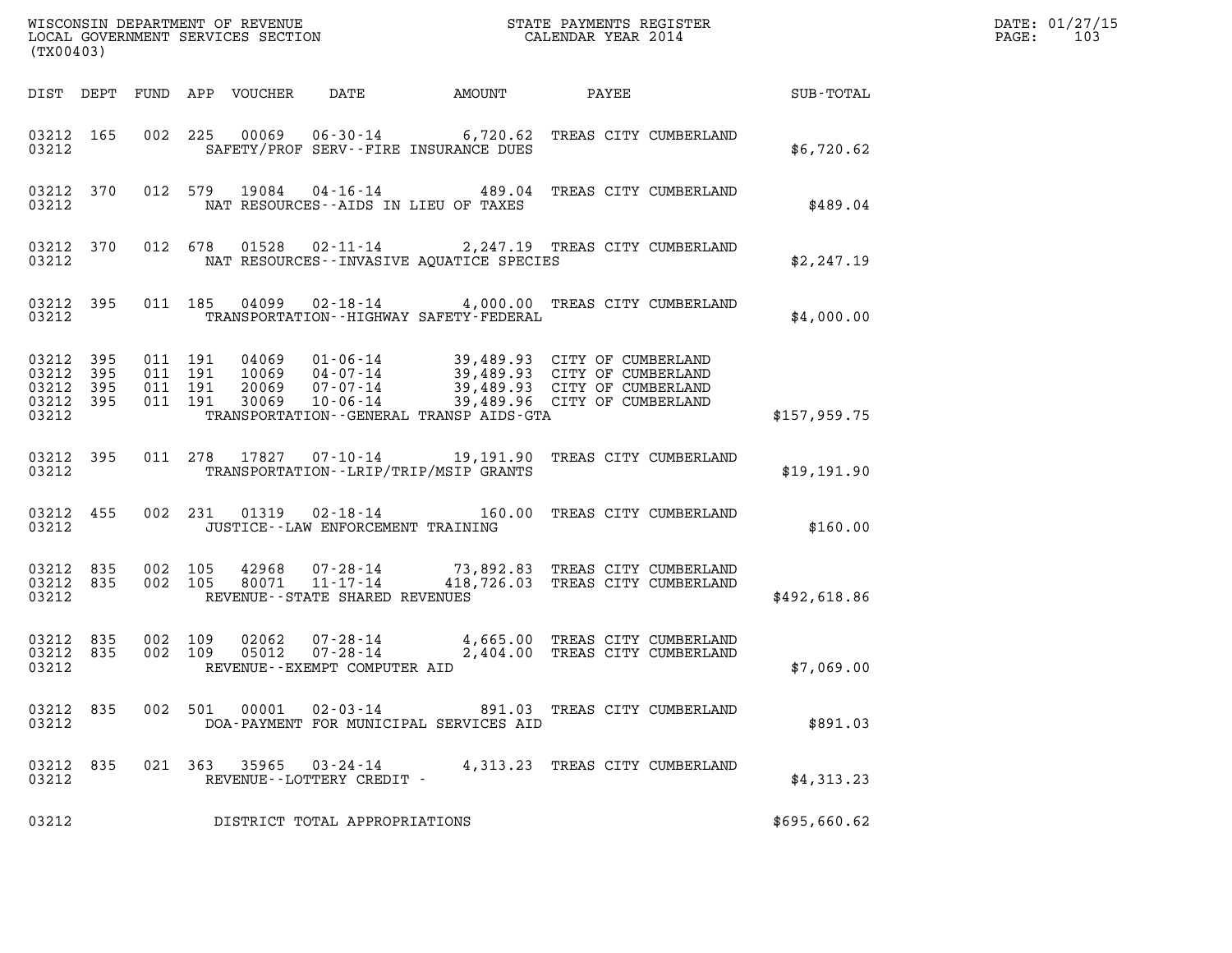| DATE: | 01/27/15 |
|-------|----------|
| PAGE: | 104      |

| (TX00403)                                                 |                          |                               |                                          |                                  |                                                                      |                                                                                               |                                                                                                                                                                                  |              | DATE: 01/27/15<br>$\mathtt{PAGE:}$<br>104 |
|-----------------------------------------------------------|--------------------------|-------------------------------|------------------------------------------|----------------------------------|----------------------------------------------------------------------|-----------------------------------------------------------------------------------------------|----------------------------------------------------------------------------------------------------------------------------------------------------------------------------------|--------------|-------------------------------------------|
|                                                           |                          |                               |                                          |                                  |                                                                      |                                                                                               |                                                                                                                                                                                  |              |                                           |
| 03276                                                     |                          |                               |                                          |                                  |                                                                      | SAFETY/PROF SERV--FIRE INSURANCE DUES                                                         | 03276 165 002 225 00070 06-30-14 24,780.02 TREAS CITY RICE LAKE                                                                                                                  | \$24,780.02  |                                           |
| 03276                                                     |                          |                               |                                          |                                  |                                                                      |                                                                                               | 03276 370 000 001 03DNR 11-04-14 1,597.89 TREAS CITY RICE LAKE<br>NAT RESOURCES-SEVERANCE/YIELD/WITHDRAWAL                                                                       | \$1,597.89   |                                           |
| 03276                                                     |                          |                               |                                          |                                  |                                                                      | NAT RESOURCES--AIDS IN LIEU OF TAXES                                                          | 03276 370 002 503 16364 01-30-14 406.86 TREAS CITY RICE LAKE<br>CITY SHARE 140.69                                                                                                | \$406.86     |                                           |
|                                                           |                          |                               |                                          |                                  |                                                                      |                                                                                               | 03276 370 012 571 37180 06-16-14 13.44 TREAS CITY RICE LAKE                                                                                                                      | \$13.44      |                                           |
|                                                           |                          |                               |                                          |                                  |                                                                      | 03276 MAT RESOURCES--AIDS IN LIEU OF TAXES                                                    | 03276 370 012 579 19085 04-16-14 10.45 TREAS CITY RICE LAKE                                                                                                                      | \$10.45      |                                           |
|                                                           |                          |                               |                                          |                                  |                                                                      | 03276 NAT RESOURCES--RU RECYCLING GRANT                                                       | 03276 370 074 670 41242 05-23-14 9,549.95 TREAS CITY RICE LAKE                                                                                                                   | \$9,549.95   |                                           |
| 03276 395<br>03276 395<br>03276 395<br>03276 395<br>03276 |                          | 011 162<br>011 162<br>011 162 | 011 162                                  |                                  |                                                                      | TRANSPORTATION--CONNECTING HIGHWAY AIDS                                                       | 06002 01-06-14 8,238.73 CITY OF RICE LAKE<br>12002 04-07-14 8,238.73 CITY OF RICE LAKE<br>22002 07-07-14 8,238.73 CITY OF RICE LAKE<br>32002 10-06-14 8,238.74 CITY OF RICE LAKE | \$32,954.93  |                                           |
| 03276 395<br>03276<br>03276 395<br>03276 395<br>03276     | 395                      | 011 177<br>011 177<br>011 177 | 011 177                                  |                                  | TRANSPORTATION--TRANSIT AID                                          |                                                                                               | 16001 06-04-14 7,264.00 CITY OF RICE LAKE<br>24001 07-07-14 7,264.00 CITY OF RICE LAKE<br>26001 09-30-14 7,264.00 CITY OF RICE LAKE<br>42001 12-30-14 4,358.00 CITY OF RICE LAKE | \$26,150.00  |                                           |
| 03276 395<br>03276<br>03276<br>03276<br>03276             | 395<br>395<br>395        |                               | 011 182<br>011 182<br>011 182<br>011 182 | 06037<br>26762<br>26763<br>31109 | $03 - 11 - 14$<br>$10 - 09 - 14$<br>$10 - 09 - 14$<br>$11 - 17 - 14$ | 18,909.00<br>16,091.00<br>20,932.00<br>15,829.00<br>TRANSPORTATION - - TRANSIT AIDS - FEDERAL | TREAS CITY RICE LAKE<br>TREAS CITY RICE LAKE<br>TREAS CITY RICE LAKE<br>TREAS CITY RICE LAKE                                                                                     | \$71,761.00  |                                           |
| 03276<br>03276<br>03276<br>03276<br>03276                 | 395<br>395<br>395<br>395 |                               | 011 191<br>011 191<br>011 191<br>011 191 | 04070<br>10070<br>20070<br>30070 | $01 - 06 - 14$<br>$04 - 07 - 14$<br>$07 - 07 - 14$<br>$10 - 06 - 14$ | TRANSPORTATION--GENERAL TRANSP AIDS-GTA                                                       | 179,327.30 CITY OF RICE LAKE<br>179,327.30 CITY OF RICE LAKE<br>179,327.30 CITY OF RICE LAKE<br>179,327.32 CITY OF RICE LAKE                                                     | \$717,309.22 |                                           |

03276 455 002 231 01698 02-24-14 2,560.00 TREAS CITY RICE LAKE